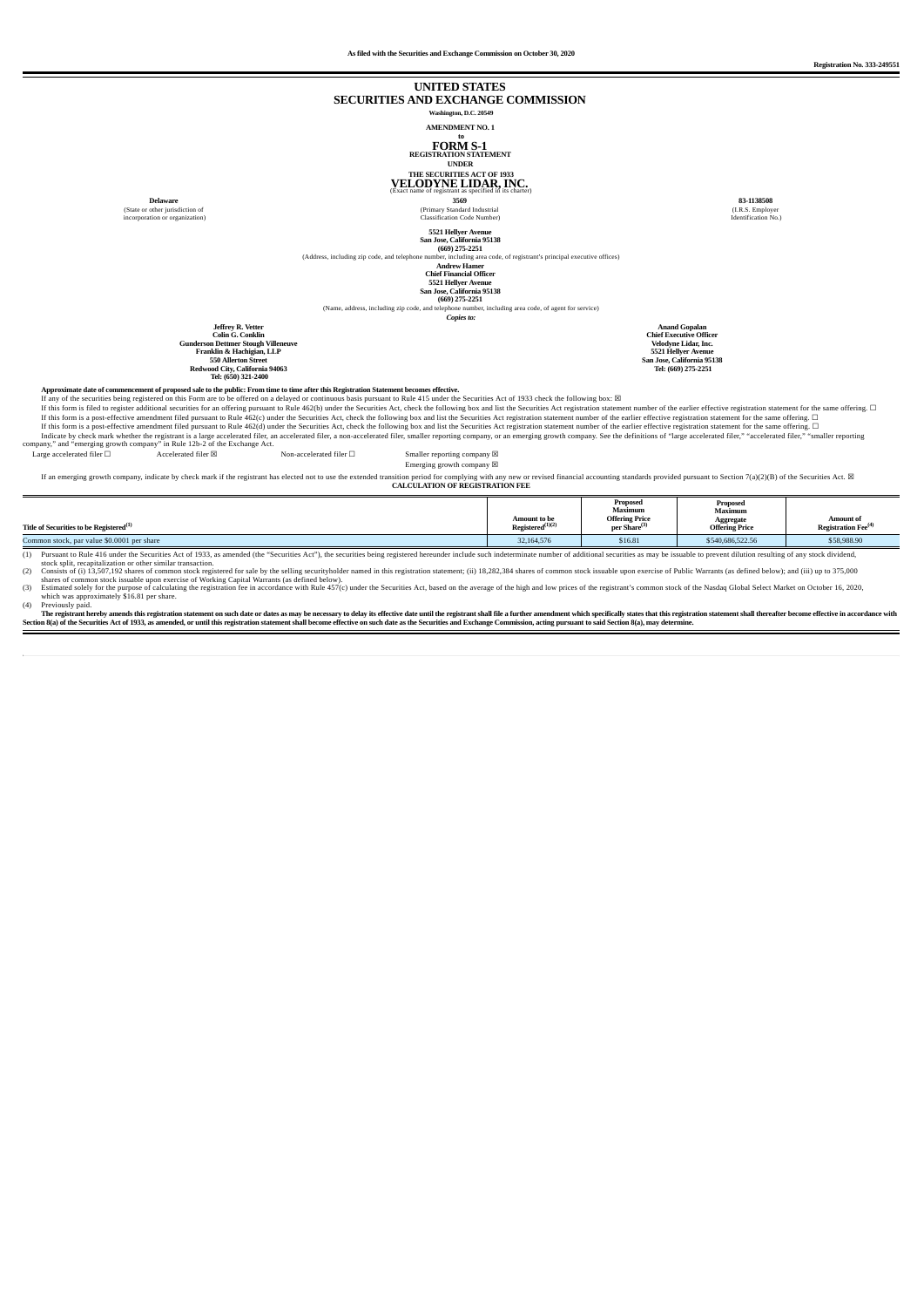### **EXPLANATORY NOTE**

The sole purpose of this Amendment No. 1 to the Registration Statement on Form S-1 (File No. 333-249551) is to file Exhibit 4.2, as indicated in Item 16 of Part II of this amendment. This Amendment does not modify provisio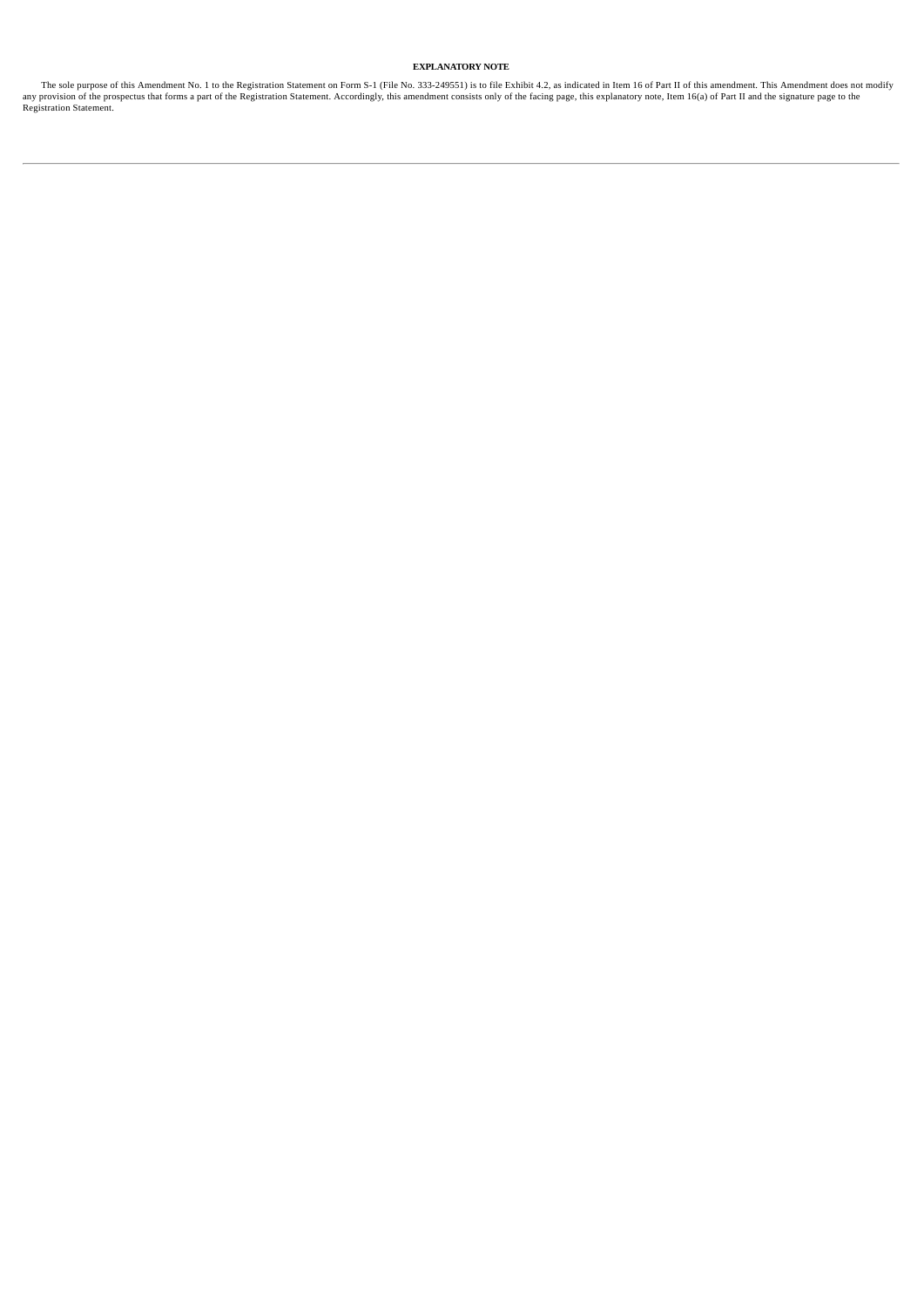#### **PART II—INFORMATION NOT REQUIRED IN PROSPECTUS**

#### **Item 16. Exhibits and Financial Statements.**

# (a) *Exhibits*.

**Exhibit No. Description**

- 2.1† Agreement and Plan of Merger, dated as of July 2, 2020, by and among Graf Industrial Corp., VL Merger Sub Inc. and Velodyne Lidar, Inc. [\(incorporated](http://www.sec.gov/Archives/edgar/data/1745317/000110465920083736/tm2024252-1_prem14a.htm#tANA) by reference to Annex A to Graf Industrial Corp.'s Preliminary Proxy Statement filed with the SEC on July 15, 2020).
- 2.2† Amendment to Agreement and Plan of Merger, dated as of August 20, 2020, by and among Graf Industrial Corp., VL Merger Sub Inc. and Velodyne Lidar, Inc. [\(incorporated](http://www.sec.gov/Archives/edgar/data/1745317/000110465920097363/tm2024252-2_prer14a.htm#tAAAP) by reference to Annex A-2 to Amendment No. 1 to Graf Industrial Corp.'s Preliminary Proxy Statement filed with the SEC on August 21, 2020).
- 2.3† Letter [Acknowledgment,](http://www.sec.gov/Archives/edgar/data/1745317/000110465920097363/tm2024252-2_prer14a.htm#tANNA3) dated as of August 20, 2020 (incorporated by reference to Annex A-3 to Amendment No. 1 to Graf Industrial Corp.'s Preliminary Proxy Statement filed with the SEC on August 21, 2020).
- 3.1 Amended and Restated Certificate of [Incorporation](http://www.sec.gov/Archives/edgar/data/1745317/000110465920112259/tm2032425d1_ex3-1.htm) of Velodyne Lidar, Inc. (incorporated by reference to Exhibit 3.1 to the Registrant's Current Report on Form 8-K filed on October 5, 2020) 3.2 Bylaws of Velodyne Lidar, Inc. [\(incorporated](http://www.sec.gov/Archives/edgar/data/1745317/000110465920112259/tm2032425d1_ex3-2.htm) by reference to Exhibit 3.2 to the Registrant's Current Report on Form 8-K filed on October 5, 2020).
- 4.1 Specimen Common Stock Certificate of Graf Industrial Corp. [\(incorporated](http://www.sec.gov/Archives/edgar/data/1745317/000114420418052843/tv503099_ex4-2.htm) by reference to Exhibit 4.2 of Graf Industrial Corp.'s Registration Statement on Form S-1/A (Registration No. 333-227396) filed with the SEC on October 9, 2018).

4.2\* Amended and Restated Investors' Rights Agreement, dated October 25, 2019, by and among Velodyne Lidar, Inc. and the parties thereto.

- 4.3 Warrant Agreement, dated October 14, 2018, by and between Continental Stock Transfer & Trust Company and the Registrant [\(incorporated](http://www.sec.gov/Archives/edgar/data/1745317/000114420418054354/tv505017_ex4-1.htm) by reference to Exhibit 4.1 to the Registrant's Current Report on Form 8-K (File No. 001-38703), filed with the SEC on October 18, 2018).
- 5.1\*\* Opinion of [Gunderson](http://www.sec.gov/Archives/edgar/data/1745317/000110465920116135/vldr-20201019xex5d1.htm) Dettmer Stough Villeneuve Franklin & Hachigian, LLP.
- 10.1 Support Agreement, dated as of July 2, 2020, by and among Graf Industrial Corp., VL Merger Sub Inc. and Graf Industrial Corp. [\(incorporated](http://www.sec.gov/Archives/edgar/data/1745317/000110465920083736/tm2024252-1_prem14a.htm) by reference to Annex C to Graf Industrial Corp.'s Preliminary Proxy Statement filed with the SEC on July 15, 2020).
- 10.2 Sponsor Agreement, dated as of July 2, 2020, by and among Graf Industrial Corp., Graf Acquisition LLC and Velodyne Lidar, Inc. [\(incorporated](http://www.sec.gov/Archives/edgar/data/1745317/000110465920083736/tm2024252-1_prem14a.htm#tAND) by reference to Annex D to Graf Industrial Corp.'s Preliminary Proxy Statement filed with the SEC on July 15, 2020).
- 10.3 Form of Subscription Agreement of Graf Industrial Corp. [\(incorporated](http://www.sec.gov/Archives/edgar/data/1745317/000110465920083736/tm2024252-1_prem14a.htm#tANE) by reference to Annex E to Graf Industrial Corp.'s Preliminary Proxy Statement filed with the SEC on July 15, 2020). 10.4† AIR Commercial Real Estate Association Standard [Industrial/Commercial](http://www.sec.gov/Archives/edgar/data/1745317/000110465920112259/tm2032425d1_ex10-13.htm) Single Tenant Lease by and between Registrant and Hellyer-DMHall Properties, LLC, dated January 9, 2017 and addendum<br>thereto, dated January 10, 20
- 10.5 Form of [Indemnification](http://www.sec.gov/Archives/edgar/data/1745317/000110465920112259/tm2032425d1_ex10-1.htm) Agreement between the Registrant and each of its directors and executive officers. (incorporated by reference to Exhibit 10.1 to the Registrant's Current Report on Form 8-K filed on October 5, 2020).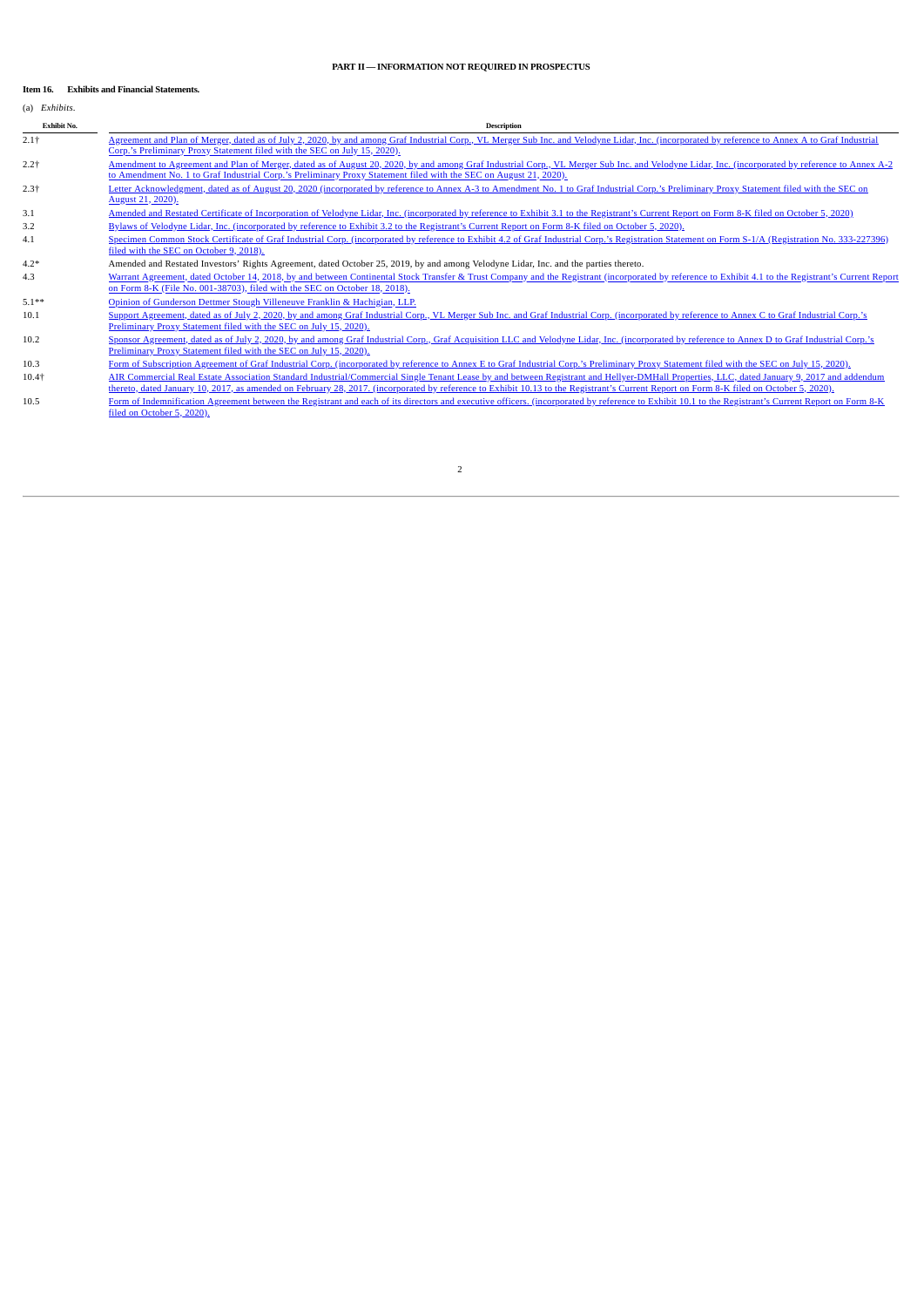| Exhibit No. | <b>Description</b>                                                                                                                                                                                      |
|-------------|---------------------------------------------------------------------------------------------------------------------------------------------------------------------------------------------------------|
| 10.6        | Promissory Note, dated June 26, 2018, issued to Graf Acquisition LLC (incorporated by reference to Exhibit 10.2 to Graf Industrial Corp.'s Registration Statement on Form S-1 (File No. 333-227396),    |
|             | filed with the SEC on September 18, 2018).                                                                                                                                                              |
| 10.7        | Letter Agreement, dated October 15, 2018, by and among the Company, its officers, its directors and Graf Acquisition LLC. (incorporated by reference to Exhibit 10.1 to Graf Industrial Corp.'s Current |
|             | Report on Form 8-K (File No. 001-38703), filed with the SEC on October 18, 2018).                                                                                                                       |
| 10.8        | Investment Management Trust Agreement, dated October 15, 2018, by and between the Company and Continental Stock Transfer & Trust Company, as trustee, (incorporated by reference to Exhibit 10.2        |
|             | to Graf Industrial Corp.'s Current Report on Form 8-K (File No. 001-38703), filed with the SEC on October 18, 2018).                                                                                    |
| 10.9        | Registration Rights Agreement, dated October 15, 2018, by and between the Company, Graf Acquisition LLC and the Company's independent directors (incorporated by reference to Exhibit 10.3 to           |
|             | Graf Industrial Corp.'s Current Report on Form 8-K (File No. 001-38703), filed with the SEC on October 18, 2018).                                                                                       |
| 10.10       | Private Placement Warrants Purchase Agreement, dated October 9, 2018, by and between the Company and Graf Acquisition LLC (incorporated by reference to Exhibit 10.6 to Graf Industrial Corp.'s         |
|             | Registration Statement on Form S-1/A filed with the Commission on October 9, 2018 (File No. 333-227396).                                                                                                |
| 10.11       | Administrative Support Agreement, dated October 15, 2018, by and among the Registrant and PSI Capital Inc. (incorporated by reference to Exhibit 10.5 to Graf Industrial Corp.'s Current Report on      |
|             | Form 8-K (File No. 001-38703), filed with the SEC on October 18, 2018).                                                                                                                                 |
| 10.12       | Convertible Promissory Note, dated as of August 5, 2020, issued to Graf Acquisition LLC (incorporated by reference to Exhibit 10.1 to Graf Industrial Corp.'s Current Report on Form 8-K (File No.      |
|             | 001-38703), filed with the SEC on August 6, 2020).                                                                                                                                                      |
| 10.13       | The Registrant's 2020 Equity Incentive Plan, including form agreements, (incorporated by reference to Exhibit 10.2 to the Registrant's Current Report on Form 8-K filed on October 5, 2020).            |
| 10.14       | The Registrant's 2020 Employee Stock Purchase Plan (incorporated by reference to Exhibit 10.3 to the Registrant's Current Report on Form 8-K filed on October 5, 2020).                                 |
| 10.15       | Employment Agreement by and between Registrant and Andrew Hamer, dated July 3, 2019 (incorporated by reference to Exhibit 10.7 to the Registrant's Current Report on Form 8-K filed on October 5,       |
|             | $2020$ ).                                                                                                                                                                                               |
| 10.16       | Employment Agreement by and between Registrant and Anand Gopalan, dated January 1, 2020 (incorporated by reference to Exhibit 10.8 to the Registrant's Current Report on Form 8-K filed on              |
|             | October 5, 2020).                                                                                                                                                                                       |
| $10.17^$    | License and Supply Agreement by and between Registrant and Veoneer, Inc., dated January 7, 2019 (incorporated by reference to Exhibit 10.12 to the Registrant's Current Report on Form 8-K filed on     |
|             | October 5, 2020).                                                                                                                                                                                       |
| 10.18       | 2016 Stock Plan and forms of agreements thereunder (incorporated by reference to Exhibit 10.5 to the Registrant's Current Report on Form 8-K filed on October 5, 2020).                                 |
| 10.19       | 2007 Equity Incentive Plan ((incorporated by reference to Exhibit 10.4 to the Registrant's Current Report on Form 8-K filed on October 5, 2020).                                                        |
| 10.20       | Form of Equity Cancellation and Substitution Agreement for former Velodyne equity award holders (incorporated by reference to Exhibit 10.6 to the Registrant's Current Report on Form 8-K filed on      |
|             | October 5, 2020).                                                                                                                                                                                       |
| 16.1        | Letter from WithumSmith+Brown, PC to the SEC (incorporated by reference to Exhibit 16.1 to the Registrant's Current Report on Form 8-K filed on October 5, 2020).                                       |
| $22.1***$   | List of Subsidiaries of the Registrant.                                                                                                                                                                 |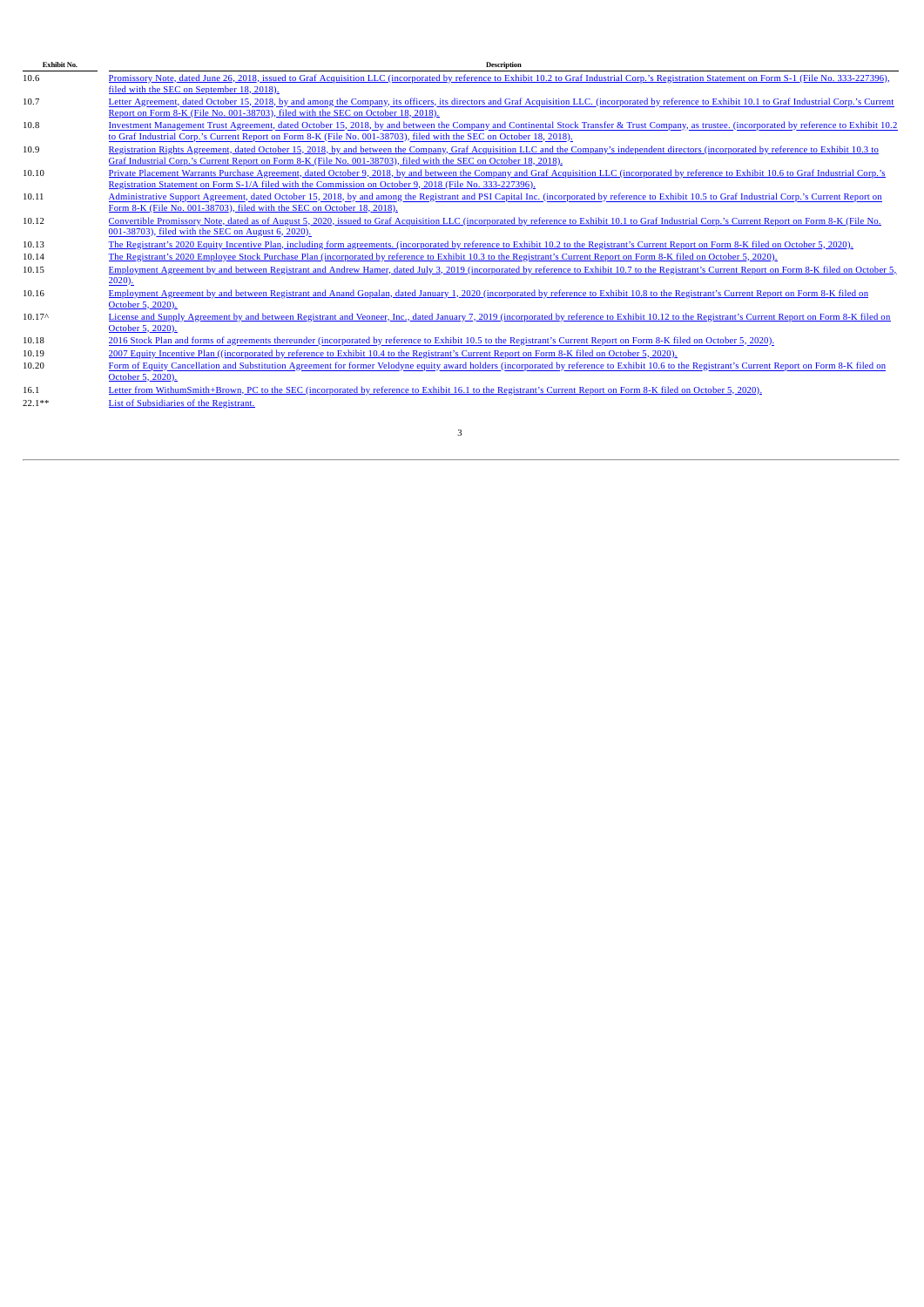| $23.1**$ | Consent of WithumSmith+Brown, PC to the SEC dated October 19, 2020.                                 |
|----------|-----------------------------------------------------------------------------------------------------|
| $23.2**$ | Consent of KPMG LLP, independent registered public accounting firm.                                 |
| $23.3**$ | Consent of Gunderson Dettmer Stough Villeneuve Franklin & Hachigian, LLP (included in Exhibit 5.1). |
| $24.1**$ | Power of Attorney (included in the signature page to the registration statement).                   |
| 101.INS  | <b>XBRL Instance Document</b>                                                                       |
| 101.SCH  | XBRL Taxonomy Extension Schema Document                                                             |
| 101.CAL  | XBRL Taxonomy Extension Calculation Linkbase Document                                               |
| 101.DEF  | XBRL Taxonomy Extension Definition Linkbase Document                                                |
| 101.LAB+ | XBRL Taxonomy Extension Label Linkbase Document                                                     |
| 101.PRE+ | XBRL Taxonomy Extension Presentation Linkbase Document                                              |
|          |                                                                                                     |

<sup>†</sup> Certain exhibits and schedules to this exhibit have been omitted pursuant to Item 601(a)(5) of Regulation S-K. The registrant agrees to furnish a copy of the omitted exhibits and schedules to the SEC on a<br>supplemental b

↑ Portions of this exhibit have been omitted pursuant to Item 601(b)(10) of Regulation S-K. The registrant agrees to furnish to the Securities and Exchange Commission a copy of any omitted portions of the exhibit upon req

4

\* Filed herewith.<br>\*\* Previously filed

Previously filed.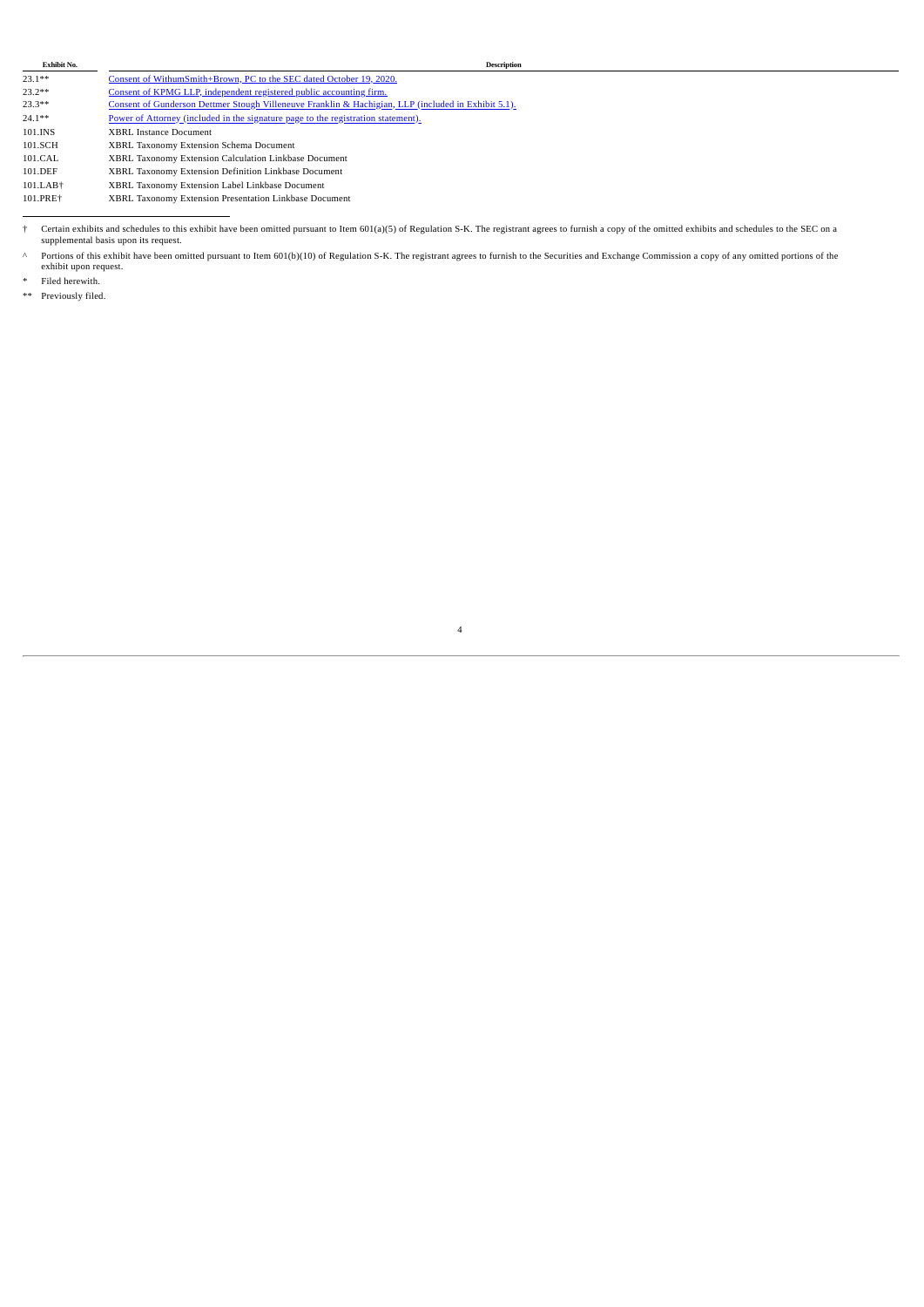#### **SIGNATURES**

Pursuant to the requirements of the Securities Act of 1933, as amended, the registrant has duly caused this Amendment No. 1 to the Registration Statement to be signed on its behalf by the undersigned, thereunto duly author

#### **VELODYNE LIDAR, INC.**

By:  $\frac{1}{s}$  Anand Gopalan

Anand Gopalan *Chief Executive Officer*

Pursuant to the requirements of the Securities Act of 1933, as amended, this registration statement has been signed by the following persons on behalf of the registrant and in the capacities and on the dates indicated.

| Name                              | Title                                                                                     | Date             |
|-----------------------------------|-------------------------------------------------------------------------------------------|------------------|
|                                   |                                                                                           |                  |
| /s/ Anand Gopalan                 | Chief Executive Officer and Director                                                      | October 30, 2020 |
| Anand Gopalan                     | (Principal Executive Officer)                                                             |                  |
| $\ast$                            | <b>Executive Chairman and Director</b>                                                    | October 30, 2020 |
| David S. Hall                     |                                                                                           |                  |
| $\ast$                            | Chief Marketing Officer and Director                                                      | October 30, 2020 |
| Marta Toma Hall                   |                                                                                           |                  |
| $\ast$                            | Chief Financial Officer<br>(Principal Financial Officer and Principal Accounting Officer) | October 30, 2020 |
| Andrew Dunn Hamer                 |                                                                                           |                  |
| $\ast$                            | Director                                                                                  | October 30, 2020 |
| Joseph B. Culkin                  |                                                                                           |                  |
| $\ast$                            | Director                                                                                  | October 30, 2020 |
| Christopher Thomas                |                                                                                           |                  |
| $\ast$                            | Director                                                                                  | October 30, 2020 |
| Barbara Samardzich                |                                                                                           |                  |
| $\ast$                            | Director                                                                                  | October 30, 2020 |
| James A. Graf                     |                                                                                           |                  |
| $\frac{d\mathbf{x}}{d\mathbf{x}}$ | Director                                                                                  | October 30, 2020 |
| Michael E. Dee                    |                                                                                           |                  |
| /s/ Anand Gopalan<br>*Bv:         |                                                                                           |                  |
| Anand Gopalan<br>Attorney-in-fact |                                                                                           |                  |
|                                   |                                                                                           |                  |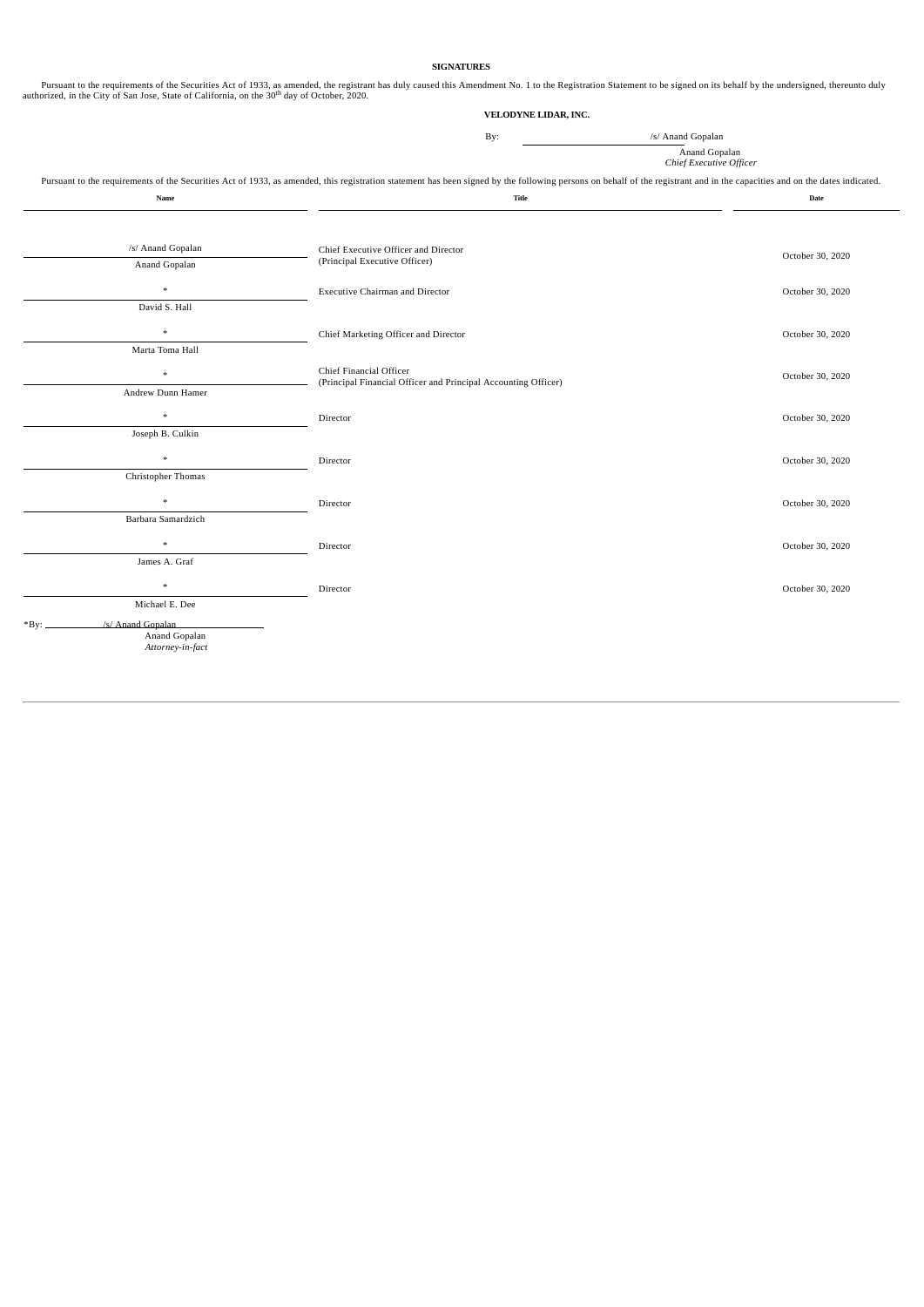# **VELODYNE LIDAR, INC.**

## **AMENDED AND RESTATED INVESTORS' RIGHTS AGREEMENT**

**October 25, 2019**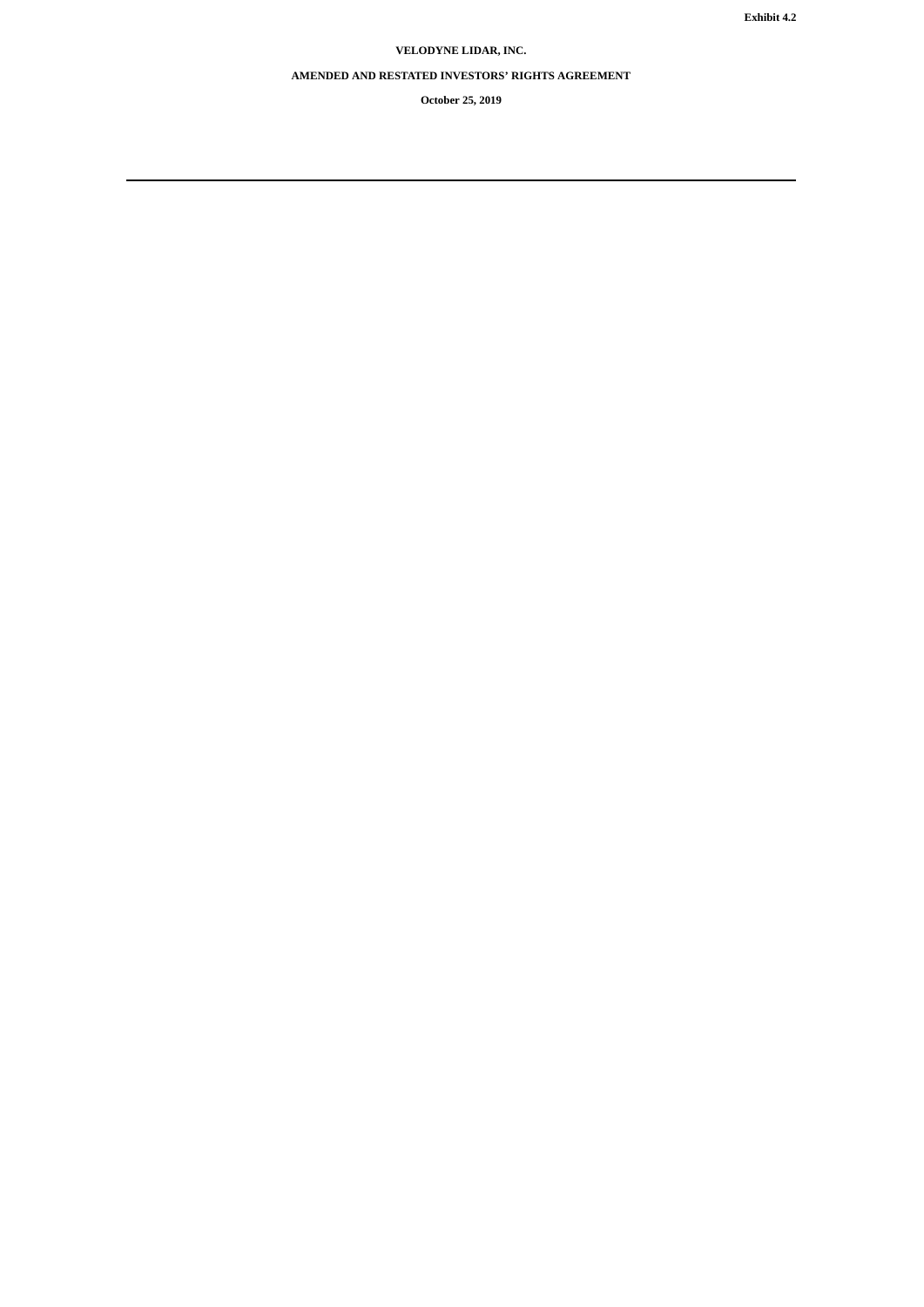| 1. | Definitions |                                               | $\mathbf{1}$     |
|----|-------------|-----------------------------------------------|------------------|
| 2. |             | <b>Registration Rights</b>                    | 3                |
|    | 2.1         | <b>Request for Registration</b>               | 3                |
|    | 2.2         | <b>Company Registration</b>                   | $\overline{4}$   |
|    | 2.3         | Form S-3 Registration                         | $\,6\,$          |
|    | 2.4         | Obligations of the Company                    | $\overline{7}$   |
|    | 2.5         | Information from Holder                       | $\boldsymbol{9}$ |
|    | 2.6         | <b>Expenses of Registration</b>               | $\boldsymbol{9}$ |
|    | 2.7         | Delay of Registration                         | 9                |
|    | 2.8         | Indemnification                               | $10\,$           |
|    | 2.9         | Reports Under the 1934 Act                    | 12               |
|    | 2.10        | Assignment of Registration Rights             | 12               |
|    | 2.11        | Limitations on Subsequent Registration Rights | 13               |
|    | 2.12        | "Market Stand-Off" Agreement                  | 13               |
|    | 2.13        | Termination of Registration Rights            | 14               |
| 3. |             | Covenants of the Company                      | 14               |
|    | 3.1         | Delivery of Financial Statements              | 14               |
|    | 3.2         | Inspection                                    | 16               |
|    | 3.3         | <b>Observer Rights</b>                        | 16               |
|    | 3.4         | <b>Termination of Certain Covenants</b>       | 18               |
|    | 3.5         | Right of First Offer                          | 18               |
|    | 3.6         | Confidentiality                               | 20               |
|    | 3.7         | <b>Employee Agreements</b>                    | 20               |
|    | 3.8         | <b>Right of Notice</b>                        | 20               |
|    | 3.9         | Protection of Investor Rights                 | 21               |
|    | 3.10        | <b>Board Matters</b>                          | 21               |
|    | 3.11        | <b>Founder Matters</b>                        | 21               |
|    | 3.12        | <b>Investor Provisions</b>                    | 21               |
|    | 3.13        | <b>Investor Competitors.</b>                  | 23               |
|    | 3.14        | Notice of Litigation                          | 24               |
| 4. |             | Miscellaneous                                 | 24               |
|    | 4.1         | Successors and Assigns                        | 24               |
|    | 4.2         | Governing Law                                 | 24               |
|    | 4.3         | Counterparts; Facsimile                       | 24               |
|    | 4.4         | <b>Titles and Subtitles</b>                   | 25               |
|    | 4.5         | <b>Notices</b>                                | 25               |
|    | 4.6         | Expenses                                      | 25               |
|    | 4.7         | Entire Agreement; Amendments and Waivers      | 25               |
|    | 4.8         | Severability                                  | 26               |
|    | 4.9         | Aggregation of Stock                          | 26               |
|    | 4.10        | <b>Additional Investors</b>                   | 26               |
|    |             |                                               |                  |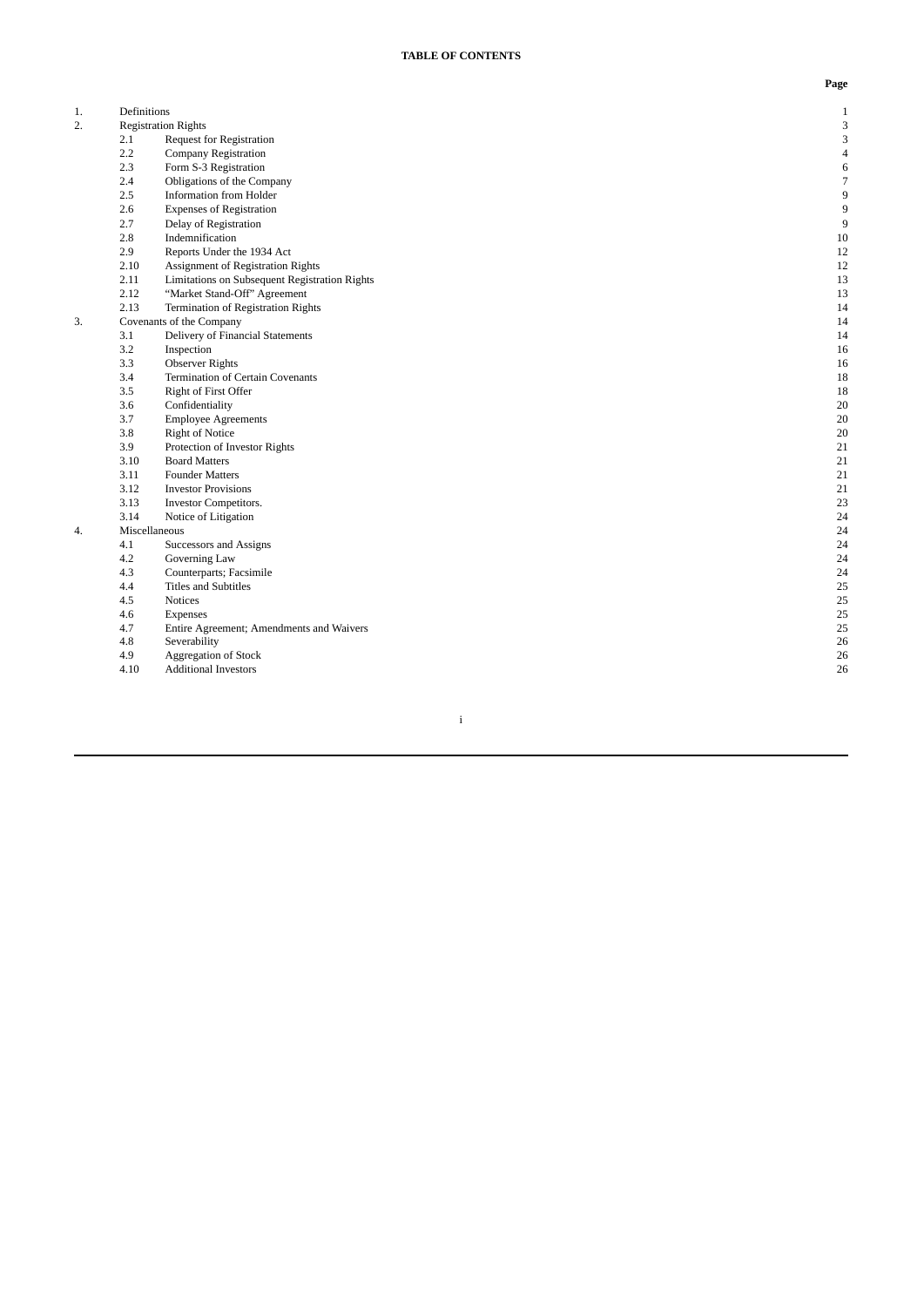SCHEDULE A Schedule of Investors<br>SCHEDULE B Schedule of Common Schedule of Common Holders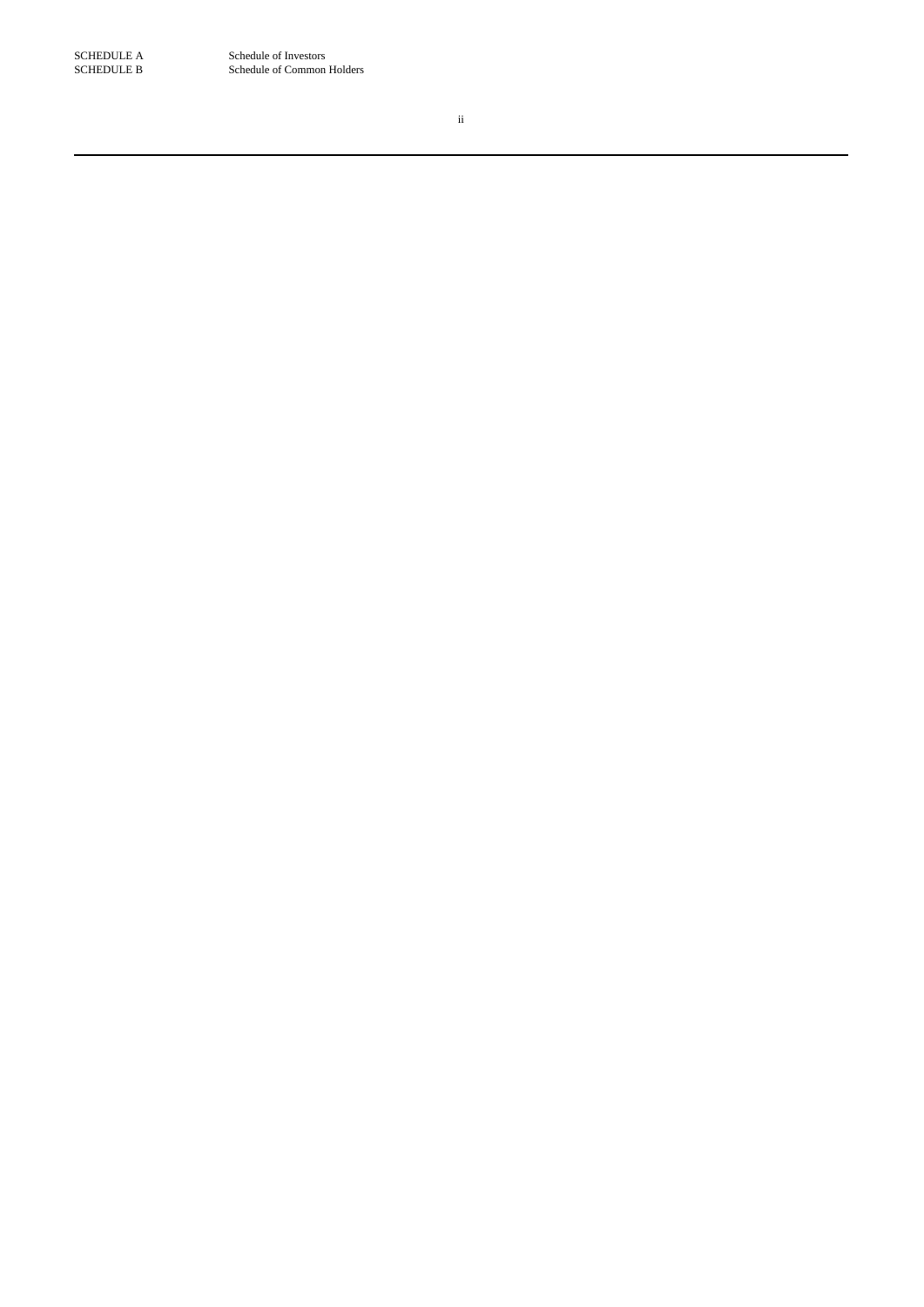#### **AMENDED AND RESTATED INVESTORS' RIGHTS AGREEMENT**

This AMENDED AND RESTATED INVESTORS' RIGHTS AGREEMENT (the"**Agreement**") is made as of October 25, 2019, by and among **VELODYNE LIDAR**, **INC.**, a Delaware corporation (the "Company"), the investors listed on Schedule A hereto, each of which is herein referred to as an "Investor" and collectively as the "Investors", and the holders of Common Stock (as defined below) listed on Schedule B hereto, each of which is herein referred to as a "Common Holder" and collectively as the "Common Holders".

### **RECITALS**

**WHEREAS**, the Company, the Common Holders and certain Investors have previously entered into that certain Amended and Restated Investors' Rights Agreement, dated as of September 4, 2018 (the "Prior Agreement") and desire to amend and restate the Prior Agreement and to accept the rights created pursuant hereto in lieu of the rights created under the Prior Agreement.

**NOW, THEREFORE**, THE PARTIES HEREBY AGREE AS FOLLOWS:

1. Definitions. For purposes of this Agreement:

(a) The term "Act" means the Securities Act of 1933, as amended.

(b) The term "Affiliate" means, with respect to any Person, any other Person who or which, directly or indirectly, controls, is controlled by, or is under common control with such specified Person, including, without limitation, any general partner, officer, director or manager of such Person and any venture capital fund now or hereafter existing that is controlled by one or more general partners or managing members of, or is under common investment management with, such Person.

(c) The term "Board" means the Company's Board of Directors, as constituted from time to time.

(d) The term "Common Stock" means the Company's Common Stock, par value \$0.0001 per share (the "Common Stock").

(e) The term "Form S-3" means such form under the Act as in effect on the date hereof or any registration form under the Act subsequently adopted by the SEC that permits inclusion or incorporation of substantial information by reference to other documents filed by the Company with the SEC.

(f) The term "Free Writing Prospectus" means a free-writing prospectus, as defined in Rule 405.

(g) The term "Holder" means any Person owning or having the right to acquire Registrable Securities or any assignee thereof in accordance with Section 2.10 of this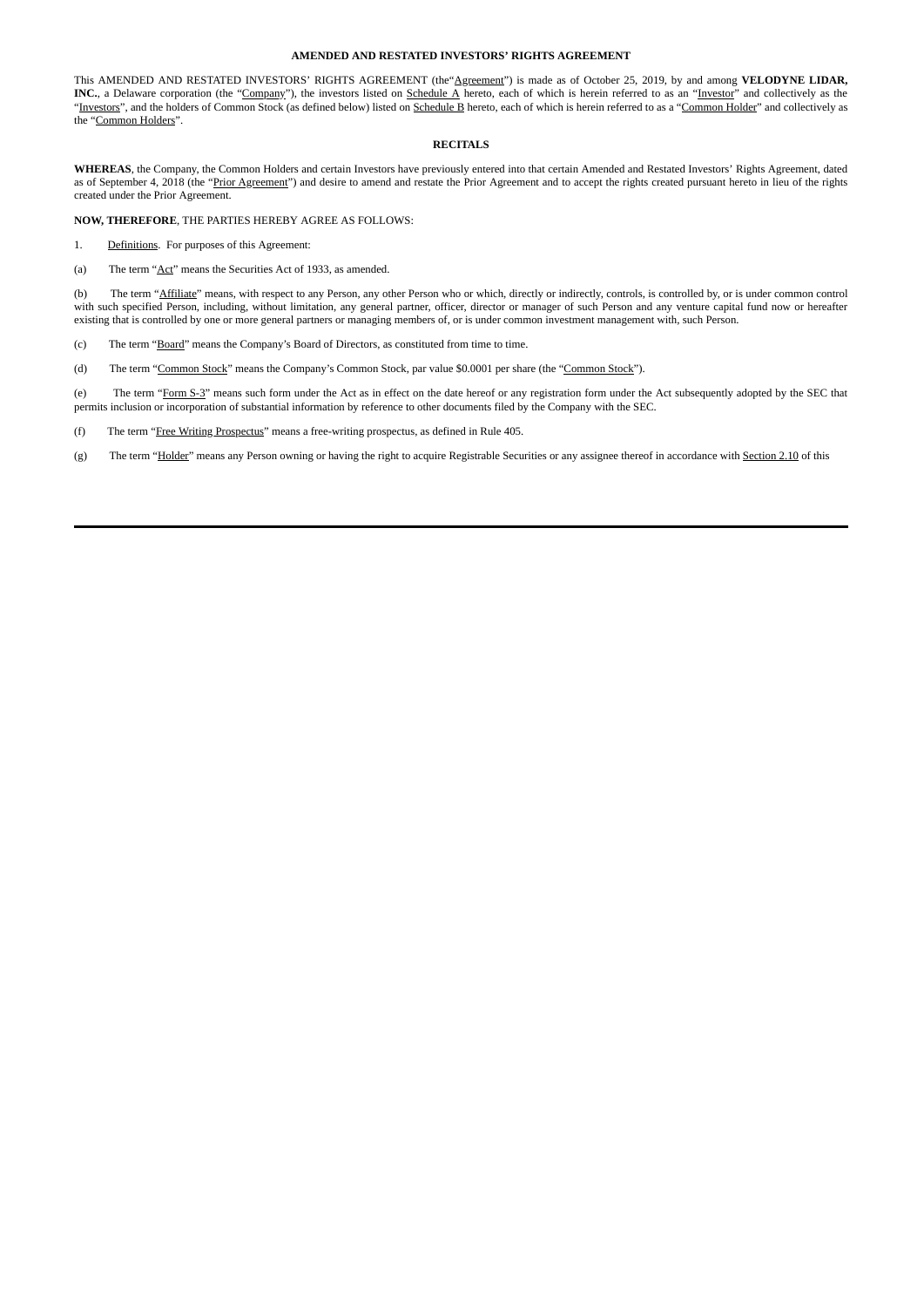Agreement; provided, however, that the Common Holders shall not be deemed to be Holders for purposes of Sections 2.1, 2.3, 2.11, 3.6 and 4.7.

- (h) The term "Initial Offering" means the Company's first firm commitment underwritten public offering of its Common Stock under the Act.
- (i) The term "1934 Act" means the Securities Exchange Act of 1934, as amended.
- (j) The term "Person" shall mean any individual, corporation, partnership, trust, limited liability company, association or other entity
- (k) The term "Preferred Stock" shall mean the Series A Preferred Stock, the Series B Preferred Stock and the Series B-1 Preferred Stock.

(l) The terms "register," "registered," and "registration" refer to a registration effected by preparing and filing a registration statement or similar document in compliance with the Act, and the declaration or ordering of effectiveness of such registration statement or document.

(m) The term "Registrable Securities" means (i) the Common Stock issuable or issued upon conversion of the Preferred Stock, (ii) the shares of Common Stock issued to the Common Holders; provided, however, that such shares of Common Stock shall not be deemed Registrable Securities for the purposes of Sections 2.1, 2.3, 2.11, 3.1, 3.2, 3.6 and 4.7 and (iii) any Common Stock of the Company issued as (or issuable upon the conversion or exercise of any warrant, right or other security that is issued as) a dividend or other distribution with respect to, or in exchange for, or in replacement of, the shares referenced in (i) and (ii) above, excluding in all cases, however, any Registrable Securities sold by a Person in a transaction in which his rights under Section 2 of this Agreement are not assigned. In addition, the number of shares of Registrable Securities outstanding shall equal the aggregate of the number of shares of Common Stock outstanding that are, and the number of shares of Common Stock issuable pursuant to then exercisable or convertible securities that are, Registrable Securities.

(n) The term "Restated Certificate" shall mean the Company's Restated Certificate of Incorporation, as amended and/or restated from time to time.

- (o) The term "Rule 144" shall mean Rule 144 under the Act.
- (p) The term "Rule  $144(b)(1)(i)$ " shall mean subsection (b)(1)(i) of Rule 144 under the Act as it applies to Persons who have held shares for more than one (1) year.
- (q) The term "Rule 405" shall mean Rule 405 under the Act.
- (r) The term "SEC" shall mean the Securities and Exchange Commission.
- (s) The term "Series A Preferred Stock" shall mean the Company's Series A Preferred Stock, par value \$0.0001 per share.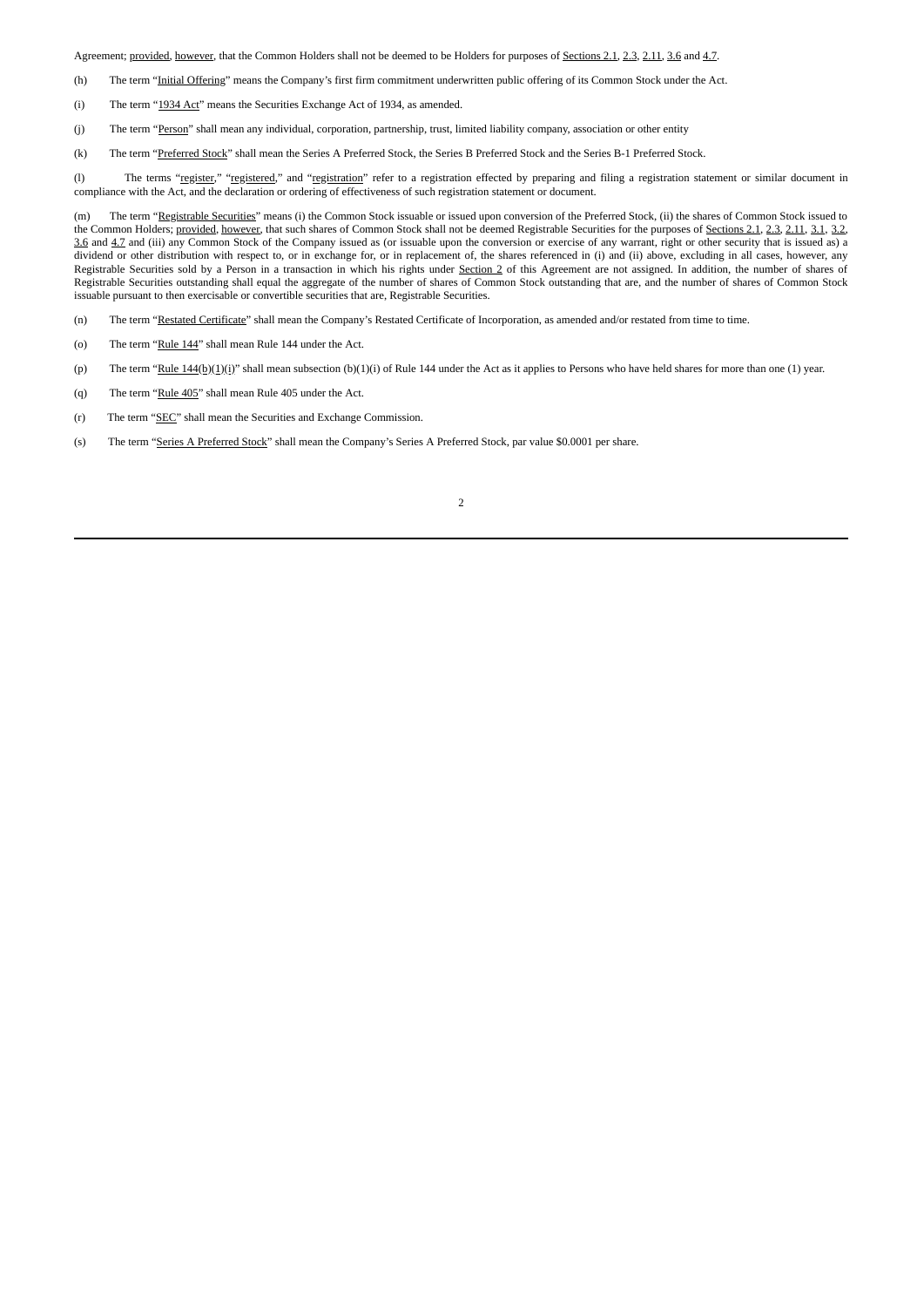- (t) The term "Series B Preferred Stock" shall mean the Company's Series B Preferred Stock, par value \$0.0001 per share.
- (u) The term "Series B-1 Preferred Stock" shall mean the Company's Series B-1 Preferred Stock, par value \$0.0001 per share.

(v) The term "Series B-1 Agreement" shall mean that certain Preferred Stock Purchase Agreement, dated as of the date hereof, by and between the Company and certain of the Investors.

2. Registration Rights. The Company covenants and agrees as follows:

#### 2.1 Request for Registration.

(a) Subject to the conditions of this Section 2.1, if the Company shall receive at any time after the earlier of (i) September 4, 2023 or (ii) six (6) months after the effective date of the Initial Offering, a written request from the Holders of fifty percent (50%) or more of the Registrable Securities then outstanding (for purposes of this Section 2.1, the "Initiating Holders") that the Company file a registration statement under the Act covering the registration of Registrable Securities with an anticipated aggregate offering price of at least \$50,000,000, then the Company shall, within twenty (20) days of the receipt thereof, give written notice of such request to all Holders, and subject to the limitations of this Section 2.1, use its commercially reasonable efforts to effect, as soon as practicable, the registration under the Act of all Registrable Securities that the Holders request to be registered in a written request received by the Company within twenty (20) days of the mailing of the Company's notice pursuant to this Section 2.1(a).

(b) If the Initiating Holders intend to distribute the Registrable Securities covered by their request by means of an underwriting, they shall so advise the Company as a part of their request made pursuant to this Section 2.1, and the Company shall include such information in the written notice referred to in Section 2.1(a). In such event the right of any Holder to include its Registrable Securities in such registration shall be conditioned upon such Holder's participation in such underwriting and the inclusion of such Holder's Registrable Securities in the underwriting (unless otherwise mutually agreed by a majority in interest of the Initiating Holders and such Holder) to the extent provided herein. All Holders proposing to distribute their securities through such underwriting shall enter into an underwriting agreement in customary form with the underwriter or underwriters selected for such underwriting by the Company (which underwriter or underwriters shall be reasonably acceptable to those Initiating Holders holding a majority of the Registrable Securities then held by all Initiating Holders). Notwithstanding any other provision of this Section 2.1, if the underwriter advises the Company that marketing factors require a limitation on the number of securities underwritten (including Registrable Securities), then the Company shall so advise all Holders of Registrable Securities that would otherwise be underwritten pursuant hereto, and the number of shares that may be included in the underwriting shall be allocated to the Holders of such Registrable Securities pro rata based on the number of Registrable Securities held by all such Holders (including the Initiating Holders). In no event shall any Registrable Securities be excluded from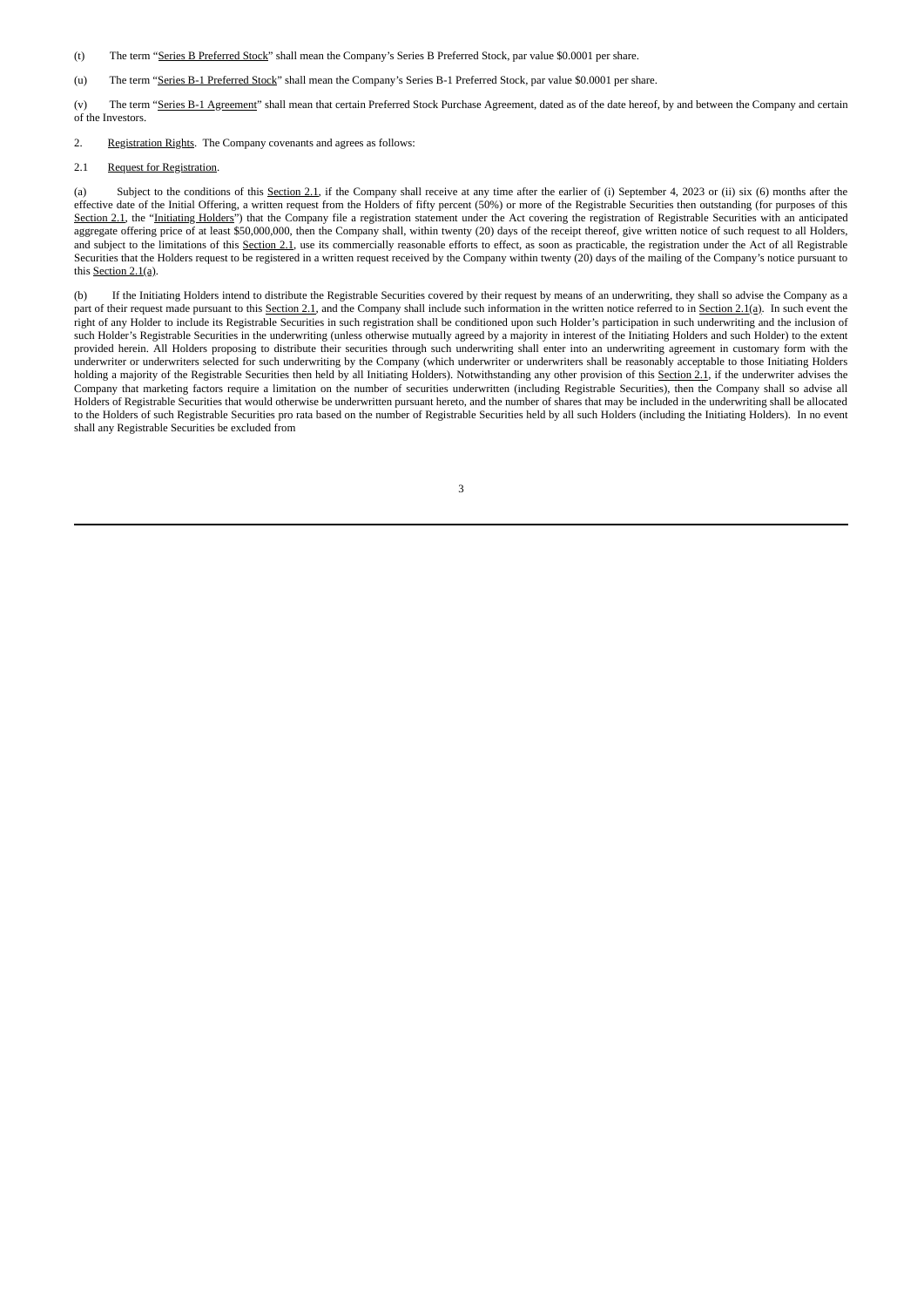such underwriting unless all other securities are first excluded. Any Registrable Securities excluded or withdrawn from such underwriting shall be withdrawn from the registration.

(c) Notwithstanding the foregoing, the Company shall not be required to effect a registration pursuant to this Section 2.1:

(i) in any particular jurisdiction in which the Company would be required to execute a general consent to service of process in effecting such registration, unless the Company is already subject to service in such jurisdiction and except as may be required under the Act; or

(ii) after the Company has effected two (2) registrations pursuant to this Section 2.1, and such registrations have been declared or ordered effective; or

(iii) during the period starting with the date sixty (60) days prior to the Company's good faith estimate of the date of the filing of and ending on a date one hundred eighty (180) days following the effective date of a Company-initiated registration subject to Section 2.2 below, provided that the Company is actively employing in good faith its commercially reasonable efforts to cause such registration statement to become effective; or

(iv) if the Initiating Holders propose to dispose of Registrable Securities that may be registered on Form S-3 pursuant to Section 2.3 hereof; or

(v) if the Company shall furnish to Holders requesting a registration statement pursuant to this Section 2.1 a certificate signed by the Company's Chief Executive Officer or Chairman of the Board of Directors stating that in the good faith judgment of the Board, it would be seriously detrimental to the Company and its stockholders for such registration statement to be effected at such time, in which event the Company shall have the right to defer such filing for a period of not more than ninety (90) days after receipt of the request of the Initiating Holders; provided that such right shall be exercised by the Company not more than once in any twelve (12) month period; and provided further that the Company shall not register any securities for the account of itself or any other stockholder during such ninety (90) day period (other than a registration relating solely to the sale of securities of participants in a Company stock plan, a registration relating to a corporate reorganization or transaction under Rule 145 of the Act, a registration on any form that does not include substantially the same information as would be required to be included in a registration statement covering the sale of the Registrable Securities, or a registration in which the only Common Stock being registered is Common Stock issuable upon conversion of debt securities that are also being registered).

#### 2.2 Company Registration.

(a) If (but without any obligation to do so) the Company proposes to register (including for this purpose a registration effected by the Company for stockholders other than the Holders) any of its stock or other securities under the Act in connection with the public offering of such securities (other than (i) a registration relating to a demand pursuant to Section 2.1 of this Agreement or (ii) a registration relating solely to the sale of securities of participants in a Company stock plan, a registration relating to a corporate reorganization or transaction under Rule 145 of the Act, a registration on any form that does not include substantially the same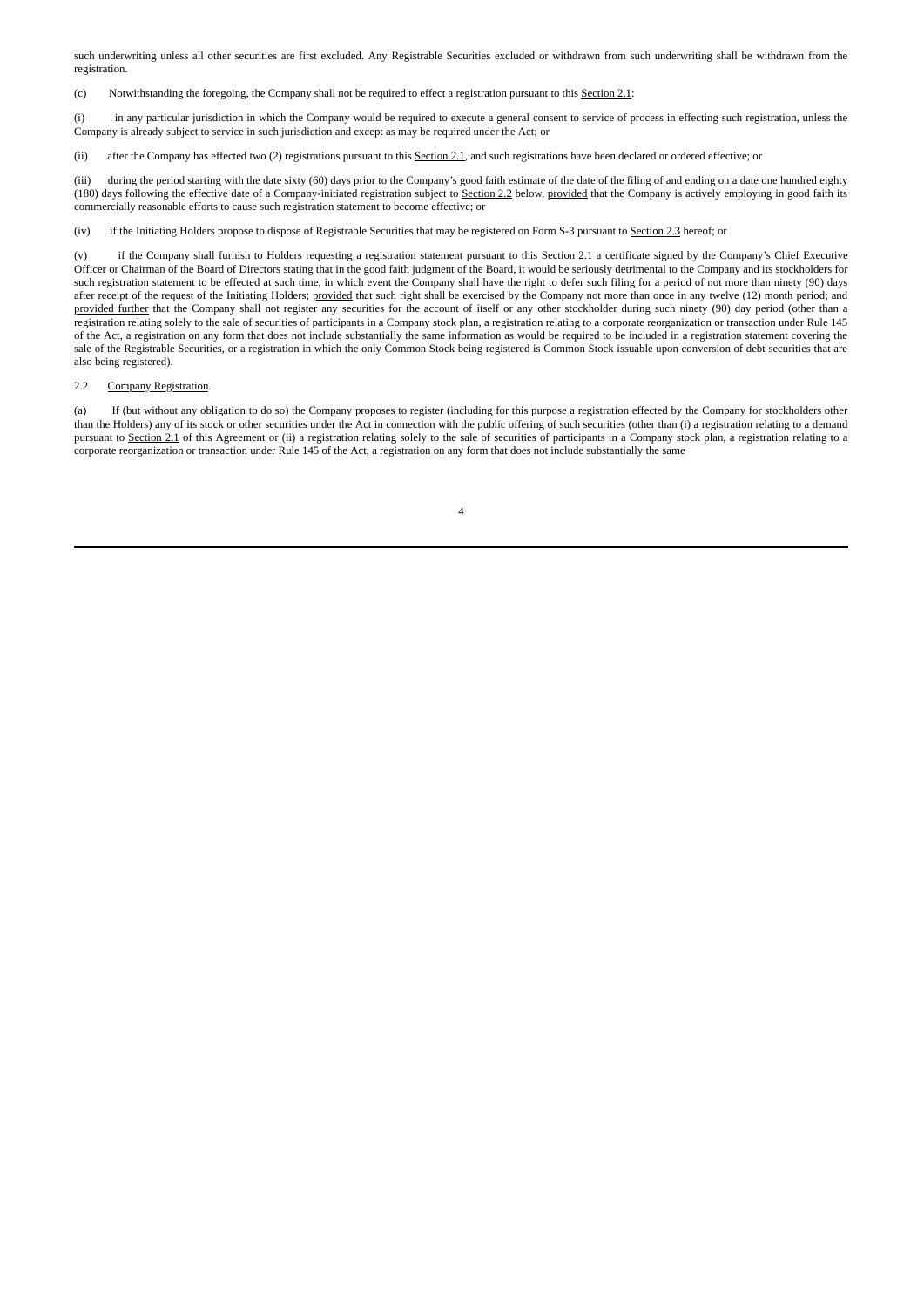information as would be required to be included in a registration statement covering the sale of the Registrable Securities, or a registration in which the only Common Stock being registered is Common Stock issuable upon conversion of debt securities that are also being registered), the Company shall, at such time, promptly give each Holder written notice of such registration. Upon the written request of each Holder given within twenty (20) days after mailing of such notice by the Company in accordance with Section 4.5 of this Agreement, the Company shall, subject to the provisions of Section 2.2(c) of this Agreement, use its commercially reasonable efforts to cause to be registered under the Act all of the Registrable Securities that each such Holder requests to be registered.

Right to Terminate Registration. The Company shall have the right to terminate or withdraw any registration initiated by it under this Section 2.2 prior to the effectiveness of such registration whether or not any Holder has elected to include securities in such registration. The expenses of such withdrawn registration shall be borne by the Company in accordance with Section 2.6 hereof.

(c) Underwriting Requirements. In connection with any offering involving an underwriting of shares of the Company's capital stock, the Company shall not be required under this Section 2.2 to include any of the Holders' securities in such underwriting unless they accept the terms of the underwriting as agreed upon between the Company and the underwriters selected by the Company (or by other Persons entitled to select the underwriters) and enter into an underwriting agreement in customary form with such underwriters, and then only in such quantity as the underwriters determine in their sole discretion will not jeopardize the success of the offering by the Company. If the total amount of securities, including Registrable Securities, requested by stockholders to be included in such offering exceeds the amount of securities sold other than by the Company that the underwriters determine in their sole discretion is compatible with the success of the offering, then the Company shall be required to include in the offering only that number of such securities, including Registrable Securities, that the underwriters determine in their sole discretion will not jeopardize the success of the offering. In the event that the underwriters determine that less than all of the Registrable Securities requested to be registered can be included in such offering, then the Registrable Securities that are included in such offering shall be apportioned pro rata among the selling Holders based on the number of Registrable Securities held by all selling Holders or in such other proportions as shall mutually be agreed to by all such selling Holders. Notwithstanding the foregoing, in no event shall (i) any Registrable Securities be excluded from such offering unless all other stockholders' securities have been first excluded from the offering or (ii) the amount of securities of the selling Holders included in the offering be reduced below thirty percent (30%) of the total amount of securities included in such offering, unless such offering is the Initial Offering, in which case the selling Holders may be excluded if the underwriters make the determination described above and no other stockholder's securities are included in such offering. For purposes of the preceding sentence concerning apportionment, for any selling stockholder that is a Holder of Registrable Securities and that is a venture capital fund, partnership or corporation, the affiliated venture capital funds, partners, members, retired partners and stockholders of such Holder, or the estates and family members of any such partners, members and retired partners and any trusts for the benefit of any of the foregoing Persons shall be deemed to be a single "selling Holder," and any pro rata reduction with respect to such "selling Holder" shall be based upon the aggregate amount of Registrable Securities owned by all such related entities and individuals.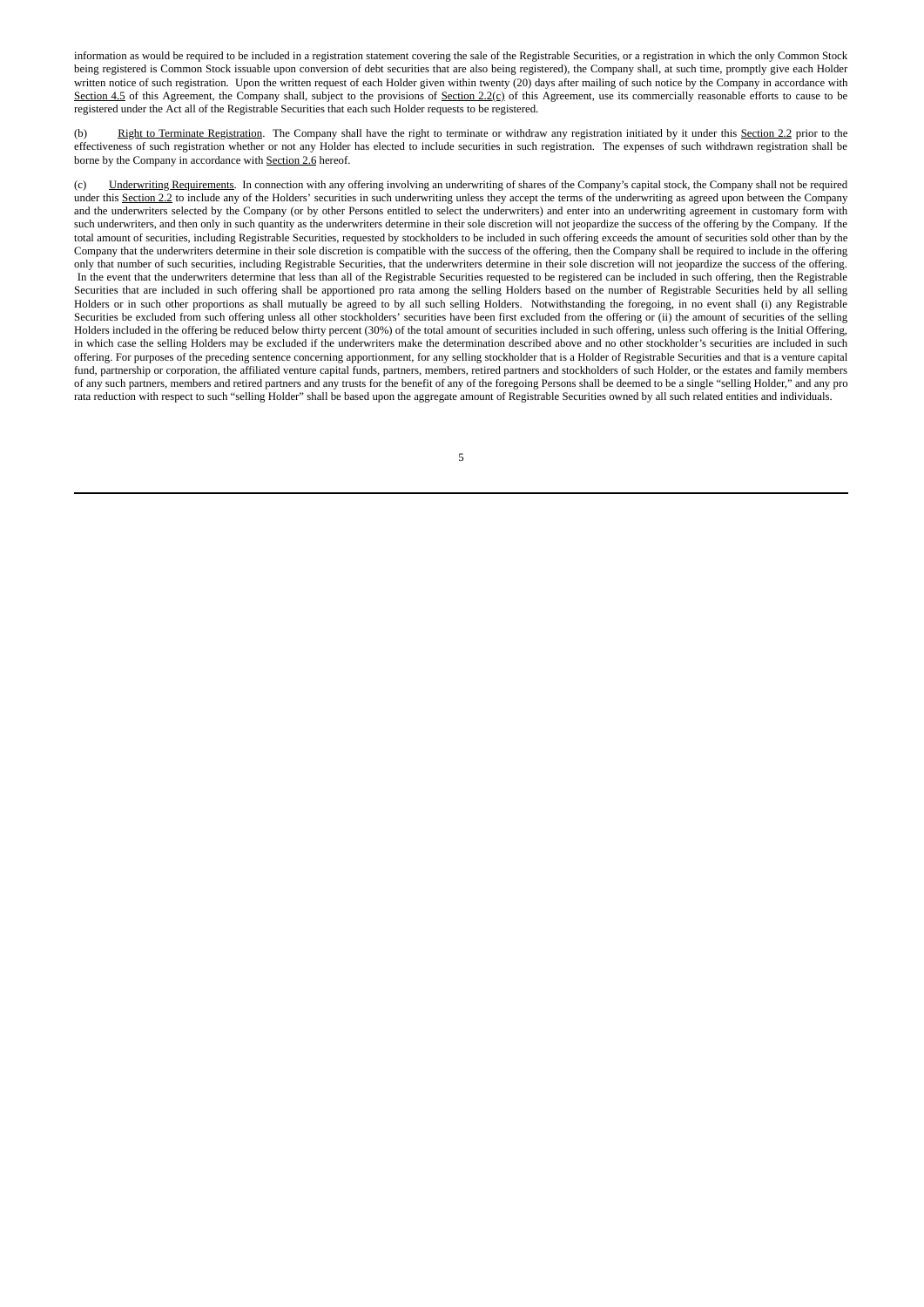2.3 Form S-3 Registration. In case the Company shall receive from the Holders of at least thirty percent (30%) of the Registrable Securities (for purposes of this Section 2.3, the "S-3 Initiating Holders") a written request or requests that the Company effect a registration on Form S-3 and any related qualification or compliance with respect to all or a part of the Registrable Securities owned by such Holder or Holders, the Company shall:

(a) promptly give written notice of the proposed registration, and any related qualification or compliance, to all other Holders; and

(b) use its commercially reasonable efforts to effect, as soon as practicable, such registration and all such qualifications and compliances as may be so requested and as would permit or facilitate the sale and distribution of all or such portion of such Holders' Registrable Securities as are specified in such request, together with all or such portion of the Registrable Securities of any other Holders joining in such request as are specified in a written request given within fifteen (15) days after receipt of such written notice from the Company; provided, however, that the Company shall not be obligated to effect any such registration, qualification or compliance, pursuant to this Section 2.3:

(i) if Form S-3 is not available for such offering by the Holders;

(ii) if the Holders, together with the holders of any other securities of the Company entitled to inclusion in such registration, propose to sell Registrable Securities and such other securities (if any) at an aggregate price to the public (net of any underwriters' discounts or commissions) of less than \$10,000,000;

(iii) if the Company shall furnish to all Holders requesting a registration statement pursuant to this Section 2.3 a certificate signed by the Company's Chief Executive Officer or Chairman of the Board of Directors stating that in the good faith judgment of the Board, it would be seriously detrimental to the Company and its stockholders for such registration statement to be effected at such time, in which event the Company shall have the right to defer such filing for a period of not more than ninety (90) days after receipt of the request of the S-3 Initiating Holders; provided that such right shall be exercised by the Company not more than once in any twelve (12) month period; and provided further that the Company shall not register any securities for the account of itself or any other stockholder during such ninety (90) day period (other than a registration relating solely to the sale of securities of participants in a Company stock plan, a registration relating to a corporate reorganization or transaction under Rule 145 of the Act, a registration on any form that does not include substantially the same information as would be required to be included in a registration statement covering the sale of the Registrable Securities, or a registration in which the only Common Stock being registered is Common Stock issuable upon conversion of debt securities that are also being registered);

(iv) if the Company has, within the twelve (12) month period preceding the date of such request, already effected two (2) registrations on Form S-3 pursuant to this Section 2.3;

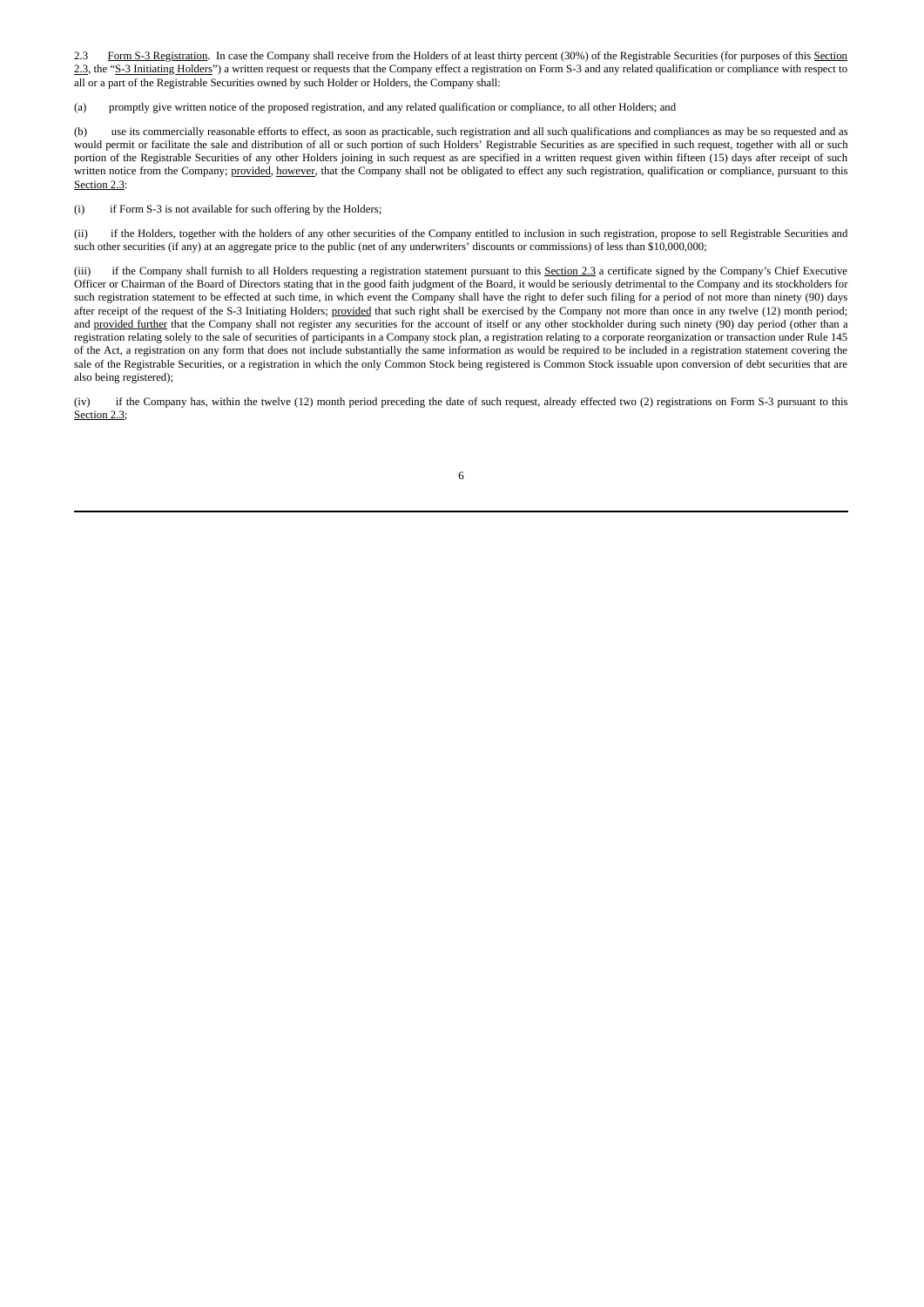(v) in any particular jurisdiction in which the Company would be required to qualify to do business or to execute a general consent to service of process in effecting such registration, qualification or compliance;

(vi) if the Company, within thirty (30) days of receipt of the request of such S-3 Initiating Holders, gives notice of its bona fide intention to effect the filing of a registration statement with the SEC within one hundred twenty (120) days of receipt of such request (other than a registration effected solely to qualify an employee benefit plan or to effect a business combination pursuant to Rule 145), provided that the Company is actively employing in good faith its commercially reasonable efforts to cause such registration statement to become effective; or

(vii) during the period starting with the date thirty (30) days prior to the Company's good faith estimate of the date of the filing of and ending on a date ninety (90) days following the effective date of a Company-initiated registration subject to Section 2.2 of this Agreement, <u>provided</u> that the Company is actively employing in good faith its following the effective date of a Company-initi commercially reasonable efforts to cause such registration statement to become effective.

(c) If the S-3 Initiating Holders intend to distribute the Registrable Securities covered by their request by means of an underwriting, they shall so advise the Company as a part of their request made pursuant to this Section 2.3 and the Company shall include such information in the written notice referred to in Section 2.3(a). The provisions of Section 2.1(b) of this Agreement shall be applicable to such request (with the substitution of Section 2.3 for references to Section 2.1).

(d) Subject to the foregoing, the Company shall file a registration statement covering the Registrable Securities and other securities so requested to be registered as soon as practicable after receipt of the request or requests of the S-3 Initiating Holders. Registrations effected pursuant to this Section 2.3 shall not be counted as requests for registration effected pursuant to Section 2.1 of this Agreement.

2.4 Obligations of the Company. Whenever required under this Section 2 to effect the registration of any Registrable Securities, the Company shall, as expeditiously as reasonably possible:

(a) prepare and file with the SEC a registration statement with respect to such Registrable Securities and use its commercially reasonable efforts to cause such registration statement to become effective, and, upon the request of the Holders of a majority of the Registrable Securities registered thereunder, keep such registration statement effective for a period of up to one hundred twenty (120) days or, if earlier, until the distribution contemplated in the Registration Statement has been completed;

(b) prepare and file with the SEC such amendments and supplements to such registration statement and the prospectus used in connection with such registration statement as may be necessary to comply with the provisions of the Act with respect to the disposition of all securities covered by such registration statement;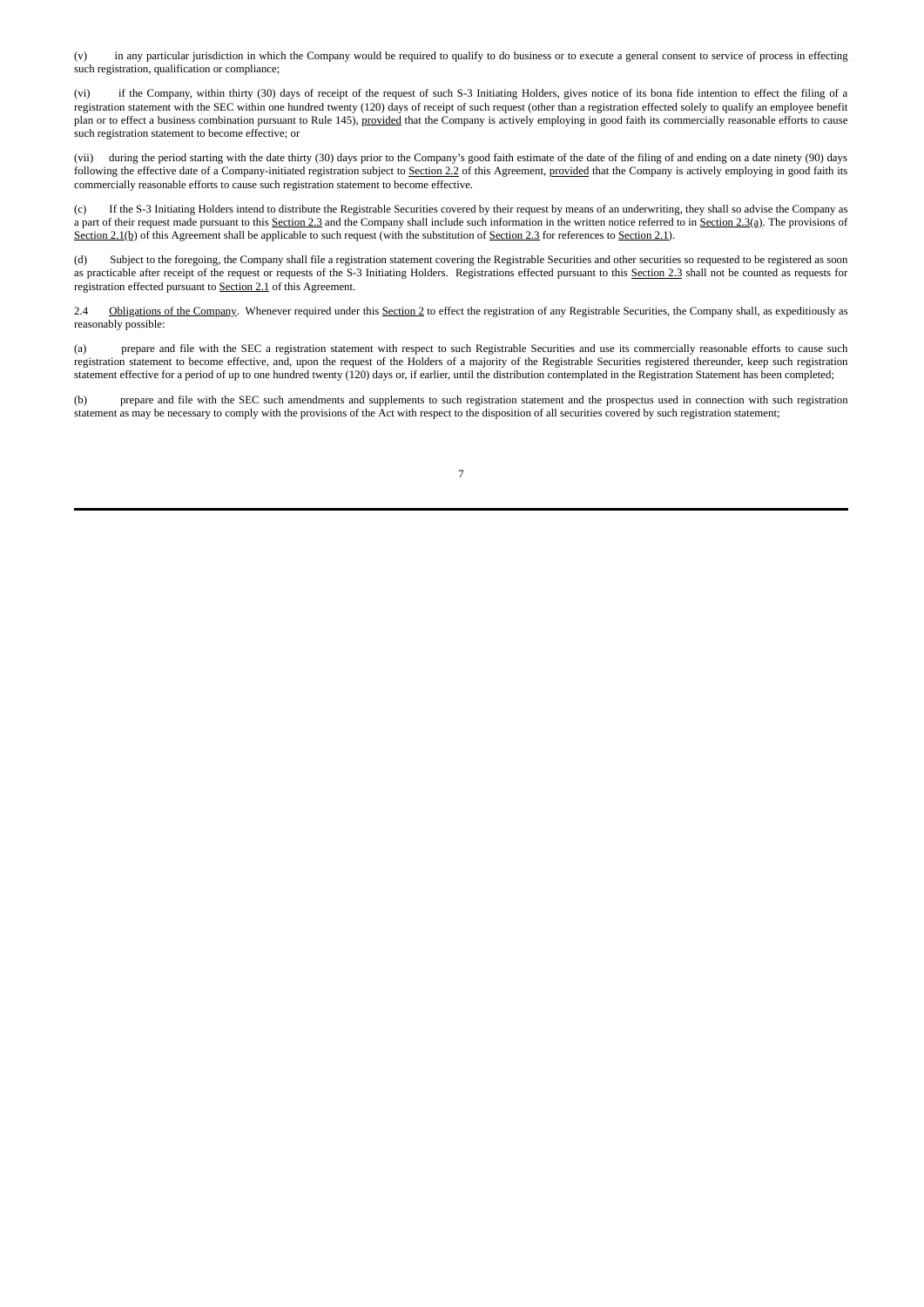(c) furnish to the Holders such number of copies of a prospectus, including a preliminary prospectus and any Free Writing Prospectus, in conformity with the requirements of the Act, and such other documents as they may reasonably request in order to facilitate the disposition of Registrable Securities owned by them;

(d) use its commercially reasonable efforts to register and qualify the securities covered by such registration statement under such other securities or "Blue Sky" laws of such jurisdictions as shall be reasonably requested by the Holders, provided that the Company shall not be required in connection therewith or as a condition thereto to qualify to do business or to file a general consent to service of process in any such states or jurisdictions;

(e) in the event of any underwritten public offering, enter into and perform its obligations under an underwriting agreement, in usual and customary form, with the managing underwriter of such offering;

(f) notify each Holder of Registrable Securities covered by such registration statement at any time when a prospectus or Free Writing Prospectus (to the extent prepared by or on behalf of the Company) relating thereto is required to be delivered under the Act of the happening of any event as a result of which the prospectus included in such registration statement, as then in effect, includes an untrue statement of a material fact or omits to state a material fact required to be stated therein or necessary to make the statements therein not misleading in the light of the circumstances then existing, and, at the request of any such Holder, the Company will, as soon as reasonably practicable, file and furnish to all such Holders a supplement or amendment to such prospectus or Free Writing Prospectus (to the extent prepared by or on behalf of the Company) so that, as thereafter delivered to the purchasers of such Registrable Securities, such prospectus will not contain an untrue statement of a material fact or omit to state any fact necessary to make the statements therein not misleading in light of the circumstances under which they were made;

(g) cause all such Registrable Securities registered pursuant to this Section 2 to be listed on a national exchange or trading system and on each securities exchange and trading system on which similar securities issued by the Company are then listed; and

(h) provide a transfer agent and registrar for all Registrable Securities registered pursuant to this Agreement and a CUSIP number for all such Registrable Securities, in each case not later than the effective date of such registration.

Notwithstanding the provisions of this Section 2, the Company shall be entitled to postpone or suspend, for a reasonable period of time, the filing, effectiveness or use of, or trading under, any registration statement if the Company shall determine that any such filing or the sale of any securities pursuant to such registration statement would in the good faith judgment of the Board:

(i) materially impede, delay or interfere with any material pending or proposed financing, acquisition, corporate reorganization or other similar transaction involving the Company for which the Board has authorized negotiations;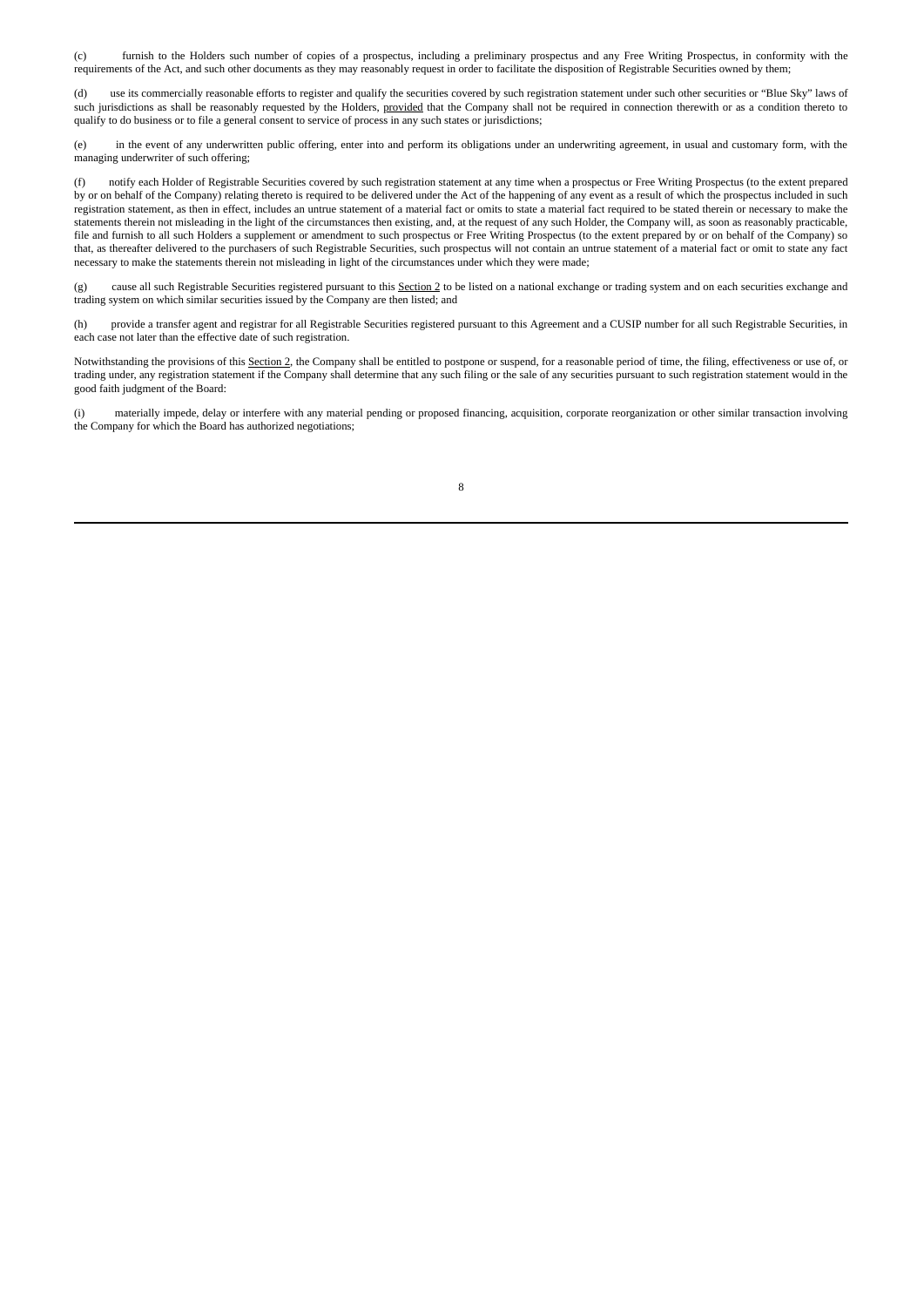(ii) materially and adversely impair the consummation of any pending or proposed material offering or sale of any class of securities by the Company; or

(iii) require disclosure of material nonpublic information that, if disclosed at such time, would be materially harmful to the interests of the Company and its stockholders; provided, however, that during any such period all executive officers and directors of the Company are also prohibited from selling securities of the Company (or any security of any of the Company's subsidiaries or affiliates).

In the event of the suspension of effectiveness of any registration statement pursuant to this Section 2.4, the applicable time period during which such registration statement is to remain effective shall be extended by that number of days equal to the number of days the effectiveness of such registration statement was suspended.

Information from Holder. It shall be a condition precedent to the obligations of the Company to take any action pursuant to this Section 2 with respect to the Registrable Securities of any selling Holder that such Holder shall furnish to the Company such information regarding itself, the Registrable Securities held by it, and the intended method of disposition of such securities as shall be reasonably required to effect the registration of such Holder's Registrable Securities.

2.6 Expenses of Registration. All expenses other than underwriting discounts and commissions incurred in connection with registrations, filings or qualifications pursuant to Sections 2.1, 2.2 and 2.3 of this Agreement, including, without limitation, all registration, filing and qualification fees, printers' and accounting fees, fees and disbursements of counsel for the Company and the reasonable fees and disbursements of two counsel for the selling Holders (in each case, not to exceed \$50,000 individually or \$100,000 in the aggregate) shall be borne by the Company. Notwithstanding the foregoing, the Company shall not be required to pay for any expenses of any registration proceeding begun pursuant to Section 2.1 or Section 2.3 of this Agreement if the registration request is subsequently withdrawn at the request of the Holders of a majority of the Registrable Securities to be registered (in which case all participating Holders shall bear such expenses pro rata based upon the number of Registrable Securities that were to be included in the withdrawn registration) unless, in the case of a registration requested under Section 2.1 of this Agreement, the Holders of a majority of the Registrable Securities agree to forfeit their right to one demand registration pursuant to Section 2.1 of this Agreement; provided, however, that if at the time of such withdrawal, the Holders have learned of a material adverse change in the condition, business or prospects of the Company from that known to the Holders at the time of their request and have withdrawn the request with reasonable promptness following disclosure by the Company of such material adverse change, then the Holders shall not be required to pay any of such expenses and shall retain their rights pursuant to Sections 2.1 and 2.3 of this Agreement.

2.7 Delay of Registration. No Holder shall have any right to obtain or seek an injunction restraining or otherwise delaying any such registration as the result of any controversy that might arise with respect to the interpretation or implementation of this Section 2.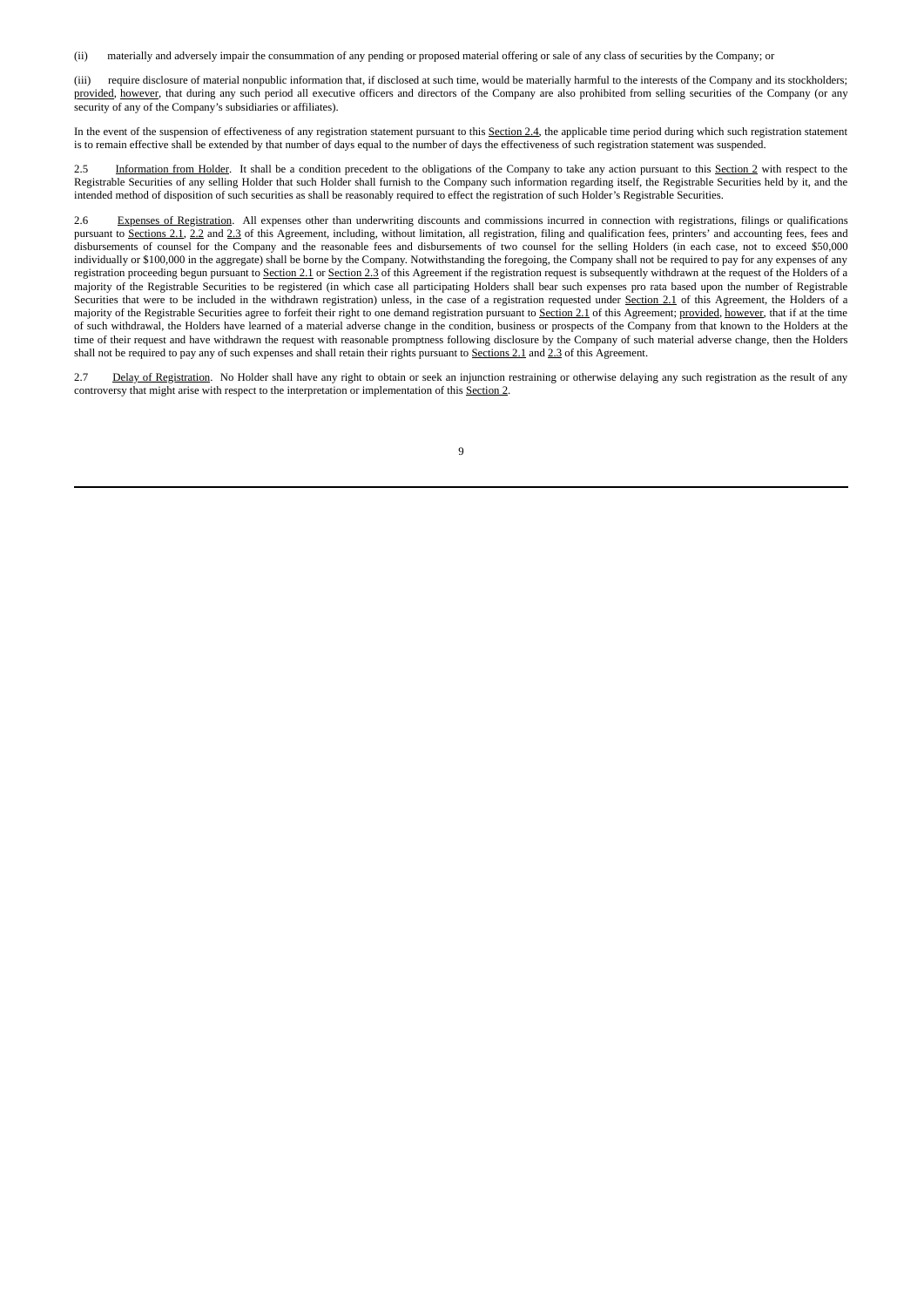2.8 Indemnification. In the event any Registrable Securities are included in a registration statement under this Section 2:

(a) To the extent permitted by law, the Company will indemnify and hold harmless each Holder, the partners, members, officers, directors, affiliates and stockholders of each Holder, legal counsel and accountants for each Holder, any underwriter (as defined in the Act) for such Holder and each Person, if any, who controls or is under common control with such Holder or underwriter within the meaning of the Act or the 1934 Act, against any losses, claims, damages or liabilities (joint or several) to which they may become subject under the Act, the 1934 Act, any state securities laws or any rule or regulation promulgated under the Act, the 1934 Act or any state securities laws, insofar as such losses, claims, damages, or liabilities (or actions or proceedings, whether commenced or threatened, in respect thereof) arise out of or are based upon any of the following statements, omissions or violations (collectively, a "Violation"): (i) any untrue or alleged untrue statement of a material fact contained in such registration statement, including any preliminary prospectus, final prospectus, or Free Writing Prospectus contained therein or any amendments or supplements thereto, any issuer information (as defined in Rule 433 of the Act) filed or required to be filed pursuant to Rule 433(d) under the Act or any other document incident to such registration prepared by or on behalf of the Company or used or referred to by the Company, (ii) the omission or alleged omission of a material fact required to be stated in such registration statement, or necessary to make the statements therein not misleading or (iii) any violation or alleged violation by the Company of the Act, the 1934 Act, any state securities laws or any rule or regulation promulgated under the Act, the 1934 Act or any state securities laws, and the Company will reimburse each such Holder, officer, director, partner, member, affiliate, underwriter, controlling Person or other aforementioned Person for any legal or other expenses reasonably incurred by them in connection with investigating or defending any such loss, claim, damage, liability, action or proceeding as such expenses are incurred; provided, however, that the indemnity agreement contained in this Section 2.8(a) shall not apply to amounts paid in settlement of any such loss, claim, damage, liability, action or proceeding if such settlement is effected without the consent of the Company (which consent shall not be unreasonably withheld), nor shall the Company be liable in any such case for any such loss, claim, damage, liability, action or proceeding to the extent that it arises out of or is based upon a Violation that occurs in reliance upon, and in conformity with, written information furnished expressly for use in connection with such registration by any such Holder, officer, director, partner, member, affiliate, underwriter, controlling Person or other aforementioned Person.

(b) To the extent permitted by law, each selling Holder, severally and not jointly, will indemnify and hold harmless the Company, each of its directors, each of its officers who has signed the registration statement, each Person, if any, who controls the Company within the meaning of the Act, legal counsel and accountants for the Company, any underwriter, any other Holder selling securities in such registration statement and any controlling Person of any such underwriter or other Holder, against any losses, claims, damages or liabilities (joint or several) to which any of the foregoing Persons may become subject, under the Act, the 1934 Act, any state securities laws or any rule or regulation promulgated under the Act, the 1934 Act or any state securities laws, insofar as such losses, claims, damages or liabilities (or actions or proceedings, whether commenced or threatened, in respect thereof) arise out of or are based upon any Violation, in each case to the extent (and only to the extent) that such Violation occurs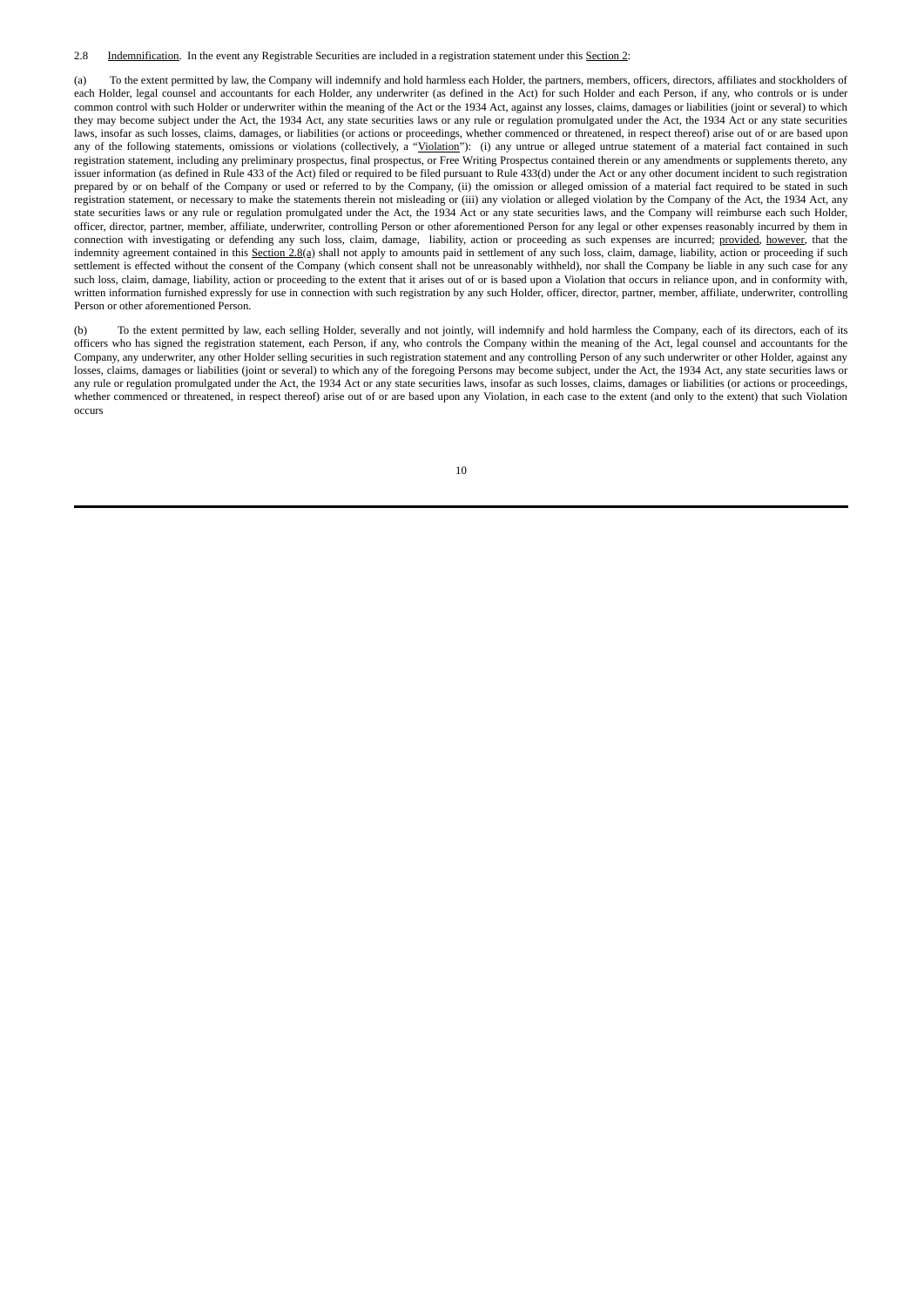in reliance upon and in conformity with written information furnished by such Holder expressly for use in connection with such registration; and each such Holder will reimburse any Person intended to be indemnified pursuant to this Section 2.8(b) for any legal or other expenses reasonably incurred by such Person in connection with investigating or defending any such loss, claim, damage, liability, action or proceeding as such expenses are incurred; provided, however, that the indemnity agreement contained in this Section 2.8(b) shall not apply to amounts paid in settlement of any such loss, claim, damage, liability, action or proceeding if such settlement is effected without the consent of the Holder (which consent shall not be unreasonably withheld), and provided that in no event shall any indemnity under this Section 2.8(b) exceed the net proceeds from the offering received by such Holder.

(c) Promptly after receipt by an indemnified party under this Section 2.8 of notice of the commencement of any action or proceeding (including any governmental action or proceeding) for which a party may be entitled to indemnification, such indemnified party will, if a claim in respect thereof is to be made against any indemnifying party under this Section 2.8, deliver to the indemnifying party a written notice of the commencement thereof and the indemnifying party shall have the right to participate in and, to the extent the indemnifying party so desires, jointly with any other indemnifying party similarly noticed, to assume the defense thereof with counsel mutually satisfactory to the parties; provided, however, that an indemnified party (together with all other indemnified parties that may be represented without conflict by one counsel) shall have the right to retain one (1) separate counsel, with the fees and expenses to be paid by the indemnifying party, if representation of such indemnified party by the counsel retained by the indemnifying party would be inappropriate due to actual or potential differing interests between such indemnified party and any other party represented by such counsel in such proceeding. The failure to deliver written notice to the indemnifying party within a reasonable time of the commencement of any such action or proceeding, if prejudicial to its ability to defend such action or proceeding, shall relieve such indemnifying party of any liability to the indemnified party under this Section 2.8 to the extent of such prejudice, but the omission to so deliver written notice to the indemnifying party will not relieve such indemnifying party of any liability that it may have to any indemnified party otherwise than under this Section 2.8.

(d) If the indemnification provided for in this Section 2.8 is held by a court of competent jurisdiction to be unavailable to an indemnified party with respect to any loss, liability, claim, damage or expense referred to herein, then the indemnifying party, in lieu of indemnifying such indemnified party hereunder, shall contribute to the amount paid or payable by such indemnified party as a result of such loss, liability, claim, damage or expense in such proportion as is appropriate to reflect the relative fault of the indemnifying party on the one hand and the indemnified party on the other hand in connection with the statements or omissions that resulted in such loss, liability, claim, damage or expense, as well as any other relevant equitable considerations; provided, however, that (i) no contribution by any Holder, when combined with any amounts paid by such Holder pursuant to Section 2.8(b), shall exceed the net proceeds from the offering received by such Holder and (ii) no Person guilty of fraudulent misrepresentation (within the meaning of Section 11(f) of the Act) will be entitled to contribution from any Person who was not guilty of such fraudulent misrepresentation; and provided further that in no event shall a Holder's liability pursuant to this Section 2.8(d), when combined with the amounts paid or payable by such Holder pursuant to Section 2.8(b), exceed the proceeds from the offering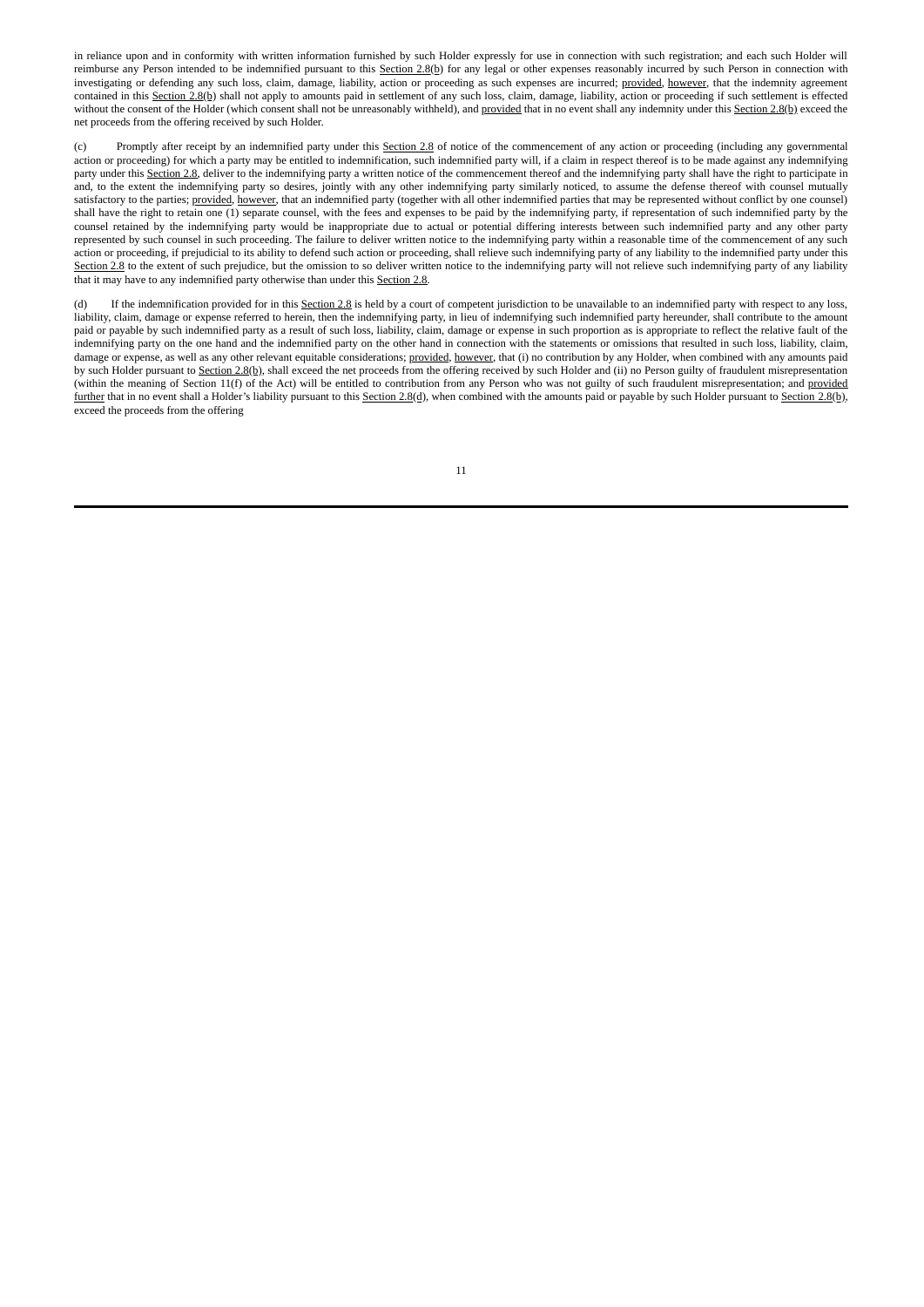received by such Holder (net of any expenses paid by such Holder). The relative fault of the indemnifying party and the indemnified party shall be determined by reference to, among other things, whether the untrue or alleged untrue statement of a material fact or the omission or alleged omission to state a material fact relates to information supplied by the indemnifying party or by the indemnified party and the parties' relative intent, knowledge, access to information and opportunity to correct or prevent such statement or omission.

(e) Notwithstanding the foregoing, to the extent that the provisions on indemnification and contribution contained in the underwriting agreement entered into in connection with the underwritten public offering are in conflict with the foregoing provisions, the provisions in the underwriting agreement shall control.

(f) The obligations of the Company and Holders under this Section 2.8 shall survive the completion of any offering of Registrable Securities in a registration statement under this Section 2 and otherwise.

2.9 Reports Under the 1934 Act. With a view to making available to the Holders the benefits of Rule 144 and any other rule or regulation of the SEC that may at any time permit a Holder to sell securities of the Company to the public without registration or pursuant to a registration on Form S-3, the Company agrees to:

(a) make and keep public information available, as those terms are understood and defined in Rule 144, at all times after the effective date of the Initial Offering;

(b) file with the SEC in a timely manner all reports and other documents required of the Company under the Act and the 1934 Act; and

(c) furnish to any Holder, so long as the Holder owns any Registrable Securities, forthwith upon request (i) a written statement by the Company that it has complied with the reporting requirements of Rule 144 (at any time after ninety (90) days after the effective date of the first registration statement filed by the Company), the Act and the 1934 Act (at any time after it has become subject to such reporting requirements), or that it qualifies as a registrant whose securities may be resold pursuant to Form S-3 (at any time after it so qualifies), (ii) a copy of the most recent annual or quarterly report of the Company and such other reports and documents so filed by the Company and (iii) such other information as may be reasonably requested to avail any Holder of any rule or regulation of the SEC that permits the selling of any such securities without registration or pursuant to such form.

2.10 Assignment of Registration Rights. The rights to cause the Company to register Registrable Securities pursuant to this Section 2 may be assigned (but only with all related obligations) by a Holder to a transferee or assignee of such securities that (a) is an Affiliate, subsidiary, parent, partner, limited partner, retired partner, member or stockholder of a Holder, (b) is a Holder's family member or trust for the benefit of an individual Holder or any of such Holder's family members, or (c) after such assignment or transfer, holds at least 250,000 shares of the Registrable Securities (appropriately adjusted for any stock split, dividend, combination or other recapitalization), provided: (i) the Company is, within a reasonable time after such transfer, furnished with written notice of the name and address of such transferee or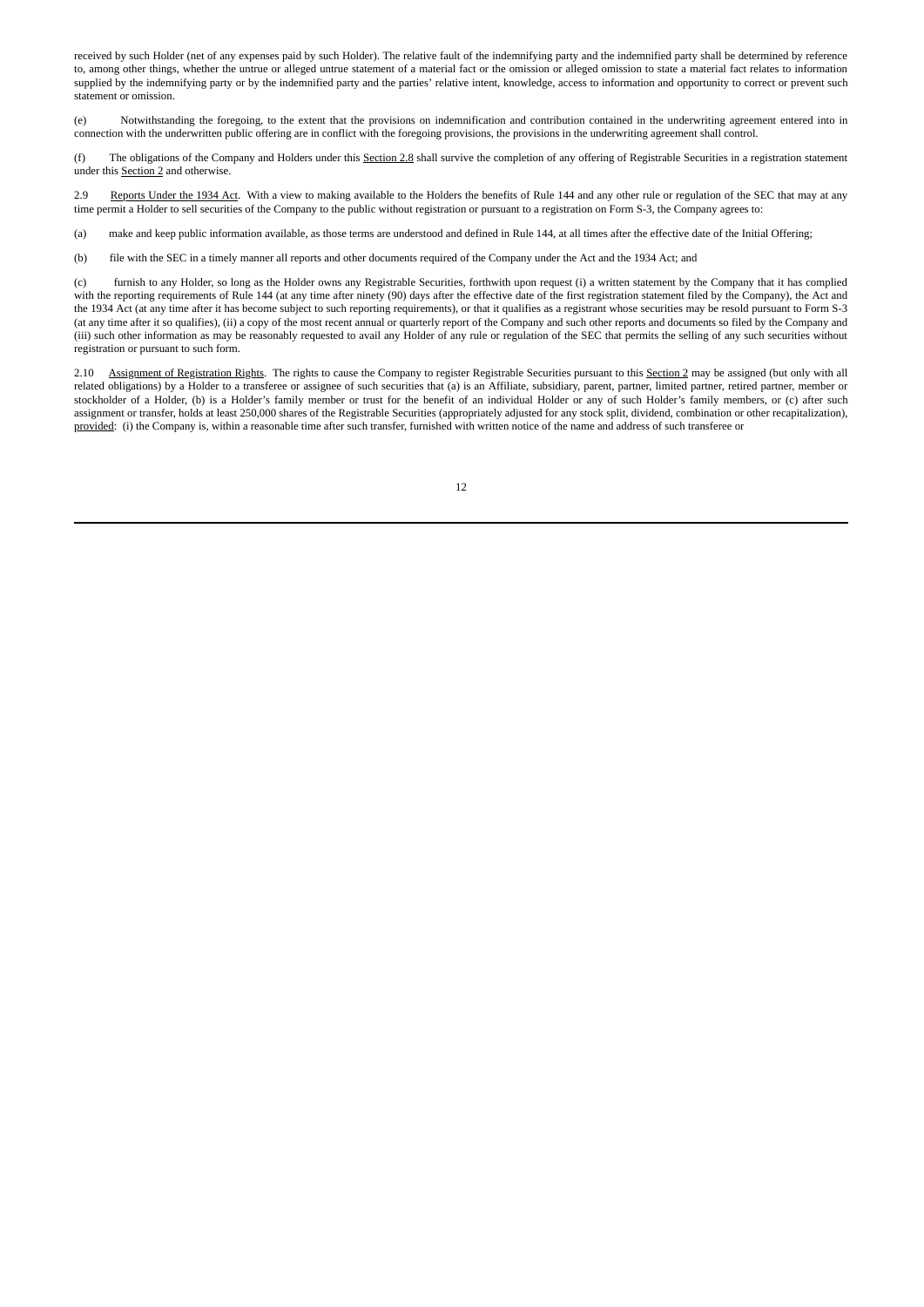assignee and the securities with respect to which such registration rights are being assigned; (ii) such transferee or assignee agrees in writing to be bound by and subject to the terms and conditions of this Agreement, including, without limitation, the provisions of Section 2.12 of this Agreement; and (iii) such assignment shall be effective only if immediately following such transfer the further disposition of such securities by the transferee or assignee is restricted under the Act.

2.11 Limitations on Subsequent Registration Rights. From and after the date of this Agreement, the Company shall not, without the prior written consent of the Holders holding a majority of the Registrable Securities then held by all Holders, enter into any agreement with any holder or prospective holder of any securities of the Company that would allow such holder or prospective holder (a) to include any of such securities in any registration filed under Section 2.1, Section 2.2 or Section 2.3 of this Agreement, unless under the terms of such agreement, such holder or prospective holder may include such securities in any such registration only to the extent that the inclusion of such securities will not reduce the amount of the Registrable Securities of the Holders that are included or (b) to demand registration of their securities.

#### 2.12 "Market Stand-Off" Agreement.

(a) Each Holder hereby agrees that it will not, without the prior written consent of the managing underwriter, during the period commencing on the date of the final prospectus relating to the Initial Offering and ending on the date specified by the Company and the managing underwriter (such period not to exceed one hundred eighty (180) days) (i) lend, offer, pledge, sell, contract to sell, sell any option or contract to purchase, purchase any option or contract to sell, grant any option, right or warrant to purchase, or otherwise transfer or dispose of, directly or indirectly, any shares of Common Stock or any securities convertible into or exercisable or exchangeable for Common Stock (whether such shares or any such securities are then owned by the Holder or are thereafter acquired) held immediately prior to the effectiveness of the Registration Statement for such offering, or (ii) enter into any swap or other arrangement that transfers to another, in whole or in part, any of the economic consequences of ownership of the Common Stock, whether any such transaction described in clause (i) or (ii) above is to be settled by delivery of Common Stock or other securities, in cash or otherwise. The foregoing provisions of this Section 2.12 shall apply only to the Initial Offering, shall not apply to the sale of any shares to an underwriter pursuant to an underwriting agreement, and shall only be applicable to the Holders if all officers, directors and greater than one percent (1%) stockholders of the Company enter into similar agreements. The underwriters in connection with the Initial Offering are intended third-party beneficiaries of this Section 2.12 and shall have the right, power and authority to enforce the provisions hereof as though they were a party hereto. Each Holder further agrees to execute such agreements as may be reasonably requested by the underwriters in the Initial Offering that are consistent with this Section 2.12 or that are necessary to give further effect thereto. Any discretionary waiver or termination of the restrictions of any or all of such agreements by the Company or the underwriters shall apply to all Holders subject to such agreements pro rata based on the number of shares subject to such agreements.

In order to enforce the foregoing covenant, the Company may impose stop-transfer instructions with respect to the Registrable Securities of each Holder (and the shares or securities

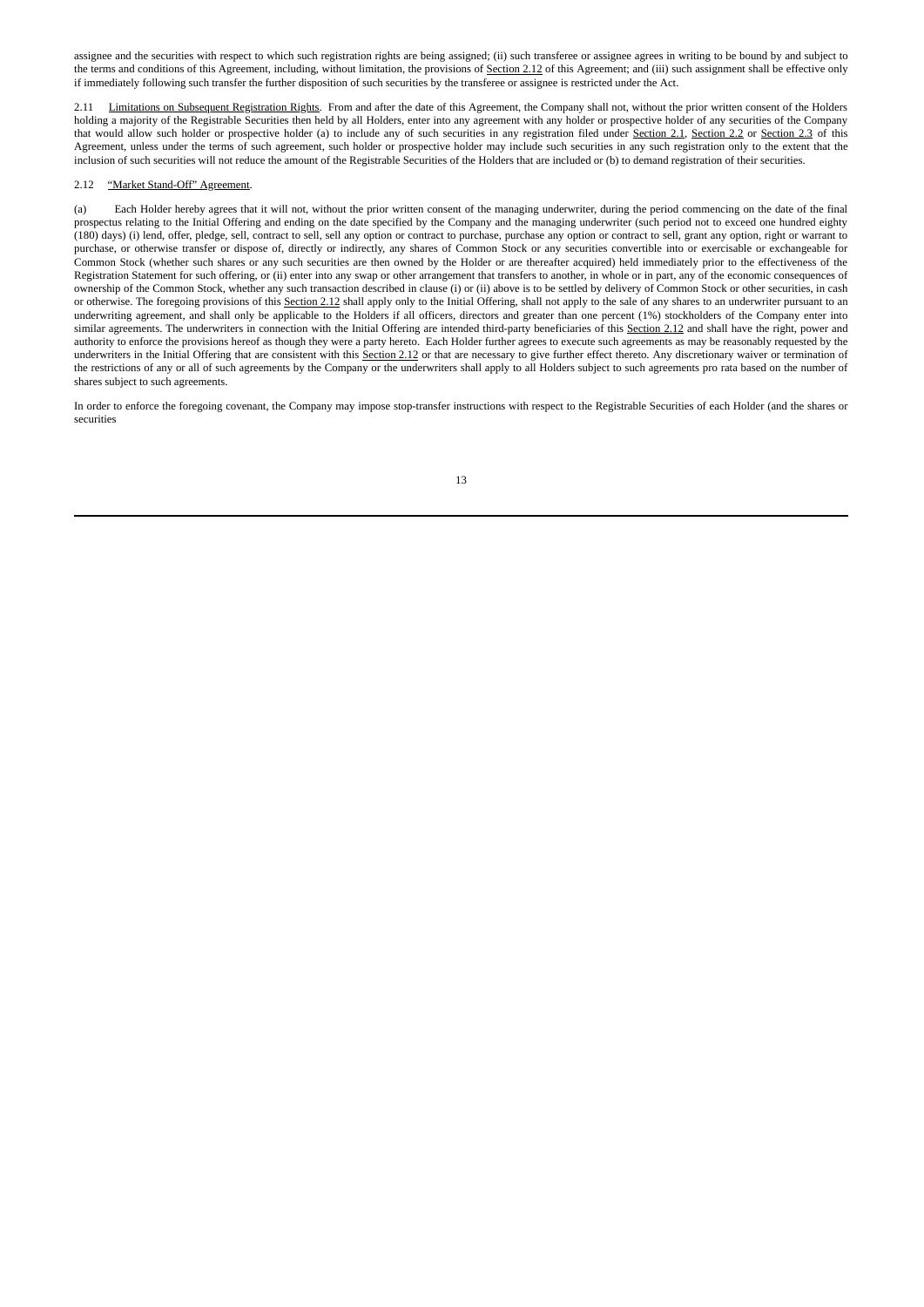of every other Person subject to the foregoing restriction) until the end of such period. Notwithstanding the foregoing, if (i) during the last seventeen (17) days of the one hundred eighty (180)-day restricted period, the Company issues an earnings release or material news or a material event relating to the Company occurs; or (ii) prior to the expiration of the one hundred eighty (180)-day restricted period, the Company announces that it will release earnings results during the sixteen (16)-day period beginning on the last day of the one hundred eighty (180)-day period, the restrictions imposed by this Section 2.12 shall continue to apply until the expiration of the eighteen (18)-day period beginning on the issuance of the earnings release or the occurrence of the material news or material event.

(b) Each Holder agrees that a legend reading substantially as follows shall be placed on all certificates representing all Registrable Securities of each Holder (and the shares or securities of every other Person subject to the restriction contained in this Section 2.12):

THE SECURITIES REPRESENTED BY THIS CERTIFICATE ARE SUBJECT TO A LOCK-UP PERIOD AFTER THE EFFECTIVE DATE OF THE ISSUER'S REGISTRATION STATEMENT FILED UNDER THE ACT, AS AMENDED, AS SET FORTH IN AN AGREEMENT BETWEEN THE COMPANY AND THE ORIGINAL HOLDER OF THESE SECURITIES, A COPY OF WHICH MAY BE OBTAINED AT THE ISSUER'S PRINCIPAL OFFICE. SUCH LOCK-UP PERIOD IS BINDING ON TRANSFEREES OF THESE SHARES.

2.13 Termination of Registration Rights. No Holder shall be entitled to exercise any right provided for in this Section 2: (a) after five (5) years following the consummation of the Initial Offering, (b) as to any Holder, such earlier time after the Initial Offering at which such Holder (i) can sell all shares held by it in compliance with Rule 144(b)(1)(i) or (ii) holds one percent (1%) or less of the Company's outstanding Common Stock and all Registrable Securities held by such Holder (together with any Affiliate of the Holder with whom such Holder must aggregate its sales under Rule 144) can be sold in any three (3) month period without registration in compliance with Rule 144 or (c) after the consummation of a Liquidation Event, as that term is defined in the Restated Certificate.

### 3. Covenants of the Company.

#### 3.1 Delivery of Financial Statements.

(a) The Company shall, upon request, deliver to each Investor (or transferee of an Investor) that holds at least 1,000,000 shares of Series A Preferred Stock, 275,000 shares of Series B Preferred Stock or 687,720 shares of Series B-1 Preferred Stock (each appropriately adjusted for any stock split, dividend, combination or other recapitalization) (a "Major Investor"):

(i) as soon as practicable, but in any event within (A) ninety (90) days after the end of each fiscal year of the Company, an unaudited income statement for such fiscal year, an unaudited balance sheet of the Company and statement of stockholders'

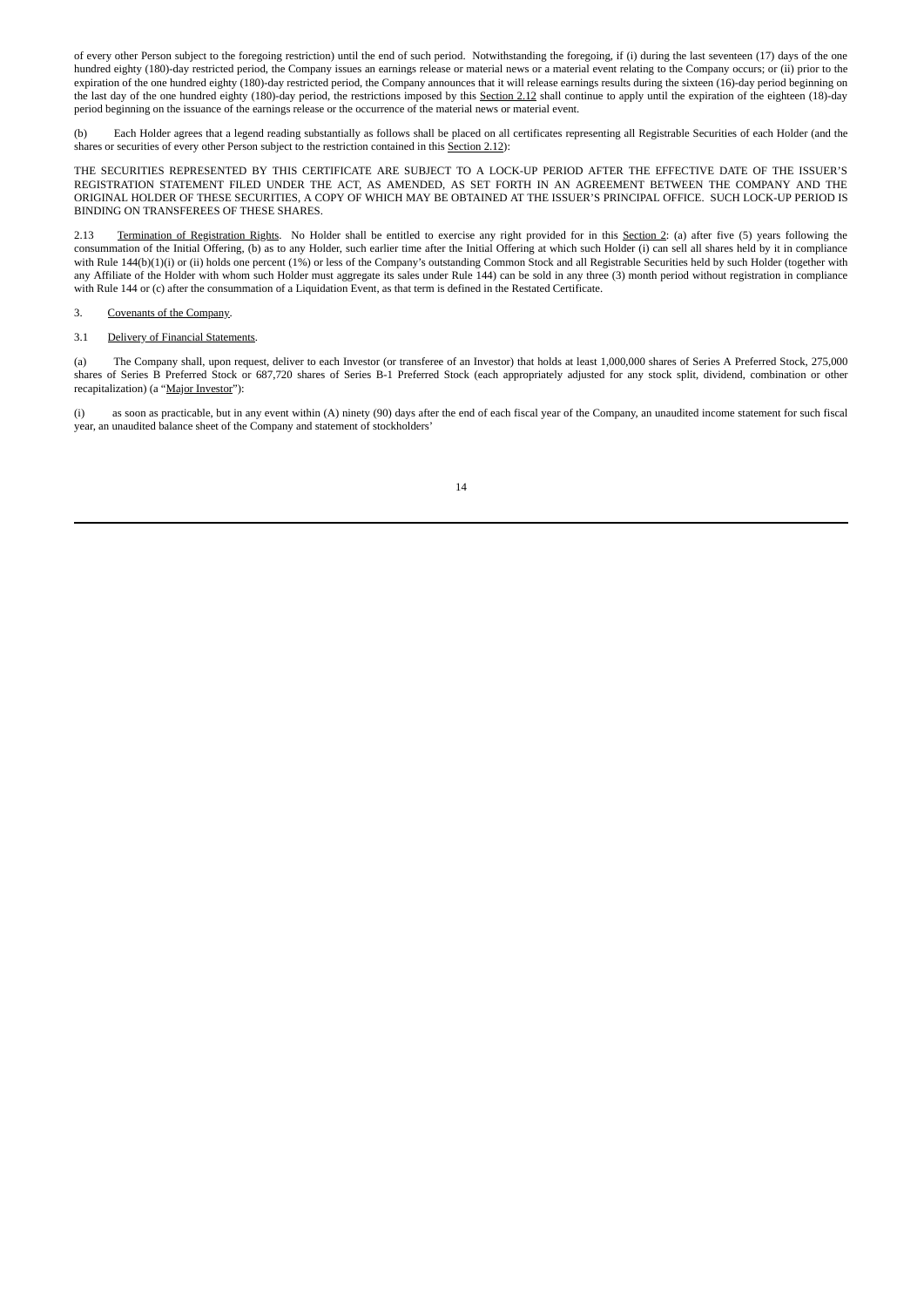equity as of the end of such year, and a statement of cash flows for such year, such year-end financial reports to be in reasonable detail, prepared in accordance with generally accepted accounting principles in the United States ("GAAP") (except that such financial statements may (A) be subject to normal year-end audit adjustments and (B) not contain all notes thereto that may be required in accordance with GAAP), together with comparison of such financial statements to a Board-approved budget, and (B) one hundred and eighty (180) days after the end of each fiscal year of the Company, an income statement for such fiscal year, a balance sheet of the Company and statement of stockholders' equity as of the end of such year, and a statement of cash flows for such year (such year-end financial reports to be in reasonable detail, prepared in accordance with GAAP, and audited and certified by independent public accountants of internationally recognized standing selected by the Board), together with comparison of such financial statements to a Board-approved budget; provided, however, if the Company becomes a "significant subsidiary" of a Major Investor under Rule 3-09 of SEC Regulation S-X, such audited financial statements shall be provided within ninety (90) days after the end of each fiscal year of the Company, and audited under U.S. Generally Accepted Accounting Standards;

(ii) as soon as practicable, but in any event within forty-five (45) days after the end of each of the first three (3) quarters of each fiscal year of the Company, an unaudited income statement and statement of cash flows for such fiscal quarter and an unaudited balance sheet as of the end of such fiscal quarter, all prepared in accordance with GAAP (except that such financial statements may (A) be subject to normal year-end audit adjustments and (B) not contain all notes thereto that may be required in accordance with GAAP), together with comparison of such financial statements to a Board-approved budget;

(iii) within ten (10) business days of the end of each month, a report of earnings for such month on a pre-tax and an after-tax basis; provided however, that if profit or loss exceeds \$3,000,000 for a single month within two quarters, the Company will work with each Major Investor to provide sufficient information to satisfy such Major Investor's financial reporting requirements, if any;

(iv) as soon as practicable, but in any event by June 1 of each fiscal year and updated by November 1 of each fiscal year, a business plan for the next five fiscal years, with the first year of the plan by quarters, including balance sheets, income statements and statements of cash flows for such periods and, as soon as prepared, any other business plans or revised business plans prepared by the Company;

(v) as soon as practicable, but in any event within 70 days after the end of each of the first three (3) quarters of each fiscal year, and within 30 days after the end of each fiscal year of the Company, a capitalization table showing the fully-diluted capitalization of the Company and each holder of securities of the Company; as soon as practicable, but in any event within 30 days after the end of each fiscal year, a list of all off-balance sheet arrangements, as such arrangements are defined in Item 303 of Regulation S-K promulgated under the Securities Act of 1933, as amended;

(vi) as soon as practicable, but in any event within 12 months after the end of each fiscal year, the Company shall provide Baidu a copy of the Company's annual tax filings; and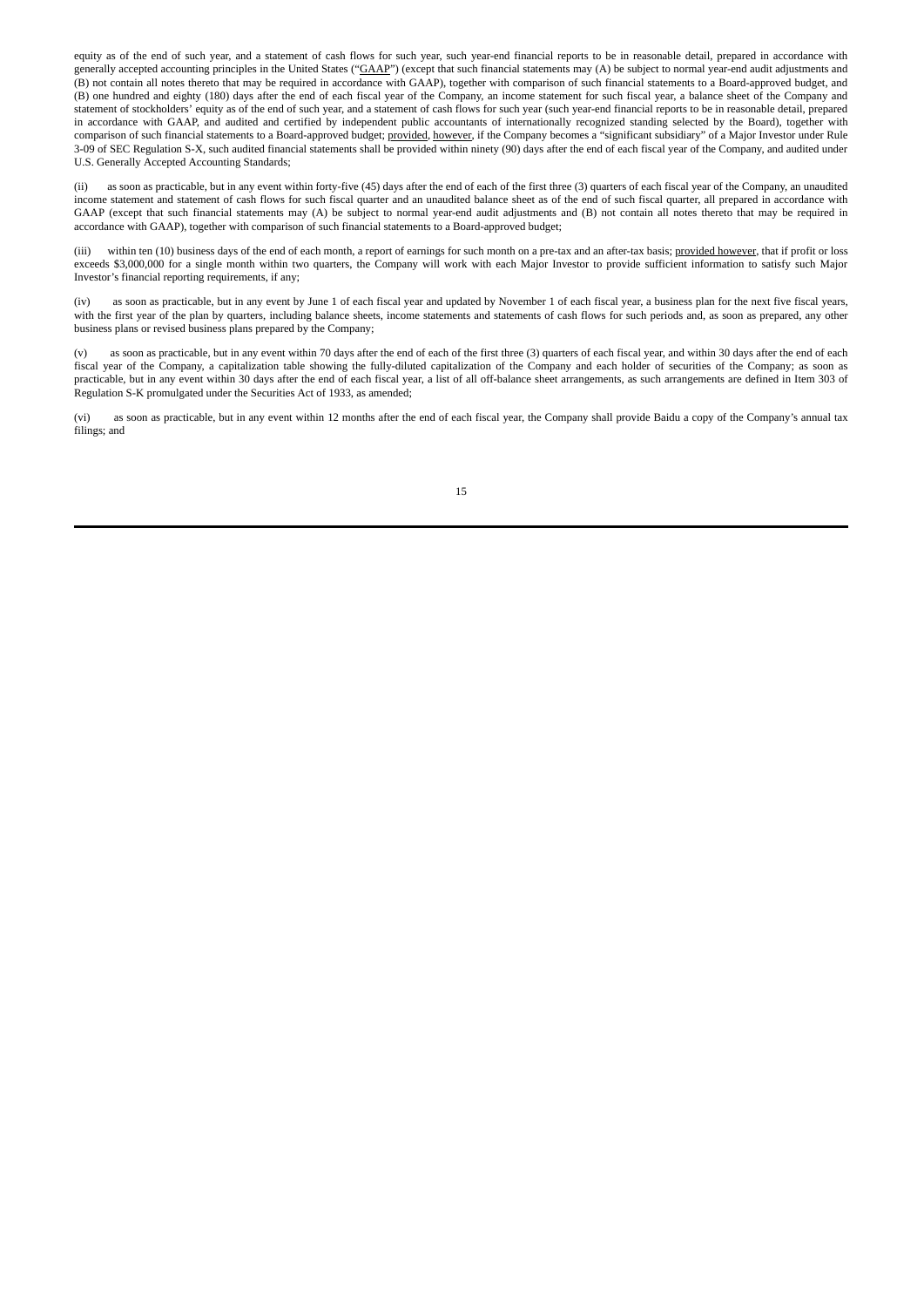(vii) such other information relating to the financial condition, business or corporate affairs of the Company as any Major Investor may from time to time reasonably request; provided, however, that the Company shall not be obligated under this subsection (vi) or any other subsection of Section 3.1 to provide information that could, upon the advice of the Company's outside corporate counsel, (A) adversely affect the attorney client privilege between the Company and its counsel, (B) breach an obligation of confidentiality owed by the Company to a third party, or (C) result in the disclosure of Company trade secrets.

If, for any period, the Company has any subsidiary whose accounts are consolidated with those of the Company, then in respect of such period the financial statements delivered pursuant to the foregoing sections shall be the consolidated and consolidating financial statements of the Company and all such consolidated subsidiaries.

(c) Notwithstanding anything else in this Section 3.1 to the contrary, (i) the Company may cease providing the information set forth in this Section 3.1 during the period starting with the date thirty (30) days before the Company's good-faith estimate of the date of filing of a registration statement if it reasonably concludes it must do so to comply with the SEC rules applicable to such registration statement and related offering; provided that the Company's covenants under this Section 3.1 shall remain effective if a Major Investor is required to include such financial information in its SEC filings in order to comply with SEC rules and regulations and, in any other case, otherwise be reinstated at such time as the Company is no longer actively employing its commercially reasonable efforts to cause such registration statement to become effective; and (ii) the delivery of financial information in this Section 3.1 shall be adjusted, as necessary, in each case, to permit any Major Investor to comply with any applicable laws, SEC rules and regulations, listing requirements of a securities exchange and any accounting rules (including GAAP).

3.2 Inspection. The Company shall permit each Major Investor, at such Major Investor's expense, to visit and inspect the properties of the Company, to examine its books of account and records and to discuss the affairs, finances and accounts of the Company with the officers of the Company, all at such reasonable times as may be requested by the Major Investor; provided, however, that the Company shall not be obligated pursuant to this Section 3.2 to provide access to any information that could, upon the advice of the Company's outside corporate counsel, (A) adversely affect the attorney client privilege between the Company and its counsel, or (B) breach an obligation of confidentiality owed by the Company to a third party.

#### 3.3 Observer Rights.

(a) As long as Baidu (Hong Kong) Limited and/or its Affiliates ("Baidu") owns at least twenty-five (25)% of the shares of Series A Preferred Stock (or an equivalent amount of Common Stock issued upon conversion thereof) purchased by Baidu pursuant to that certain Preferred Stock Purchase Agreement, dated as of August 1, 2016, by and between the Company and the parties thereto (the "Series A Agreement") (as adjusted for stock splits, stock dividends, combinations, recapitalizations or the like), the Company shall invite a representative of Baidu, who shall initially be Helen Pan, to attend all meetings of its Board in a nonvoting observer capacity and, in this respect, shall give such representative copies of all notices, minutes, consents and other materials that it provides to its directors at the same time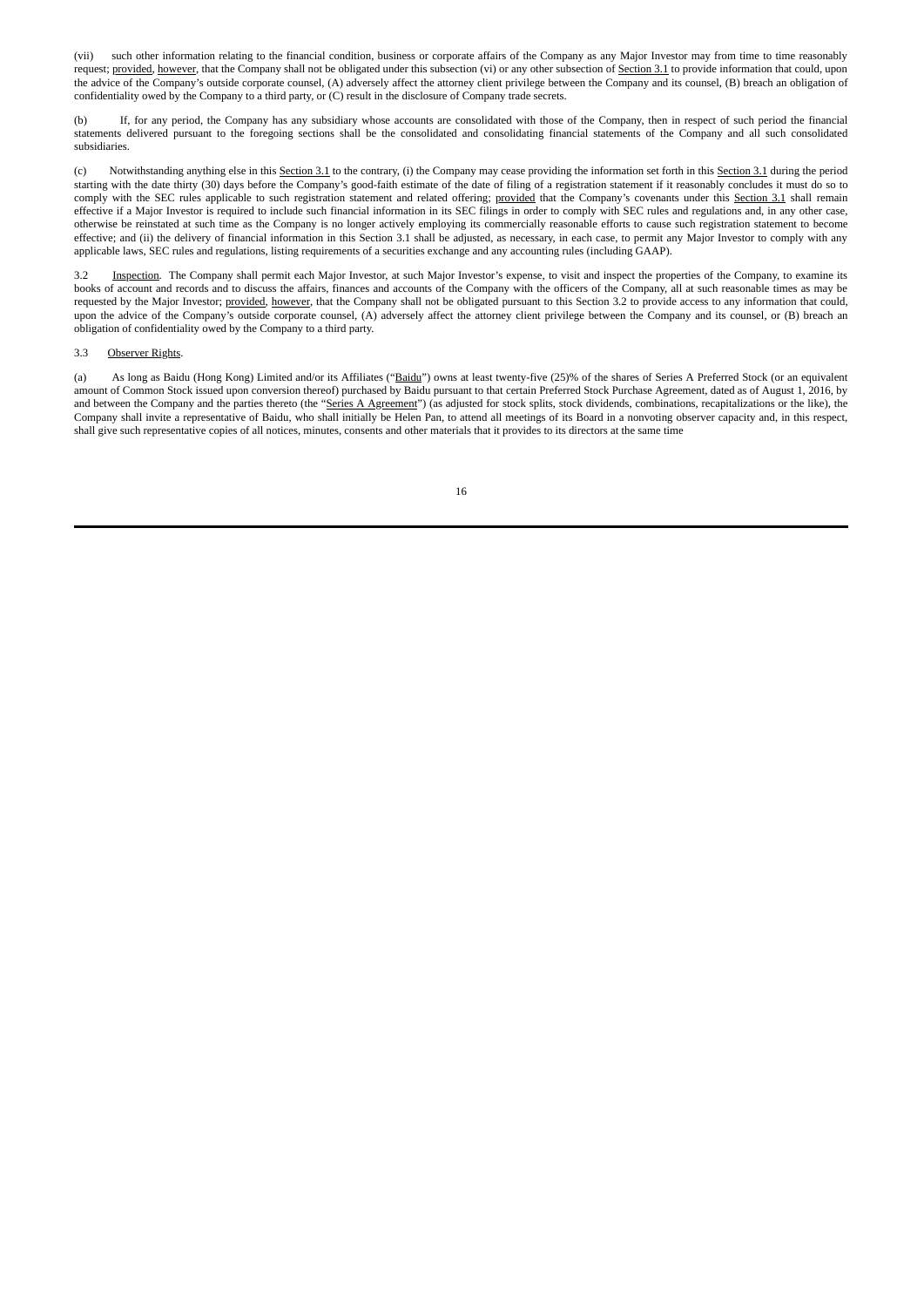and in the same manner as provided to such directors; provided, however, that such representative shall agree to hold all information so provided in confidence subject to the confidentiality provision set forth in Section 3.6 of this Agreement. Notwithstanding the foregoing, the Board reserves the right to withhold any information and to exclude such representative from any meeting or portion thereof if access to such information or attendance at such meeting could, upon the advice of the Company's outside corporate counsel, (i) adversely affect the attorney client privilege between the Company and its counsel, or (ii) breach an obligation of confidentiality owed by the Company to a third party. Any observer shall be required to enter into a confidentiality agreement containing substantially similar terms as those set forth in Section 3.6 of this Agreement with the Company prior to the exercise of the rights contained in this Section 3.3(a).

(b) As long as Ford Motor Company and its Affiliates ("Ford") owns at least twenty-five (25)% of the shares of Series A Preferred Stock (or an equivalent amount of Common Stock issued upon conversion thereof) purchased by Ford pursuant to the Series A Agreement (as adjusted for stock splits, stock dividends, combinations, recapitalizations or the like), the Company shall invite a representative of Ford, who shall not be an employee or a consultant of or otherwise affiliated with any Investor Competitor (as defined below), who shall initially be Colm Boran, to attend all meetings of its Board in a nonvoting observer capacity and, in this respect, shall give such representative copies of all notices, minutes, consents and other materials that it provides to its directors at the same time and in the same manner as provided to such directors; provided, however, that such representative shall agree to hold all information so provided in confidence subject to the confidentiality provision set forth in Section 3.6 of this Agreement. Notwithstanding the foregoing, the Board reserves the right to withhold any information and to exclude such representative from any meeting or portion thereof if access to such information or attendance at such meeting could, upon the advice of the Company's outside corporate counsel, (i) adversely affect the attorney client privilege between the Company and its counsel, or (ii) breach an obligation of confidentiality owed by the Company to a third party. Any observer shall be required to enter into a confidentiality agreement containing substantially similar terms as those set forth in Section 3.6 of this Agreement with the Company prior to the exercise of the rights contained in this Section 3.3(b).

As long as Nikon Corporation and/or its Affiliates ("Nikon") owns at least twenty-five (25)% of the shares of Series B Preferred Stock (or an equivalent amount of Common Stock issued upon conversion thereof) purchased by Nikon pursuant to the Prior Series B Purchase Agreement (as adjusted for stock splits, stock dividends, combinations, recapitalizations or the like), the Company shall invite a representative of Nikon, who shall not be an employee or a consultant of or otherwise affiliated with any Investor Competitor (as defined below), and who shall initially not be designated, to attend all meetings of its Board in a nonvoting observer capacity and, in this respect, shall give such representative copies of all notices, minutes, consents and other materials that it provides to its directors at the same time and in the same manner as provided to such directors; provided, however, that such representative shall agree to hold all information so provided in confidence subject to the confidentiality provision set forth in Section 3.6 of this Agreement. Notwithstanding the foregoing, the Board reserves the right to withhold any information and to exclude such representative from any meeting or portion thereof if access to such information or attendance at such meeting could, upon the advice of the Company's outside corporate counsel, (i) adversely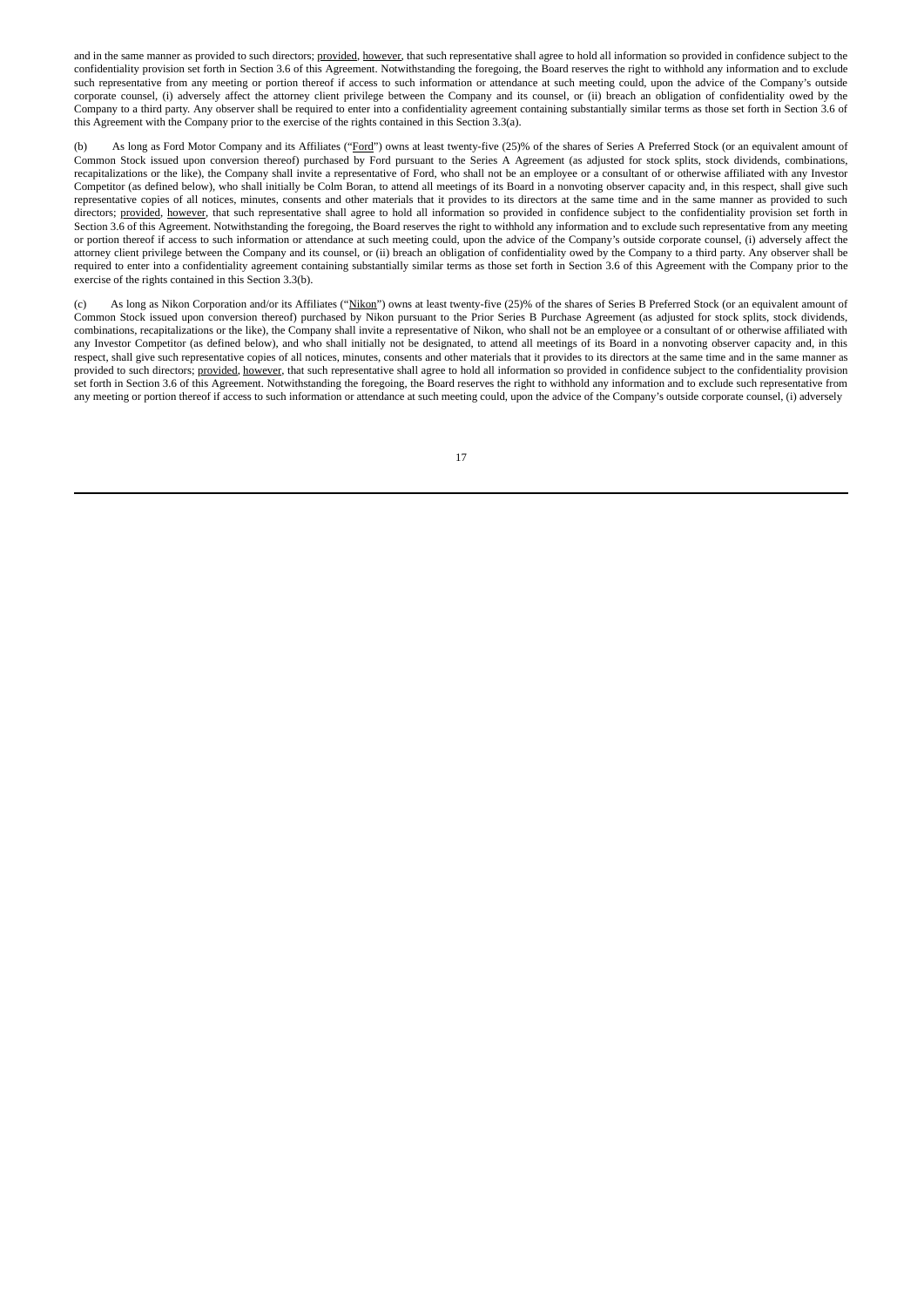affect the attorney client privilege between the Company and its counsel, or (ii) breach an obligation of confidentiality owed by the Company to a third party. Any observer shall be required to enter into a confidentiality agreement containing substantially similar terms as those set forth in Section 3.6 of this Agreement with the Company prior to the exercise of the rights contained in this Section 3.3(c).

(d) As long as Hyundai Mobis Co., Ltd. and/or its Affiliates ("Hyundai") owns at least twenty-five (25)% of the shares of Series B-1 Preferred Stock (or an equivalent amount of Common Stock issued upon conversion thereof) purchased by Hyundai pursuant to the Series B-1 Agreement (as adjusted for stock splits, stock dividends, combinations, recapitalizations or the like), the Company shall invite a representative of Hyundai, who shall not be an employee or a consultant of or otherwise affiliated with any Investor Competitor (as defined below), and who shall initially not be designated, to attend all meetings of its Board in a nonvoting observer capacity and, in this respect, shall give such representative copies of all notices, minutes, consents and other materials that it provides to its directors at the same time and in the same manner as provided to such directors; provided, however, that such representative shall agree to hold all information so provided in confidence subject to the confidentiality provision set forth in Section 3.6 of this Agreement. Notwithstanding the foregoing, the Board reserves the right to withhold any information and to exclude such representative from any meeting or portion thereof if access to such information or attendance at such meeting could, upon the advice of the Company's outside corporate counsel, (i) adversely affect the attorney client privilege between the Company and its counsel, or (ii) breach an obligation of confidentiality owed by the Company to a third party. Any observer shall be required to enter into a confidentiality agreement containing substantially similar terms as those set forth in Section 3.6 of this Agreement with the Company prior to the exercise of the rights contained in this Section 3.3(d).

3.4 Termination of Certain Covenants. The covenants set forth in Sections 3.1, 3.2, and 3.3 shall terminate and be of no further force or effect upon the earlier to occur of (a) the consummation of a Qualified Public Offering, as such term is defined in the Restated Certificate, (b) when the Company first becomes subject to the periodic reporting requirements of Sections 12(g) or 15(d) of the 1934 Act, whichever event shall first occur and (c) the consummation of a Liquidation Event, as that term is defined in the Restated Certificate.

3.5 Right of First Offer. Subject to the terms and conditions specified in this Section 3.5, the Company hereby grants to each Major Investor a right of first offer with respect to future sales by the Company of its Shares (as hereinafter defined). For purposes of this Section 3.5, the term "Major Investor" includes any general partners and Affiliates of a Major Investor. A Major Investor shall be entitled to apportion the right of first offer hereby granted it among itself and its partners and Affiliates in such proportions as it deems appropriate.

Each time the Company proposes to offer any shares of, or securities convertible into or exchangeable or exercisable for any shares of, its capital stock ("Shares"), the Company shall first make an offering of such Shares to each Major Investor in accordance with the following provisions: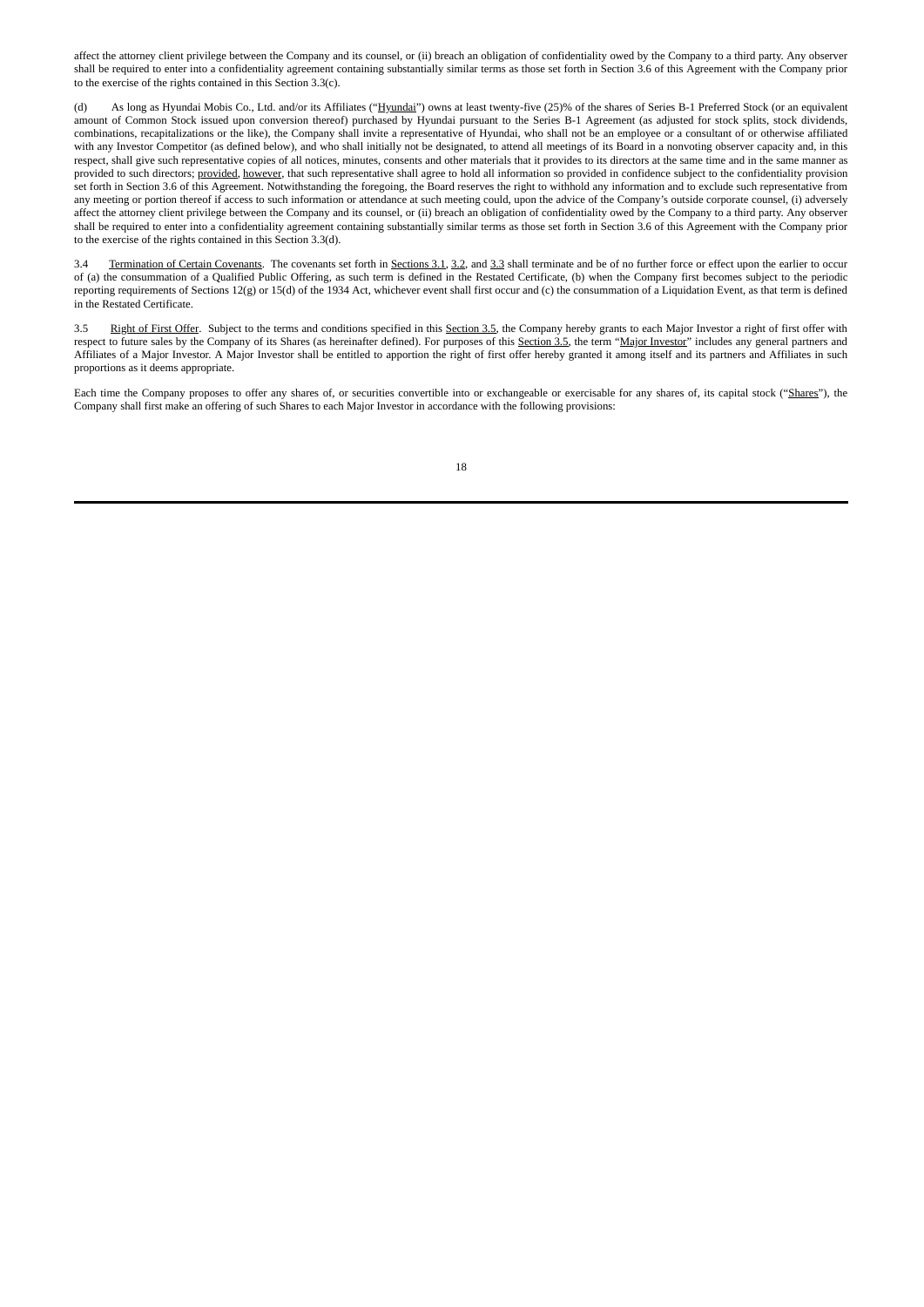(a) The Company shall deliver a notice in accordance with Section 4.5 ("Notice") to the Major Investors stating (i) its bona fide intention to offer such Shares, (ii) the number of such Shares to be offered and (iii) the price and terms upon which it proposes to offer such Shares.

(b) By written notification received by the Company within twenty (20) calendar days after the giving of Notice, each Major Investor may elect to purchase, at the price and on the terms specified in the Notice, up to that portion of such Shares that equals the proportion that the number of shares of Registrable Securities issued and held by such Major Investor (assuming full conversion and exercise of all convertible and exercisable securities then outstanding) bears to the total number of shares of Common Stock of the Company then outstanding (assuming full conversion and exercise of all convertible and exercisable securities then outstanding). At the expiration of such twenty (20) calendar day period, the Company shall promptly, in writing, notify each Major Investor that elects to purchase all the shares available to it (a "Fully-Exercising Investor") of any other Major Investor's failure to do likewise. During the ten (10) calendar day period commencing after the Company has given such notice to the Fully-Exercising Investors, each Fully-Exercising Investor may elect to purchase that portion of the Shares for which Major Investors were entitled to subscribe, but which were not subscribed for by the Major Investors, that is equal to the proportion that the number of shares of Registrable Securities (assuming full conversion and exercise of all convertible and exercisable securities then outstanding) issued and held by such Fully-Exercising Investor bears to the total number of shares of Common Stock of the Company then outstanding (assuming full conversion and exercise of all convertible and exercisable securities then outstanding) held by all Fully-Exercising Investors who wish to purchase the unsubscribed shares.

If all Shares that Major Investors are entitled to obtain pursuant to Section 3.5(b) of this Agreement are not elected to be obtained as provided in Section 3.5(b) of this Agreement, the Company may, during the ninety (90) day period following the expiration of the period provided in Section 3.5(b) of this Agreement, offer the remaining unsubscribed portion of such Shares to any Person or Persons at a price not less than that, and upon terms no more favorable to the offeree than those, specified in the Notice. If the Company does not enter into an agreement for the sale of the Shares within such period, or if such agreement is not consummated within sixty (60) days of the execution thereof, the right provided hereunder shall be deemed to be revived and such Shares shall not be offered unless first reoffered to the Major Investors in accordance herewith.

(d) The right of first offer in this Section 3.5 shall not be applicable to the issuance of the Exempted Securities (as such term is defined in the Restated Certificate) and the issuance and sale of Series B-1 Preferred Stock pursuant to the Series B-1 Agreement. In addition to the foregoing, the right of first offer in this Section 3.5 shall not be applicable with respect to any Major Investor in any subsequent offering of Shares if (i) at the time of such offering, the Major Investor is not an "accredited investor," as that term is then defined in Rule 501(a) of the Act and (ii) such offering of Shares is otherwise being offered only to accredited investors.

(e) The rights provided in this Section 3.5 may not be assigned or transferred by any Major Investor except to (i) an Affiliate of such Major Investor or (ii) to a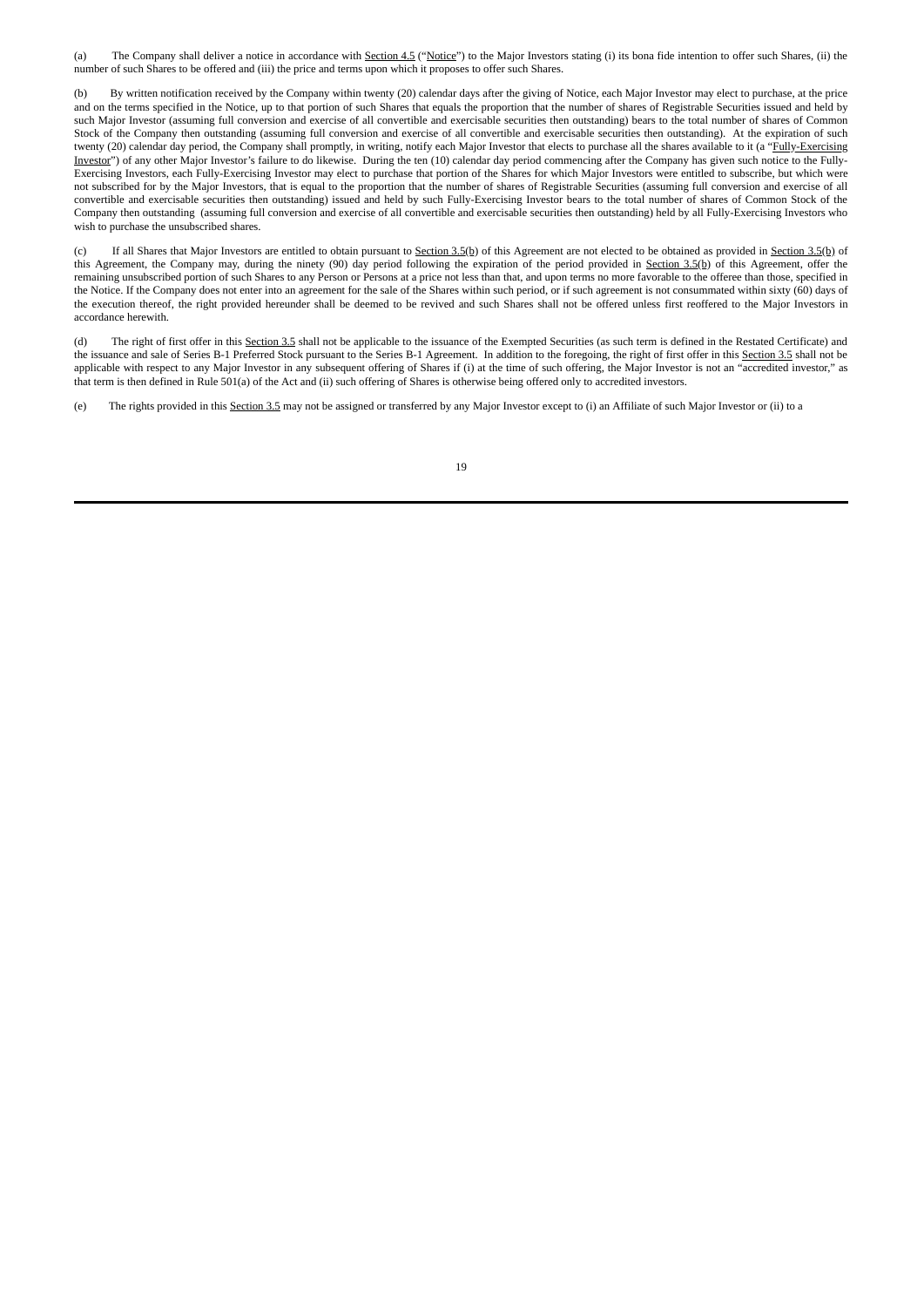transferee or assignee who holds after such transfer at least 300,000 shares of Registrable Securities (subject to appropriate adjustments for any stock split, dividend, combination or other recapitalization).

(f) The covenants set forth in this Section 3.5 shall terminate and be of no further force or effect upon the consummation of (i) a Qualified Public Offering or (ii) a Liquidation Event, in each case, as such term is defined in the Restated Certificate.

3.6 Confidentiality. Each Investor agrees, severally and not jointly, to use the same degree of care as such Investor uses to protect its own confidential information for any information obtained pursuant to this Agreement or otherwise as a stockholder of the Company which the Company identifies in writing as being proprietary or confidential and such Investor acknowledges that it will not, unless otherwise required by law or the rules of any national securities exchange, association or marketplace, disclose such information without the prior written consent of the Company except such information that (a) was in the public domain prior to the time it was furnished to such Investor, (b) is or becomes (through no willful improper action or inaction by such Investor) generally available to the public, (c) was in its possession or known by such Investor without restriction prior to receipt from the Company, (d) was rightfully disclosed to such Investor by a third party without restriction or (e) was independently developed without any use of the Company's confidential information; provided, however, that an Investor may disclose confidential information (i) to its attorneys, accountants, consultants, and other professionals to the extent necessary to obtain their services in connection with monitoring its investment in the Company; (ii) to any existing Affiliate, partner, member, stockholder, or wholly owned subsidiary of such Investor in the ordinary course of business, but only if such Investor informs such Person that such information is confidential and directs such Person to maintain the confidentiality of such information; or (iii) as may otherwise be required by laws or regulations if the Investor promptly notifies the Company of such disclosure and takes reasonable steps to minimize the extent of any such required disclosure.

3.7 Employee Agreements. The Company hereby covenants that it shall require each new officer and employee of the Company and its subsidiaries to enter into and execute a proprietary information and inventions agreement in the standard form used by the Company, and that it shall require each new consultant of the Company and its subsidiaries to enter into and execute an agreement containing similar terms. Unless approved by the Board, all future employees of the Company who shall purchase, or receive options to purchase, shares of Common Stock following the date hereof shall be required to execute stock purchase or option agreements providing for (a) vesting of shares over a four (4) year period with the first twenty five percent (25%) of such shares vesting following twelve (12) months of continued employment or services, and the remaining shares vesting in equal monthly installments over the following thirty six (36) months thereafter and (b) a one hundred and eighty (180)-day lockup period (plus an additional period of up to eighteen (18) days) in connection with the Initial Offering. The Company shall retain a right of first refusal on transfers until the Initial Offering and the right to repurchase unvested shares at cost.

3.8 Right of Notice. Upon the receipt of any bona fide third party offer to consummate a single or a series of related transactions that would constitute a Liquidation Event (as such term is defined in the Restated Certificate), the Company shall provide each of Baidu,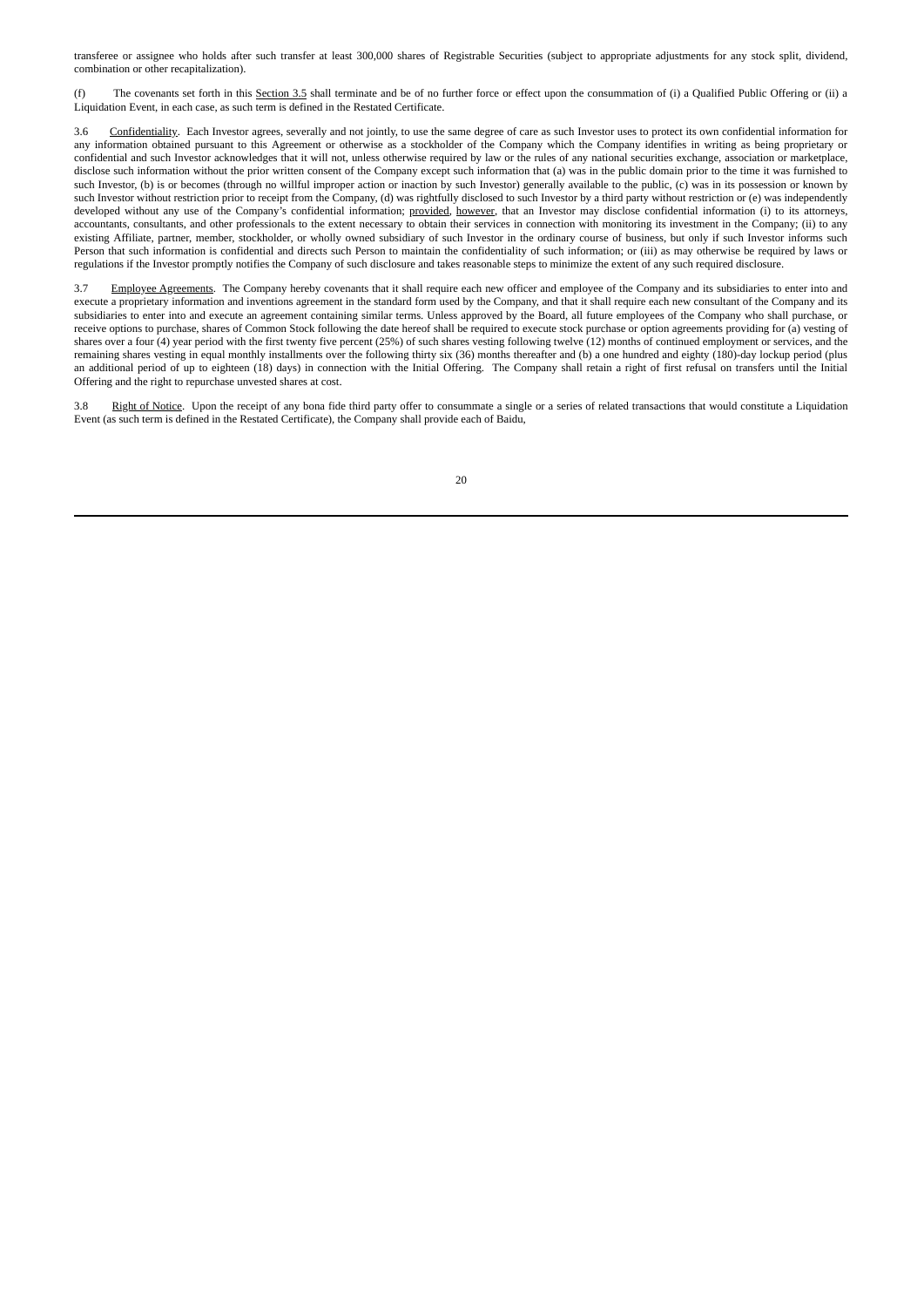Ford, Nikon and Hyundai with a written notice of such offer as soon as reasonably practicable. Such written notice shall not include the identity of the third party making such offer or any of the terms of such offer. For a period of fifteen (15) business days after the delivery of such written notice, the Company shall not enter into any binding agreement, letter of intent or term sheet relating to such transaction or series of related transactions. The rights described in this Section 3.8 shall terminate and be of no further force or effect upon (a) the consummation of the sale of the Company's securities pursuant to a registration statement filed by the Company under the Act in connection with a firm-commitment underwritten offering of its securities to the public or (b) the consummation of a Liquidation Event (as defined in the Restated Certificate).

3.9 Protection of Investor Rights. The Company shall not grant rights to any other purchasers of Series B Preferred Stock that are more favorable than the rights that have been granted to Nikon and Baidu under that certain Series B Preferred Stock Purchase Agreement by and between the Company and the other parties thereto dated September 4, 2018 (the "Prior Series B Purchase Agreement") or the Ancillary Agreements (as defined in the Prior Series B Purchase Agreement). The Company shall not grant rights to any other purchasers of Series B-1 Preferred Stock that are more favorable than the rights that have been granted to Hyundai under the Series B-1 Agreement; provided, however, that the Company may grant observer seats to other purchasers of Series B-1 Preferred Stock. For the avoidance of doubt, this Section 3.9 shall not apply to any commercial rights related to the purchase and sale of the Company's products or services.

3.10 Board Matters. The Board shall meet at least quarterly in accordance with an agreed-upon schedule. The Company shall reimburse the nonemployee directors and the board observers for all reasonable out-of-pocket travel expenses incurred (consistent with the Company's travel policy) in connection with attending meetings of the Board (or any of its committees).

3.11 Founder Matters. David S. Hall (the "Founder"), for so long as Founder is an employee of the Company and provided that it does not interfere with the performance of the Founder's functions as the Company's Chief Executive Officer and other obligations as may be delegated from time to time by the Board, may allocate time to support Velodyne Acoustics, LLC ("Acoustics"), consistent with such Founder's past practice in supporting Acoustics; provided, for clarity, that if Founder ceases to serve as an employee of the Company, then Founder's obligations pursuant to this Section 3.11 shall terminate.

#### 3.12 Investor Provisions.

(a) Each party hereto hereby agrees, for the benefit of each of Baidu, Ford, Nikon and Hyundai, that such party shall hold, and shall use its reasonable best efforts to cause its representatives (including its legal and financial advisors) to hold, in confidence, unless compelled to disclose by judicial or administrative process or by other requirements of applicable law or permitted to disclose with such applicable party's prior written consent, all confidential documents and information concerning Baidu, Ford, Nikon or Hyundai and their affiliates and the transactions contemplated by the Prior Series B Purchase Agreement or Series B-1 Agreement, respectively, including the identity of Baidu, Ford, Nikon and Hyundai and the existence and terms of each of the respective Ancillary Agreements (as defined in each of the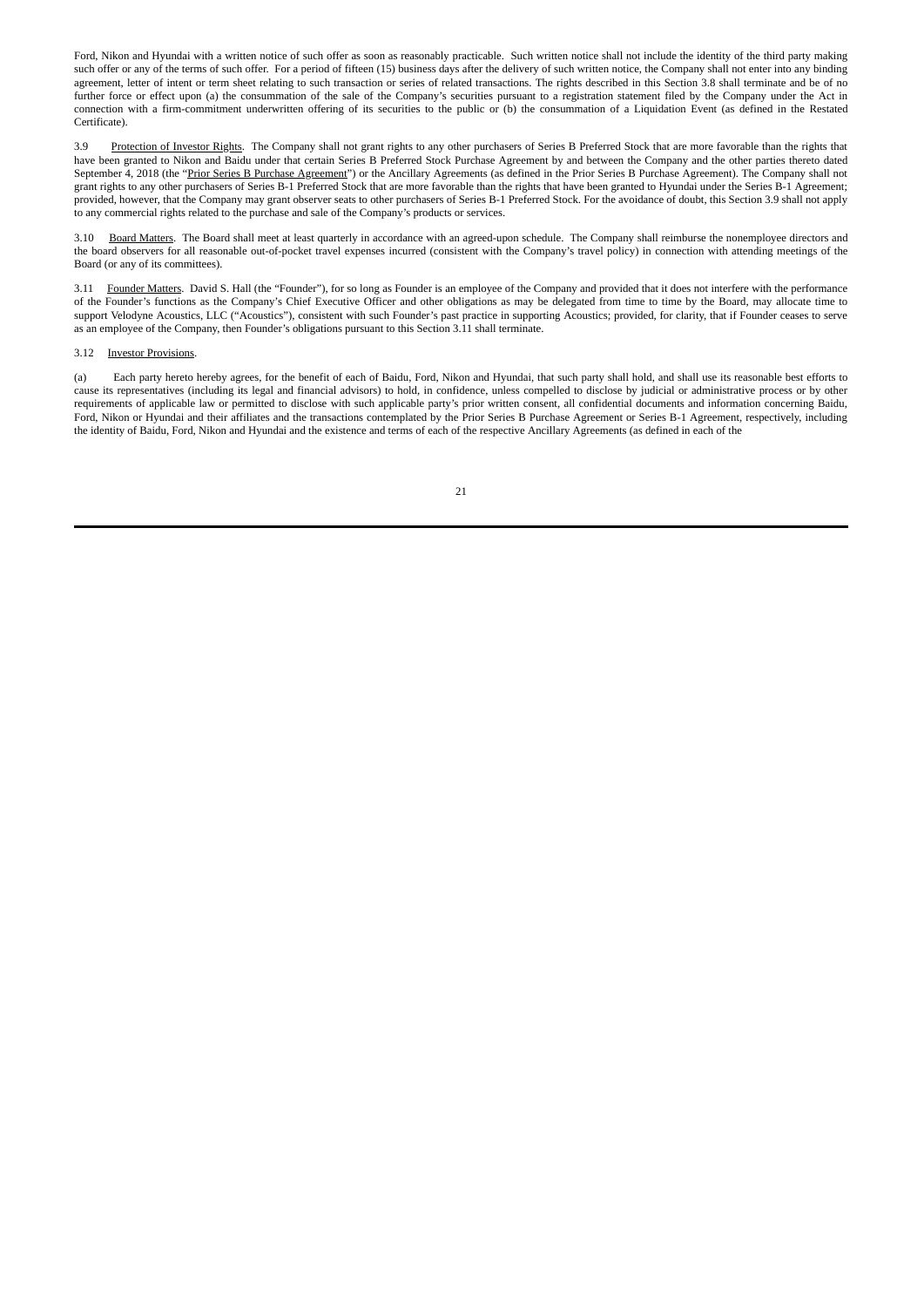Prior Series B Purchase Agreement or the Series B-1 Agreement, respectively), except to the extent that such information is (a) in the public domain through no fault of such party and its affiliates, in each case not in violation of this Agreement or another contractual or fiduciary obligation, (b) later lawfully acquired by such party from sources other than those related to the Ancillary Agreements and not subject to a confidentiality obligation in respect of such information, (c) is made to legal or financial advisors of such party, provided that such advisors are bound by confidentiality obligations with respect to such information, or (d) the disclosure thereof is approved by Baidu, Ford, Nikon and Hyundai. Notwithstanding the foregoing, the Company and Hyundai will be permitted to issue a press release (the "Press Release") announcing the closing of the purchase and sale of Series B-1 Preferred Stock pursuant to the Series B-1 (the "Series B-1 Financing"), provided that the Press Release must be approved in advance of any release by each of the Company and Hyundai, and thereafter the parties hereto shall be permitted to disclose information consistent with (and not expansive to) the information disclosed in the Press Release without needing further consent from any other party hereto.

Notwithstanding anything to the contrary in Section 3.12(a) hereof, such covenant regarding confidentiality and restrictions on disclosure of certain information shall not apply to the Company with respect to the disclosure of any information, including, with respect to the Series B-1 Financing and the related transactions thereto, (A) the total dollar amount of Series B-1 Preferred Stock sold, (B) the Company's pre-investment and postinvestment valuation, and (C) the identity of the participating investors, to (i) potential future financial investors, financial institutions providing or offering to provide the Company with debt facilities, letters of credit, or similar services, or any underwriter in connection with an underwritten public offering or (ii) potential future strategic investors or potential future acquirers, provided that each such strategic investor or acquirer has entered into a non-disclosure agreement with the Company prior to the disclosure of any such information that is not otherwise available in the public domain through no fault of the Company (except the filings as may be required by applicable U.S. federal and state "blue sky" securities laws, rules and regulations and the filing of the Restated Certificate with the Secretary of State of the State of Delaware).

(c) The Company and the Investors hereby acknowledge that each of Baidu, Ford, Nikon and Hyundai may be engaged in, or invested in, businesses that could be perceived to be directly or indirectly competitive with the Company's current or future operations and commercial relationships. None of Baidu, Ford, Nikon or Hyundai shall not be liable to the Company or any other Investors for any claim arising out of, or based upon, (i) any and all of Baidu, Ford, Nikon or Hyundai's commercial actions which could be perceived to be, or potentially are, directly or indirectly competitive to the Company's current or future commercial relationships, (ii) any and all collaborations, partnerships, or investments by each of Baidu, Ford, Nikon or Hyundai with any entity which could be perceived to be, or potentially are, directly or competitive to the Company, or (iii) any and all actions taken by any officer or other representative of Baidu, Ford, Nikon or Hyundai to assist any such actions under (i) or (ii); provided, however, that nothing herein shall relieve Baidu, Ford, Nikon or Hyundai from liability associated with the unauthorized disclosure of the Company's confidential information obtained pursuant to this Agreement.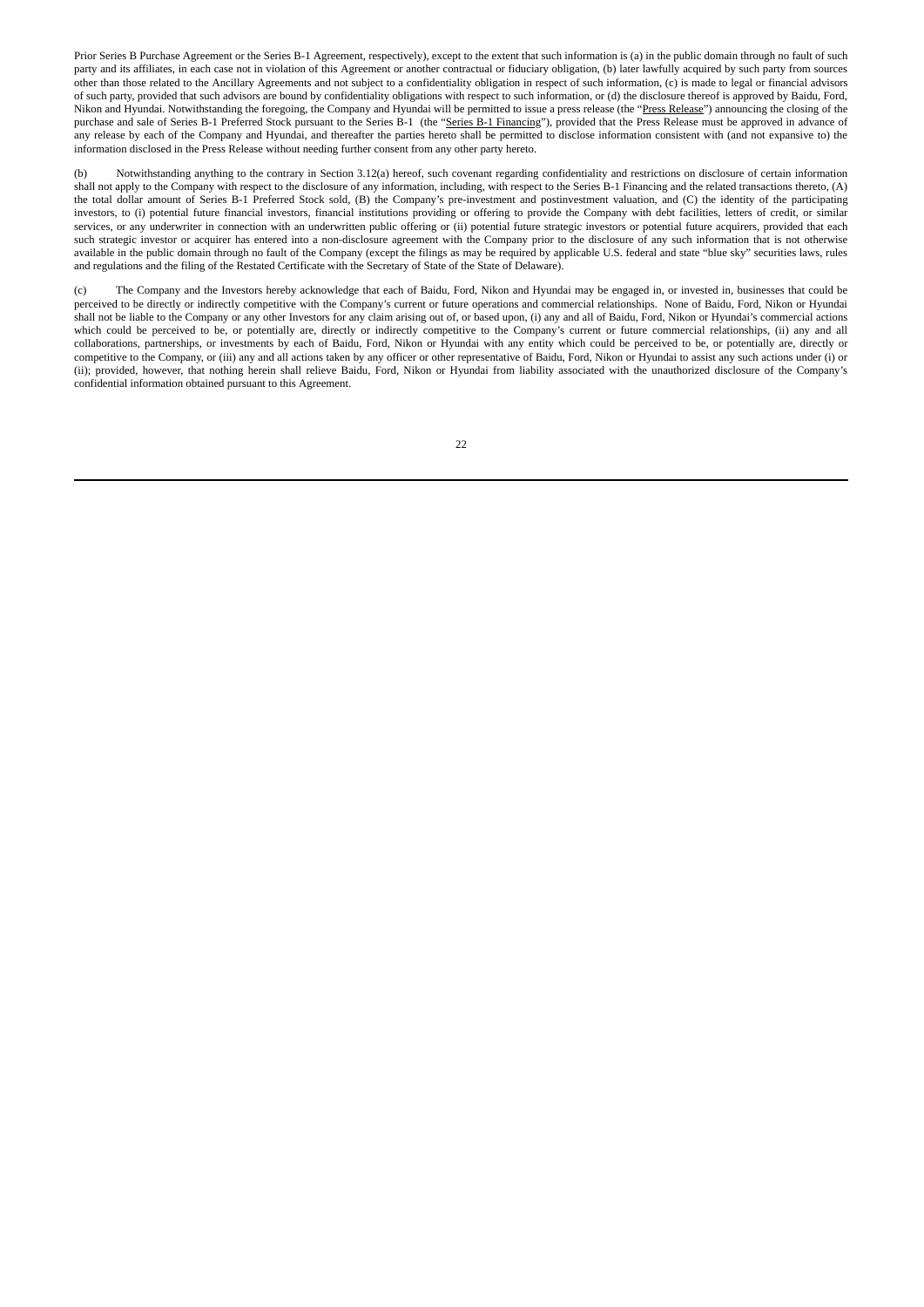#### 3.13 Investor Competitors.

(a) The Company and its Board shall not (i) sell or issue any debt instruments or any Shares, or grant any right, RSU, option or warrant to purchase or receive any securities of the Company (each, an "Issuance") to any Investor Competitor (as defined below) or (ii) approve or permit (or otherwise record on its books or recognize) any Transfer (as such term is defined in that certain Amended and Restated First Refusal and Co-Sale Agreement, by and between the Company and the various parties thereto, dated as of the date hereof (the "ROFR Agreement")) of any securities of the Company (including, without limitation, any restricted stock units ("RSUs"), options, warrants and any other convertible or exercisable securities, and the shares of capital stock issued pursuant to the exercise or conversion of such RSUs, options, warrants or convertible or exercisable securities) (each, a "Transfer Approval") (x) held by any Significant Common Holder (as that term is defined in the ROFR Agreement) to any Investor Competitor and (y) held by any future permitted transferee(s) of securities held or hereinafter held by any Significant Common Holder (and any and all future permitted transferee(s) thereafter) to any Baidu Competitor (for clarity, any such securities Transferred to any future permitted transferee shall be subject to the transfer restrictions as set forth herein whether or not such future permitted transferee falls within the definition of the "Significant Common Holder" as defined in Section 1(g) of the ROFR Agreement); provided, however, that the terms of this Section 3.13 shall not apply to or otherwise restrict any Issuance or Transfer Approval made or provided in connection with a Liquidation Event (other than in connection with a Liquidation Event in which Alibaba Group Holding Limited, Tencent Holdings Limited, or Didi Chuxing (also known as "[[[[]]"), including their respective majority controlled subsidiaries, parent companies, sister companies that are under the control of the parent company of each such entity, successors, officers and directors (each a "Main Baidu Competitor") is a party, in which case Section 3.13 shall continue to apply to the Significant Common Holders and any future transferee(s) of such Significant Common Holders' securities) and each Investor acknowledges and agrees that, except in connection with a Liquidation Event in which a Main Baidu Competitor is a party, the Company and its Board are entitled to consummate any transaction constituting a Liquidation Event with an Investor Competitor without complying with this Section 3.13.

(b) As used herein, "Investor Competitor" shall mean (x) Alibaba Group Holding Limited, Tencent Holdings Limited, Didi Chuxing (also known as "[[[[[]]") and such other entities as Baidu may inform the Company from time to time starting January 1, 2020 (each entity as described in this Section 3.13(b)(x), a "Baidu Competitor"); provided, that (i) Baidu may add additional entities to (or remove any one or more entities from) the definition of Baidu Competitor no more two (2) times in every twelve (12) consecutive months; (ii) the maximum number of entities that compose the Baidu Competitor definition may be no more than five (5), and (iii) the entities that compose the Baidu Competitor definition shall at all times be limited to those entities that have their actual principal place of business or primary operations in the People's Republic of China, (y) Sony Corporation, Canon Inc. and Ricoh Company, Ltd. and (z) Denso Corporation, Robert Bosch GmbH and Veoneer Inc. (in each (x), (y) and (z), including their respective majority controlled subsidiaries, parent companies, sister companies that are under the control of the parent company of each such entity, successors, officers and directors).

(c) To the extent any amendment to any agreement between the Company and any Significant Common Holder or any governing instrument of the Company is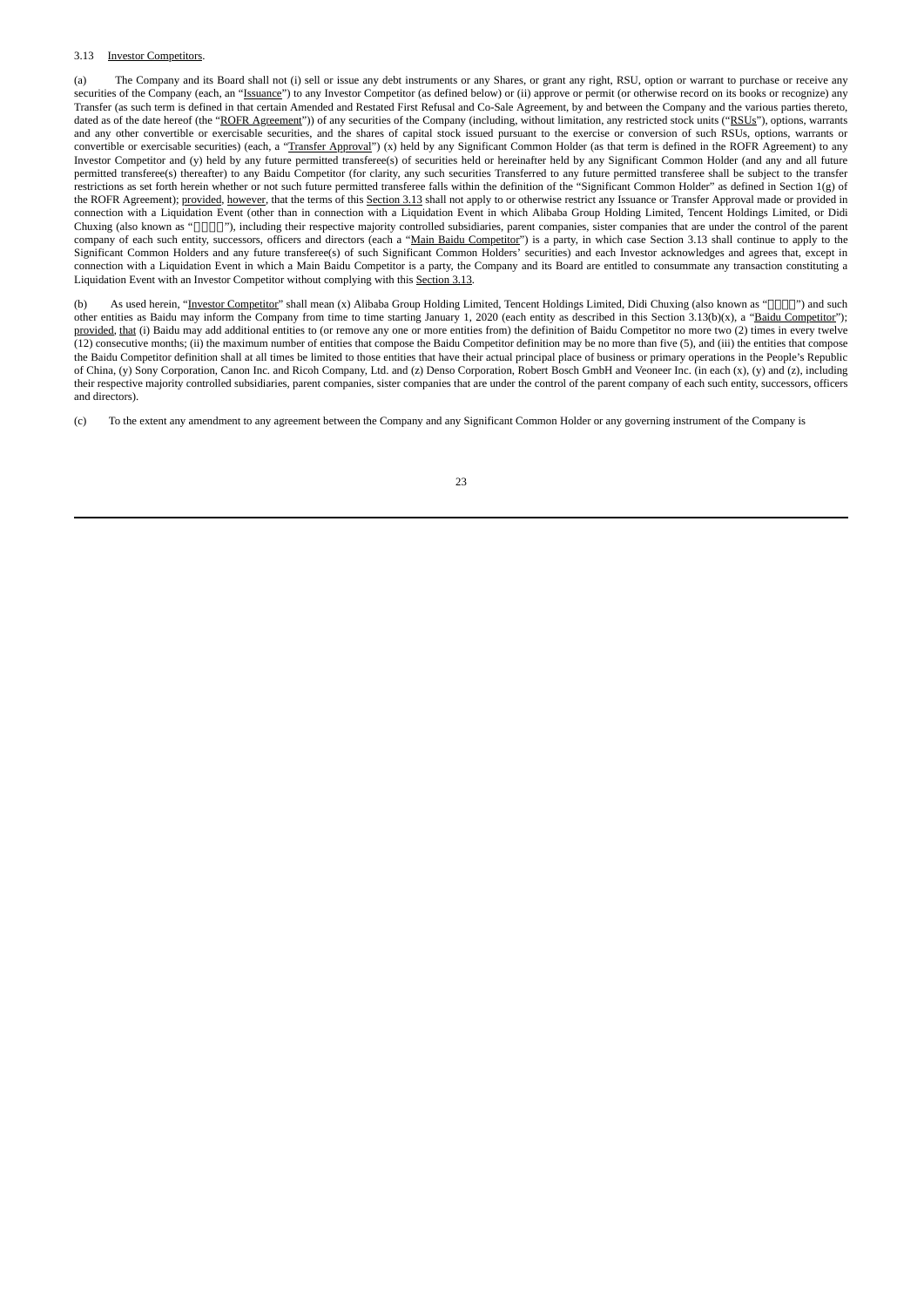reasonably necessary to effectuate the purposes of this Section 3.13, the Company shall amend such agreement or instrument. In addition, the Company shall not approve any Transfer Approval or otherwise enter into any Transfer agreement unless the permitted transferee(s) agree to terms set forth in this Section 3.13.

(d) The Company shall not invite any person who is an employee or a consultant of or otherwise affiliated with any Investor Competitor to attend any meetings of the Board (including any committee thereof) as a Board observer or in any capacity.

(e) The covenants set forth in this Section 3.13 shall terminate and be of no further force or effect upon the earlier to occur of (a) the consummation of a Qualified Public Offering, as such term is defined in the Restated Certificate, (b) the consummation of a Liquidation Event, as that term is defined in the Restated Certificate, provided, that, for clarity, the covenants shall apply to any Liquidation Event with a Main Baidu Competitor, or (c) (x) with respect to the rights of Baidu, the first date on which Baidu has ceased to hold (i) at least 1,000,000 shares of Series A Preferred Stock and (ii) at least 275,000 shares of Series B Preferred Stock (for clarity, Baidu's rights under this Section 3.13 shall not terminate pursuant to this subsection (c) if (1) it holds at least 1,000,000 shares of Series A Preferred Stock but fewer than 275,000 shares of Series B Preferred Stock or (2) if it holds fewer than 1,000,000 shares of Series A Preferred Stock but at least 275,000 shares of Series B Preferred Stock), (y) with respect to the rights of Nikon, the first date on which Nikon has ceased to hold at least 275,000 shares of Series B Preferred Stock and (z) with respect to the rights of Hyundai, the first date on which Hyundai has ceased to hold at least 687,720 shares of Series B-1 Preferred Stock.

3.14 Notice of Litigation. For so long as any Preferred Stock remains outstanding, the Company shall provide notice to the Investors promptly upon the filing of any material action, suit or proceeding by or against the Company.

#### 4. Miscellaneous.

4.1 Successors and Assigns. Except as otherwise provided herein, the terms and conditions of this Agreement shall inure to the benefit of and be binding upon the respective successors and assigns of the parties (including transferees of any shares of Registrable Securities). Nothing in this Agreement, express or implied, is intended to confer upon any party other than the parties hereto or their respective successors and assigns any rights, remedies, obligations or liabilities under or by reason of this Agreement, except as expressly provided in this Agreement.

4.2 Governing Law. This Agreement shall be governed by and construed under the laws of the State of California as applied to agreements among California residents entered into and to be performed entirely within California.

4.3 Counterparts; Facsimile. This Agreement may be executed by electronic signature and in two (2) or more counterparts, each of which shall be deemed an original, but all of which together shall constitute one (1) and the same instrument. Counterparts may be delivered by facsimile, electronic mail (including pdf) or other transmission method and any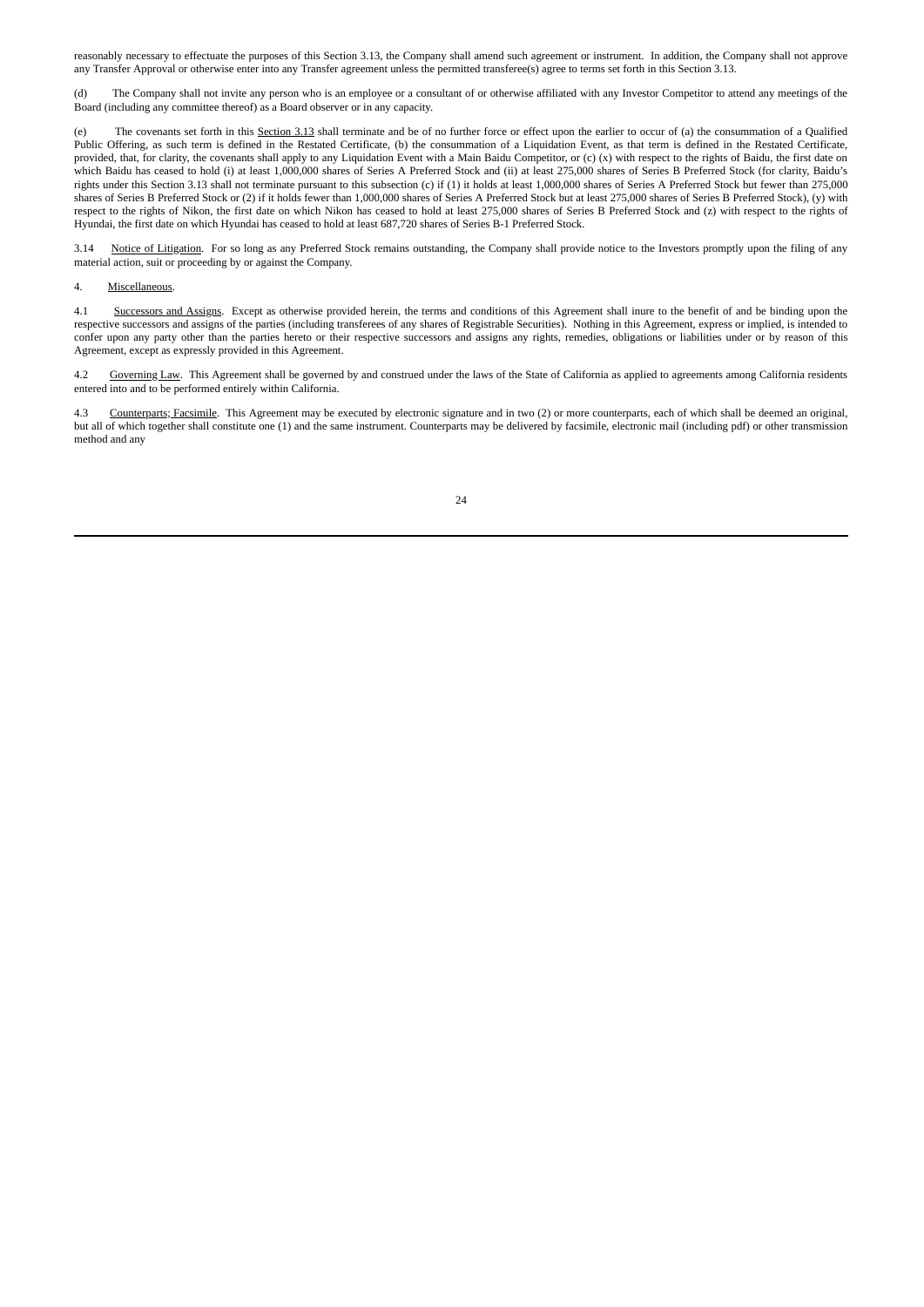counterpart so delivered shall be deemed to have been duly and validly delivered and be valid and effective for all purposes.

4.4 Titles and Subtitles. The titles and subtitles used in this Agreement are used for convenience only and are not to be considered in construing or interpreting this Agreement.

4.5 Notices. All notices and other communications given or made pursuant hereto shall be in writing and shall be deemed effectively given upon the earlier to occur of actual receipt or: (a) upon personal delivery to the party to be notified, (b) when sent by confirmed electronic mail or facsimile if sent during normal business hours of the recipient; if not, then on the next business day, (c) five (5) days after having been sent by registered or certified mail, return receipt requested, postage prepaid, or (d) one (1) day after deposit with a nationally recognized overnight courier, specifying next day delivery, with written verification of receipt. All notices and other communications shall be sent to the Company at 5521 Hellyer Avenue, San Jose, CA 95138 USA, Attention: Chief Executive Officer, and to the other parties at the addresses set forth on Schedule A or Schedule B, as applicable (or at such other addresses as shall be specified by notice given in accordance with this Section 4.5).

4.6 Expenses. If any action at law or in equity is necessary to enforce or interpret the terms of this Agreement, the prevailing party shall be entitled to reasonable attorneys' fees, costs and necessary disbursements in addition to any other relief to which such party may be entitled.

4.7 Entire Agreement; Amendments and Waivers. This Agreement (including the Exhibits hereto, if any) constitutes the full and entire understanding and agreement among the parties with regard to the subjects hereof and thereof. Any term of this Agreement (other than certain sections of this Agreement specified below) may be amended and the observance of any term of this Agreement may be waived (either generally or in a particular instance and either retroactively or prospectively) only with the written consent of the Company and the Investors holding a majority of the Registrable Securities; provided, however, that in the event that such amendment or waiver adversely affects the obligations or rights of the Common Holders in a different manner than the other Holders, such amendment or waiver shall also require the written consent of the Common Holders holding a majority of the shares of Common Stock then held by all Common Holders. Notwithstanding anything to the contrary, (i) this clause (i) and Section 1(c) and Sections 3.1(a)(vi) and 3.3(a) may be amended or waived (either generally or in a particular instance and either retroactively or prospectively) only with the written consent of Baidu, (ii) this clause (ii) and Section 3.3(b) may be amended or waived (either generally or in a particular instance and either retroactively or prospectively) only with the written consent of Ford, (iii) this clause (iii) and Section 3.3(c) may be amended or waived (either generally or in a particular instance and either retroactively or prospectively) only with the written consent of Nikon, (iv) this clause (iv) and Section 3.3(d) may be amended or waived (either generally or in a particular instance and either retroactively or prospectively) only with the written consent of Hyundai, (v) this clause (v) and Sections 3.8 (Right of Notice), 3.9 (Protection of Investors Rights), 3.12 (Investor Provisions) and 3.13 (Investor Competitors) may be amended or waived (either generally or in a particular instance and either retroactively or prospectively) only with the written consent of Ford (with respect to the rights applicable to Ford), Baidu (with respect to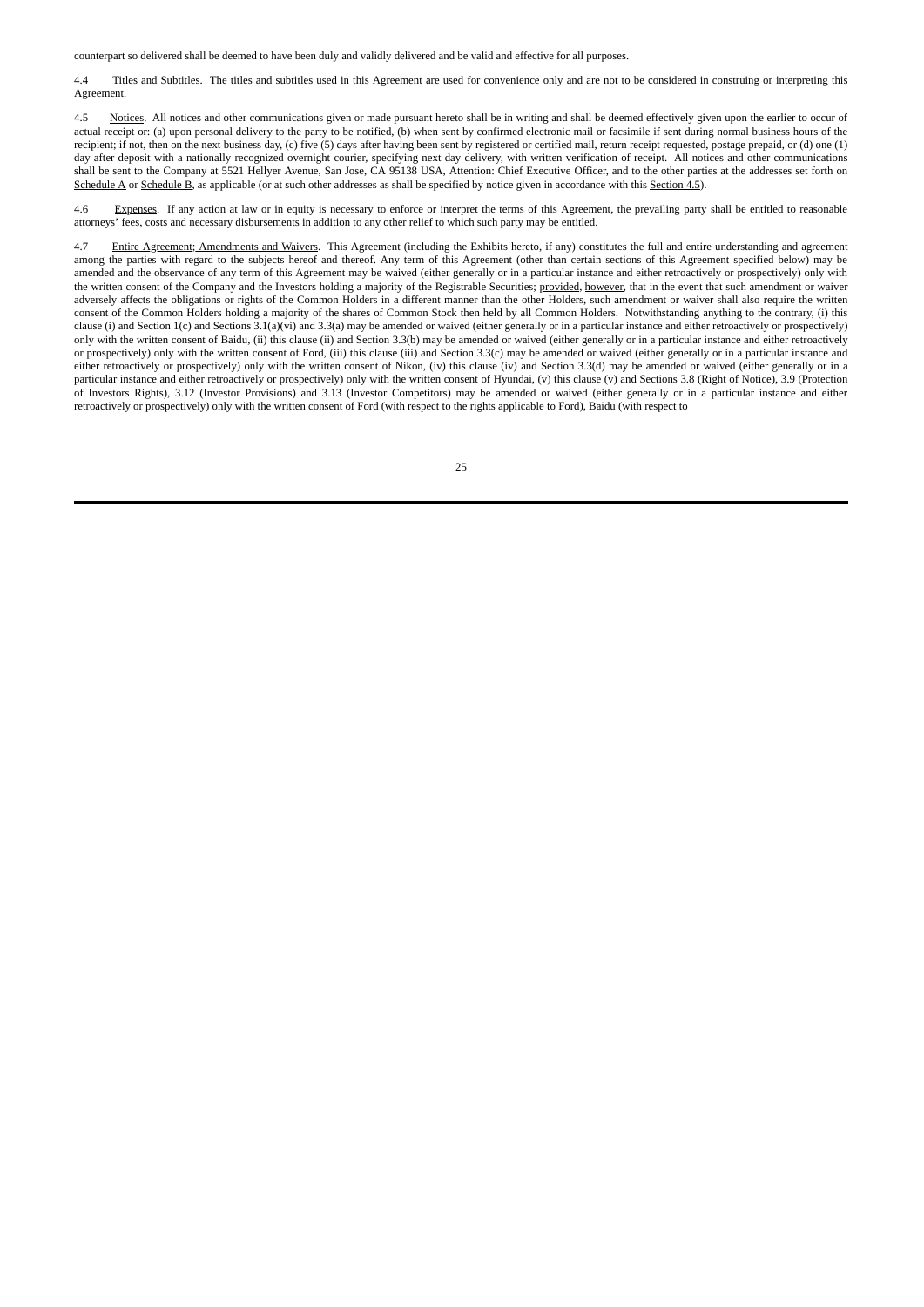the rights applicable to Baidu), Nikon (with respect to the rights applicable to Nikon) or Hyundai (with respect to the rights applicable to Hyundai), and (vi) this clause (vi) and Sections 3.1 (Delivery of Financial Statements), 3.2 (Inspection) and 3.5 (Right of First Offer) may be amended or waived (either generally or in a particular instance and either retroactively or prospectively) only with the written consent of the Company and the Major Investors holding a majority of the Registrable Securities then held by all of the Major Investors. Any amendment or waiver effected in accordance with this paragraph shall be binding upon each holder of any Registrable Securities, each future holder of all such Registrable Securities and the Company. The Prior Agreement is hereby amended and restated in its entirety and shall be of no further force or effect.

4.8 Severability. Whenever possible, each provision of this Agreement shall be interpreted in such manner as to be effective and valid under applicable law, but if any provision of this Agreement shall be held to be prohibited by or invalid under applicable law, such provision shall be ineffective only to the extent of such prohibition or invalidity, without invalidating the remainder of such provision or the remaining provisions of this Agreement.

4.9 Aggregation of Stock. All shares of Registrable Securities held or acquired by affiliated entities (including affiliated venture capital funds or venture capital funds under common investment management) or Persons shall be aggregated together for the purpose of determining the availability of any rights under this Agreement.

4.10 Additional Investors. Notwithstanding anything to the contrary contained herein, if the Company issues additional shares of the Company's Series B-1 Preferred Stock after the date hereof, pursuant to Section 1.2 of the Series B-1 Agreement, any purchaser of such shares of Series B-1 Preferred Stock may become a party to this Agreement by executing and delivering an additional counterpart signature page to this Agreement, and thereafter shall be deemed an "Investor" for all purposes hereunder. No action or consent by the Investors shall be required for such joinder to this Agreement by such additional Investor, so long as such additional Investor has agreed in writing to be bound by all of the obligations as an "Investor" hereunder.

[*Remainder of page intentionally left blank*]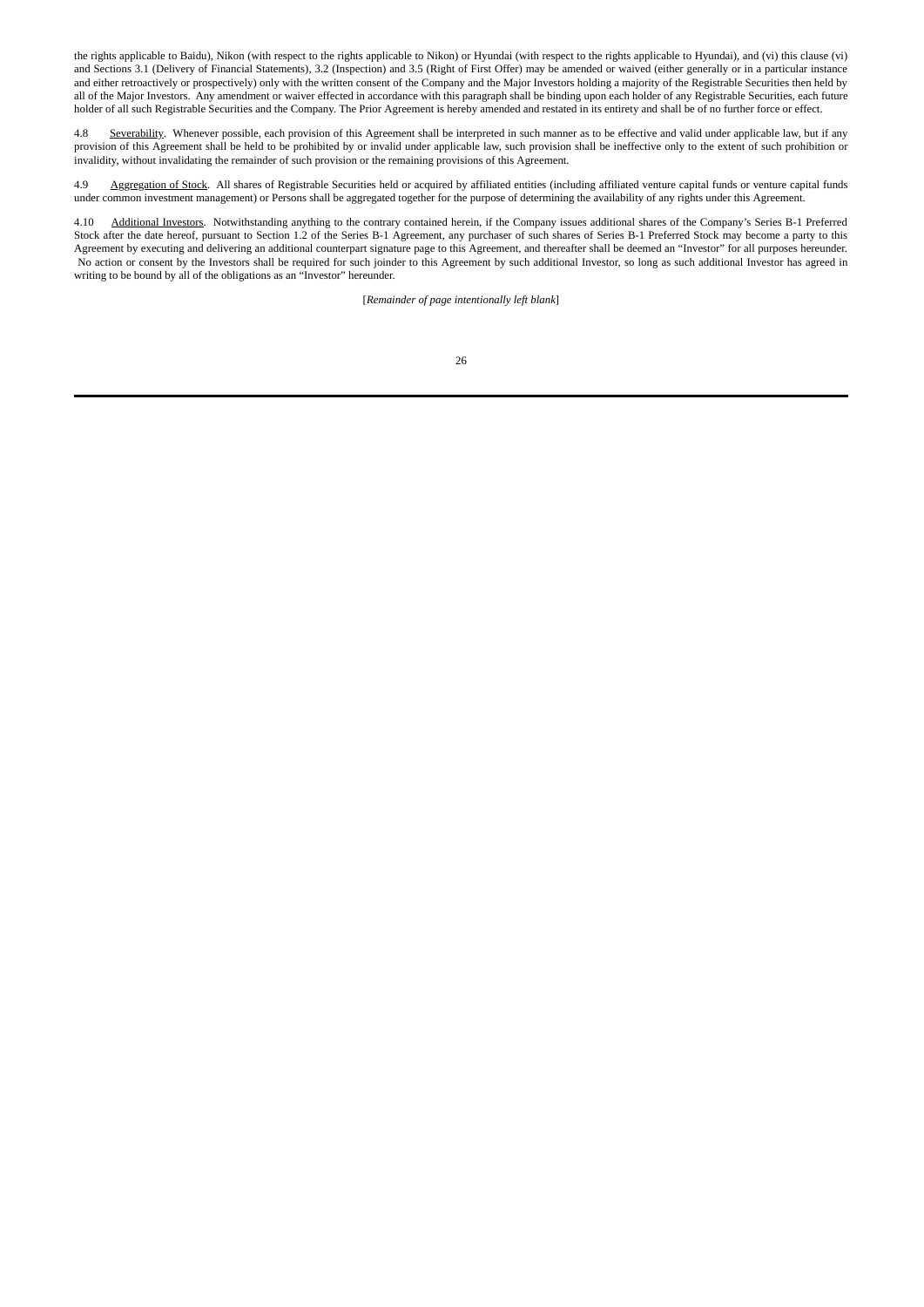**VELODYNE LIDAR, INC.**

By: /s/ David S. Hall Name: David S. Hall Title: Chief Executive Officer

## **SIGNATURE PAGE TO AMENDED AND RESTATED INVESTORS' RIGHTS AGREEMENT**

**FOR VELODYNE LIDAR, INC.**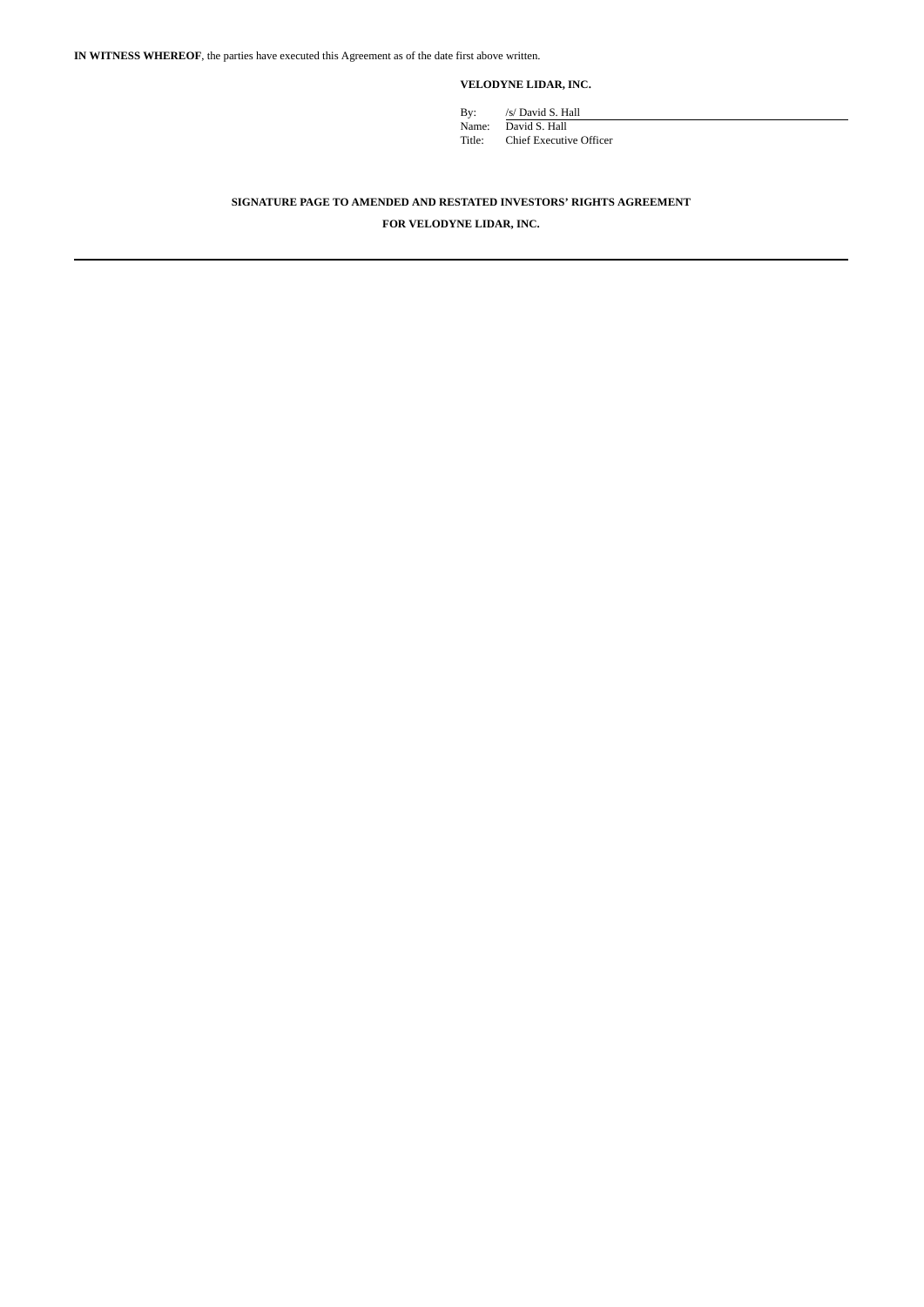**COMMON HOLDER / FOUNDER:**

**David S. Hall** /s/ David S. Hall

Address: c/o Velodyne LiDAR, Inc. 5521 Hellyer Avenue San Jose, California 95138 USA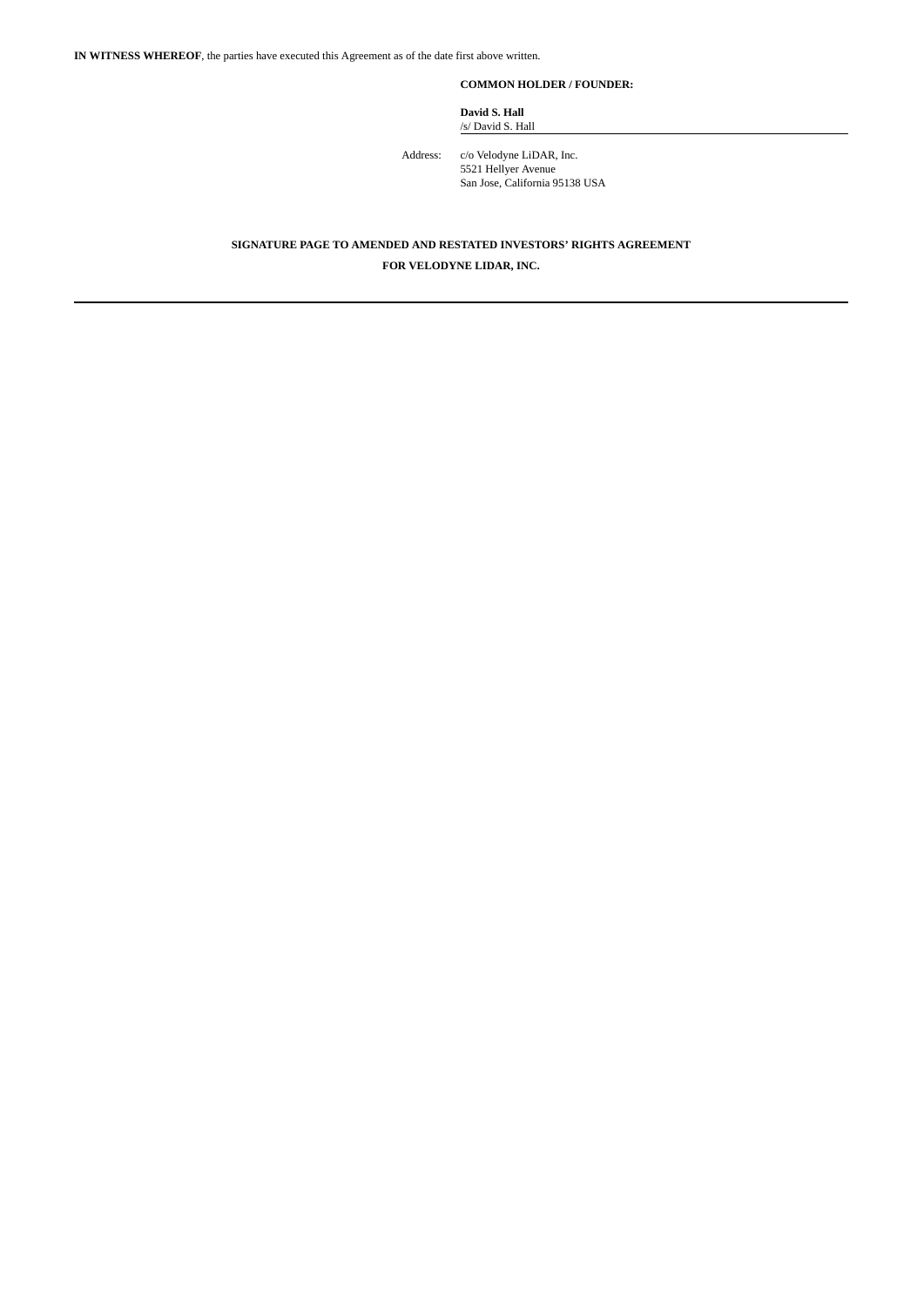**INVESTOR:**

**Hyundai Mobis Co., Ltd.**

By: /s/ Youngsuk Ko Name: Youngsuk Ko Title: Vice President

Address: 203, Teheran-ro, Gangnam-gu, Seoul, 06141, KOREA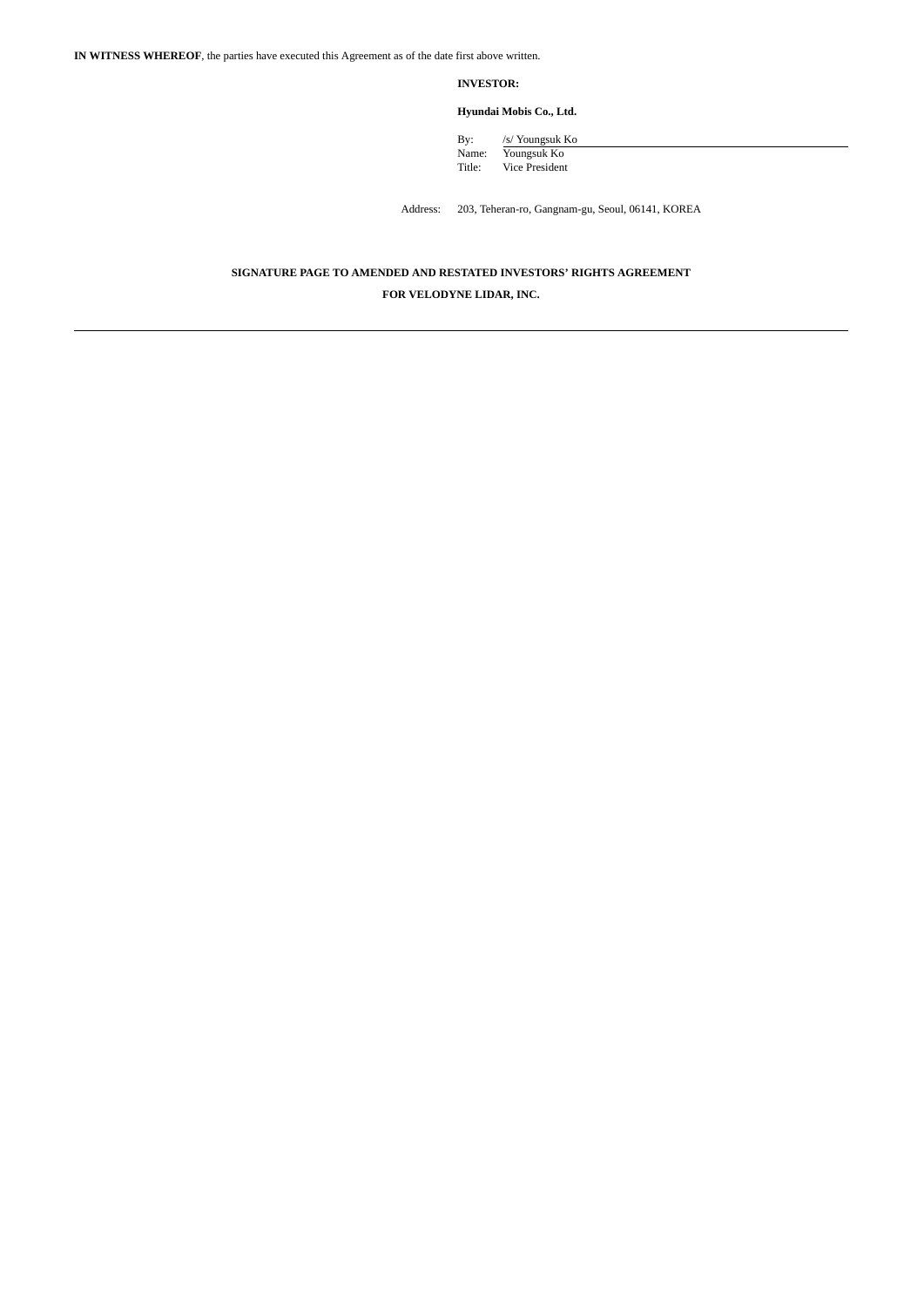### **INVESTOR:**

## **Nikon Corporation**

| Bv:    | /s/ Toshikazu Umatate   |
|--------|-------------------------|
| Name:  | Toshikazu Umatate       |
| Title: | Representative Director |
|        | President & CEO         |
|        |                         |

Address: Shinagawa Intercity Tower C, 2-15-3, konan, Minato-Ku, Tokyo 108-6290, Japan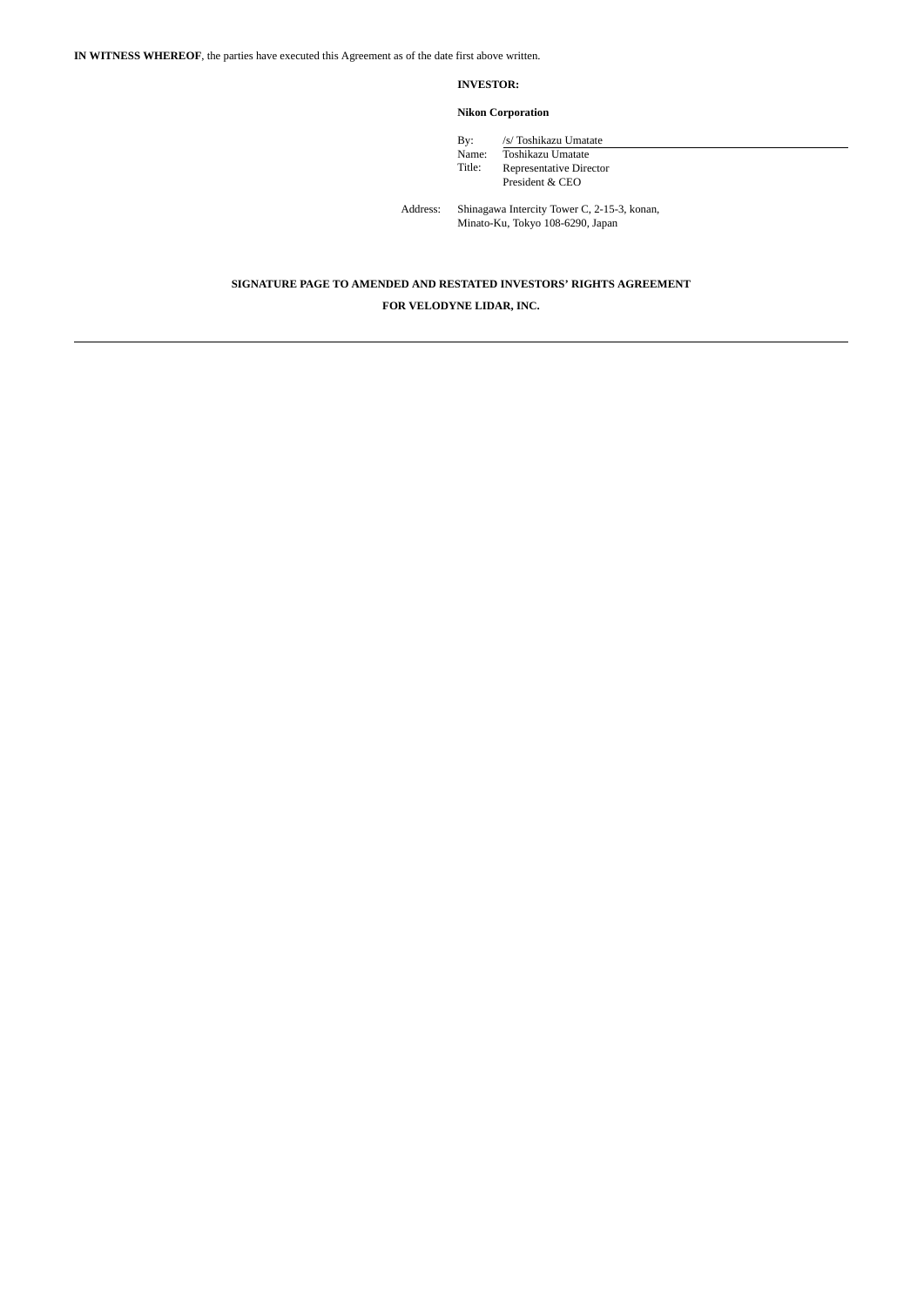**INVESTOR:**

**Baidu (Hong Kong) Limited**

| By:    | /s/ Herman Yu |
|--------|---------------|
| Name:  | Herman Yu     |
| Title: | Director      |
|        |               |

Address: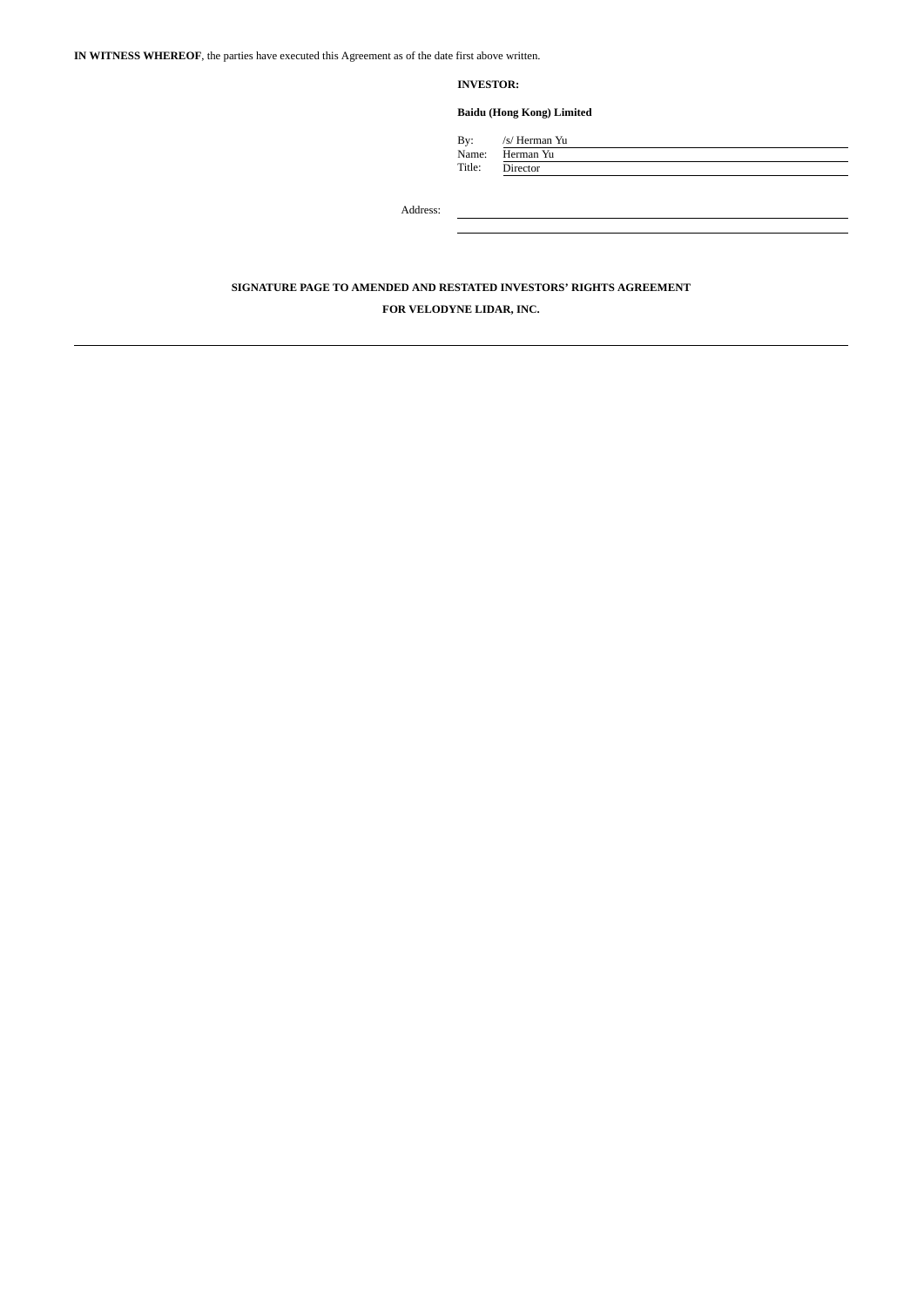**INVESTOR:**

## **Baidu Holdings Limited**

By: /s/ Herman Yu Name: Herman Yu Title: Director

Address: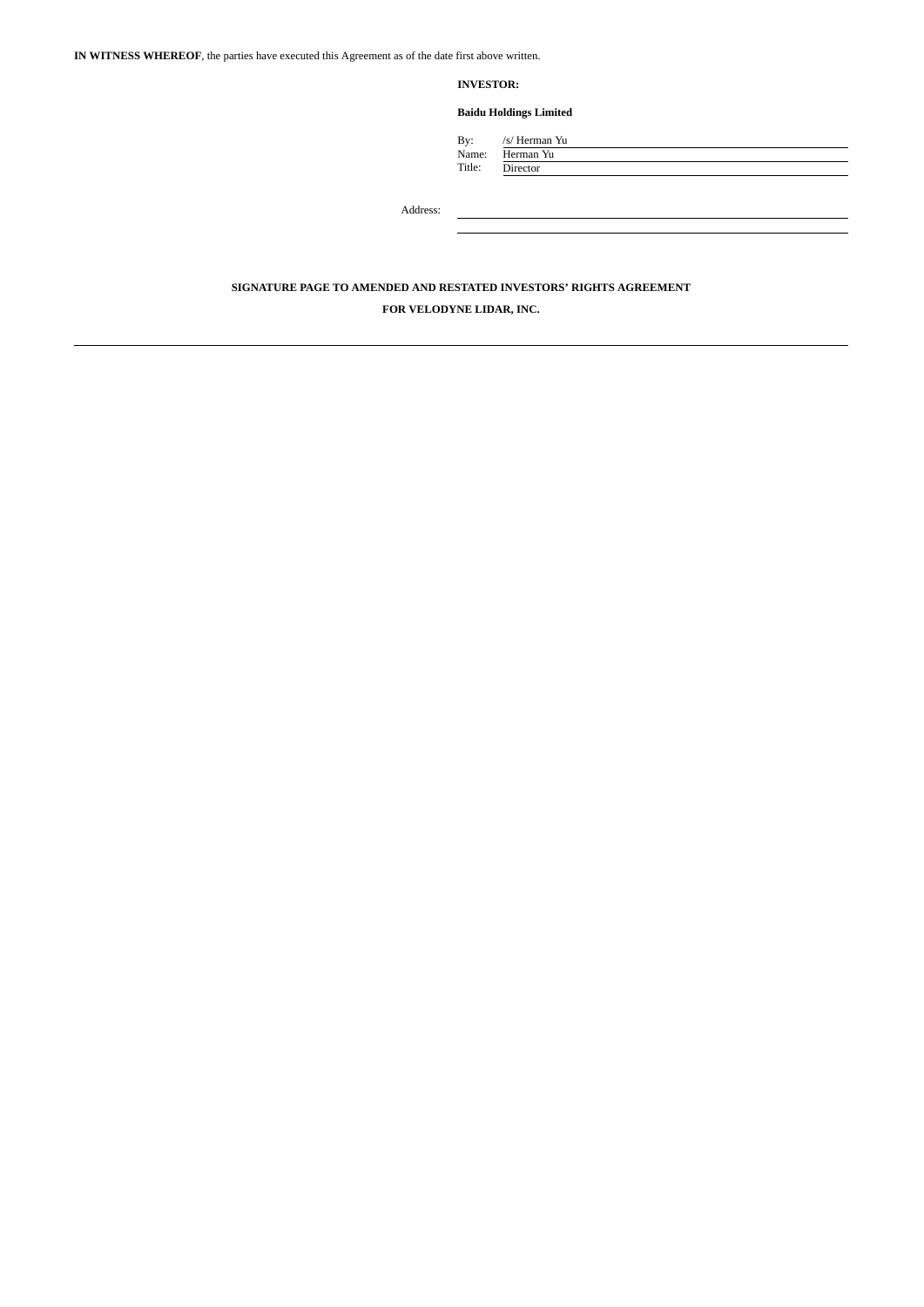## **INVESTOR:**

**Castor Holding Limited**

| By:      |  |
|----------|--|
| Name:    |  |
| Title:   |  |
| Address: |  |

| By:      | /s/ Sze Siu Fu    |
|----------|-------------------|
| Name:    | <b>SZE SIU FU</b> |
| Title:   | <b>PARTNER</b>    |
| Address: |                   |
|          |                   |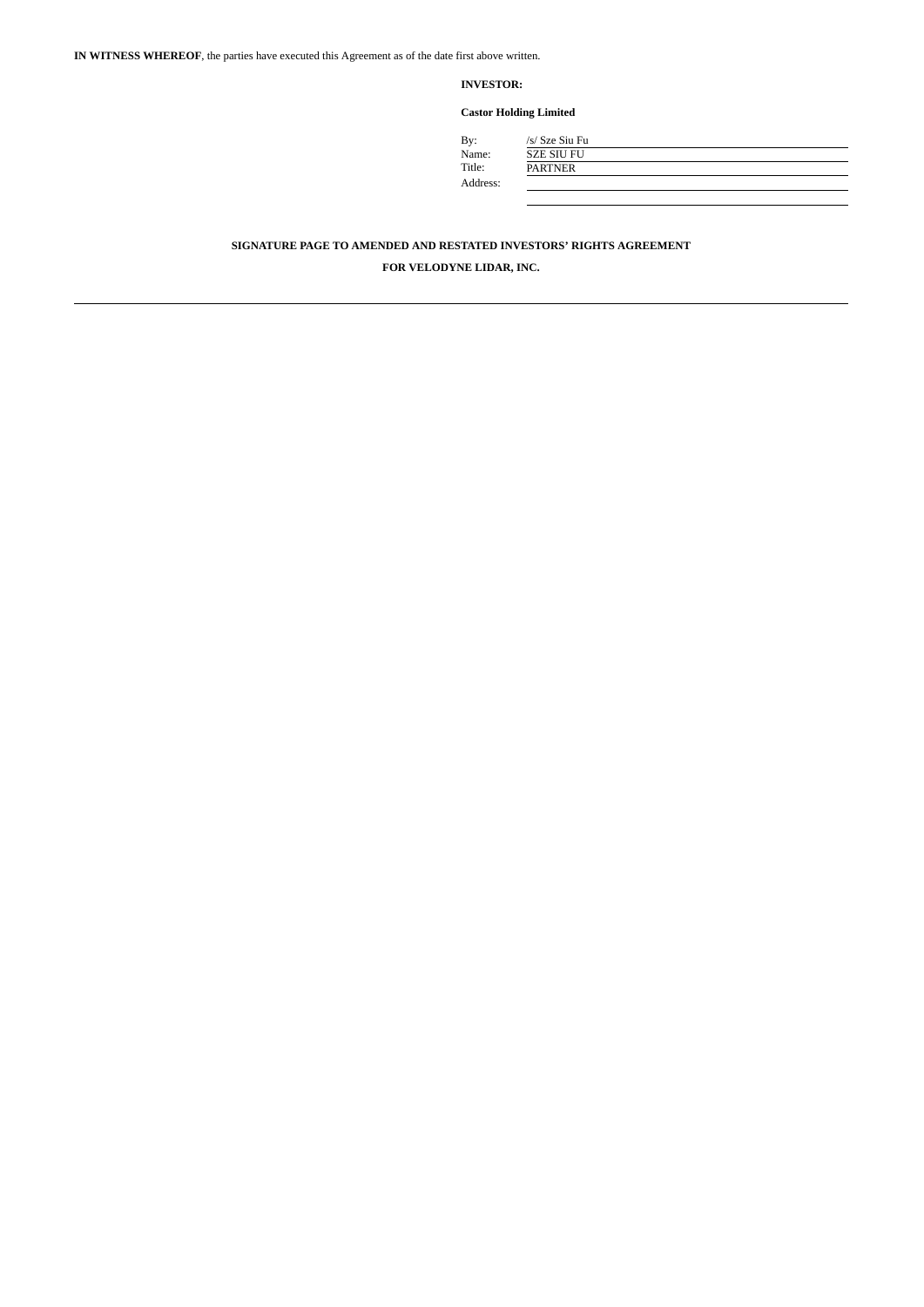# **SCHEDULE A**

# **SCHEDULE OF INVESTORS**

Ford Motor Company Baidu (Hong Kong) Limited Nikon Corporation Baidu Holdings Limited Hyundai Mobis Co., Ltd. Caster Holding Limited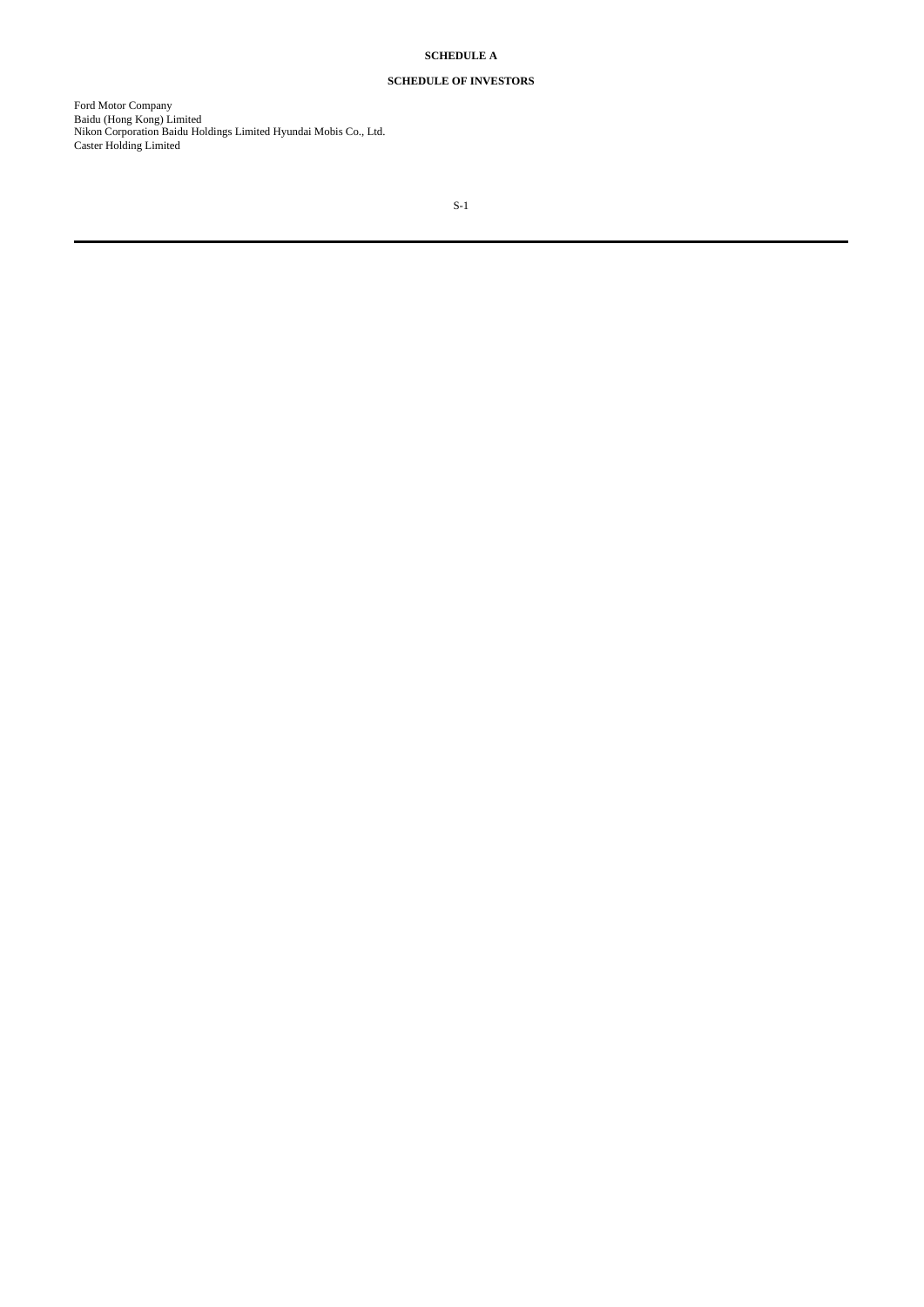**SCHEDULE B**

# **SCHEDULE OF COMMON HOLDERS**

S-2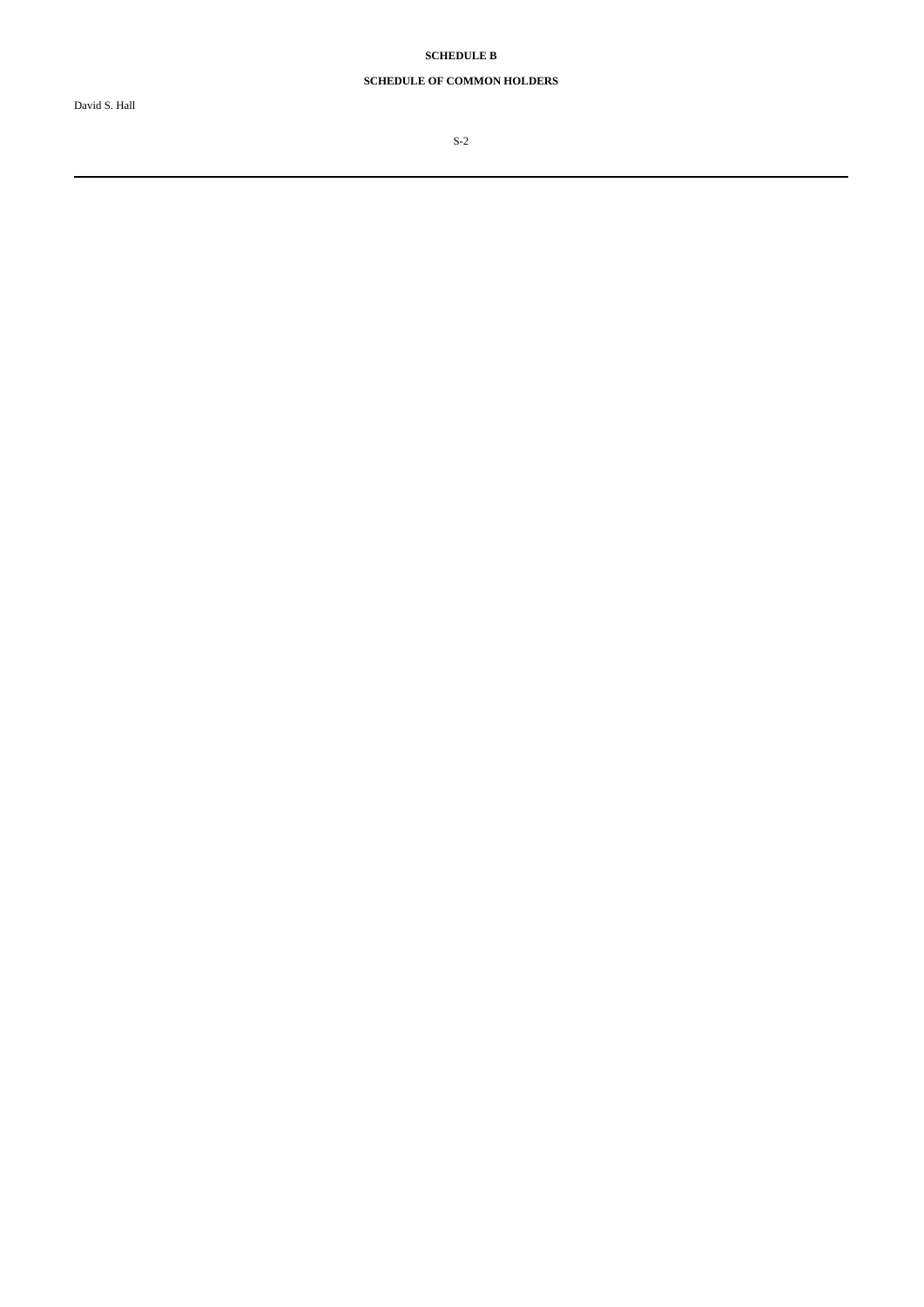#### **EXHIBIT E**

#### **AMENDMENT TO AMENDED AND RESTATED IRA**

Section 1(m) of the Amended and Restated IRA shall be amended and restated to read in its entirety:

(m) The term "Registrable Securities" means (i) the Common Stock issuable or issued upon conversion of the Preferred Stock and the shares of Acquiror Common Stock issued to a Holder in the merger among the Company, Graf Industrial Corp. (to be renamed Velodyne Lidar, Inc.) ("Acquiror") and VL Merger Sub Inc., a Delaware corporation and a wholly owned subsidiary of

#### Acquiror (the "Merger Sub") pursuant to that certain Agreement and Plan of Merger, dated as of

July 2, 2020, by and among the Company, the Acquiror and the Merger Sub (the "Merger"), (ii) the shares of Acquiror Common Stock issued to the Common Holders in the Merger; provided, however, that such shares of Common Stock shall not be deemed Registrable Securities for the purposes of Sections 2.1, 2.3, 2.11, 3.1, 3.2, 3.6 and 4.7 and (iii) any Common Stock of the Company or any shares of Acquiror Common Stock issued as (or issuable upon the conversion or exercise of any warrant, right or other security that is issued as) a dividend or other distribution with respect to, or in exchange for, or in replacement of, the shares referenced in (i) and (ii) above, excluding in all cases, however, any Registrable Securities sold by a Person in a transaction in which his rights under Section 2 of this Agreement are not assigned. In addition, the number of shares of Registrable Securities outstanding shall equal the aggregate of the number of shares of Common Stock (or after the closing of the Merger, the Acquiror Common Stock) outstanding that are, and the number of shares of Common Stock (or after the closing of the Merger, the Acquiror Common Stock) issuable pursuant to then exercisable or convertible securities that are, Registrable Securities.

Section 2.1 of the Amended and Restated IRA shall be amended and restated to read in its entirety:

#### 2.1 Request for Registration.

Subject to the conditions of this Section 2.1, if the Company shall receive at any time after the earlier of (i) September 4, 2023 or (ii) six (6) months after the closing of the Merger, a written request from the Holders of fifty percent (50%) or more of the Registrable Securities then outstanding (for purposes of this Section 2.1, the "Initiating Holders") that the Company file a registration statement under the Act covering the registration of Registrable Securities with an anticipated aggregate offering price of at least \$50,000,000, then the Company shall, within twenty (20) days of the receipt thereof, give written notice of such request to all Holders, and subject to the limitations of this Section 2.1, use its commercially reasonable efforts to effect, as soon as practicable, the registration under the Act of all Registrable Securities that the Holders request to be registered in a written request received by the Company within twenty (20) days of the mailing of the Company's notice pursuant to this Section 2.1(a).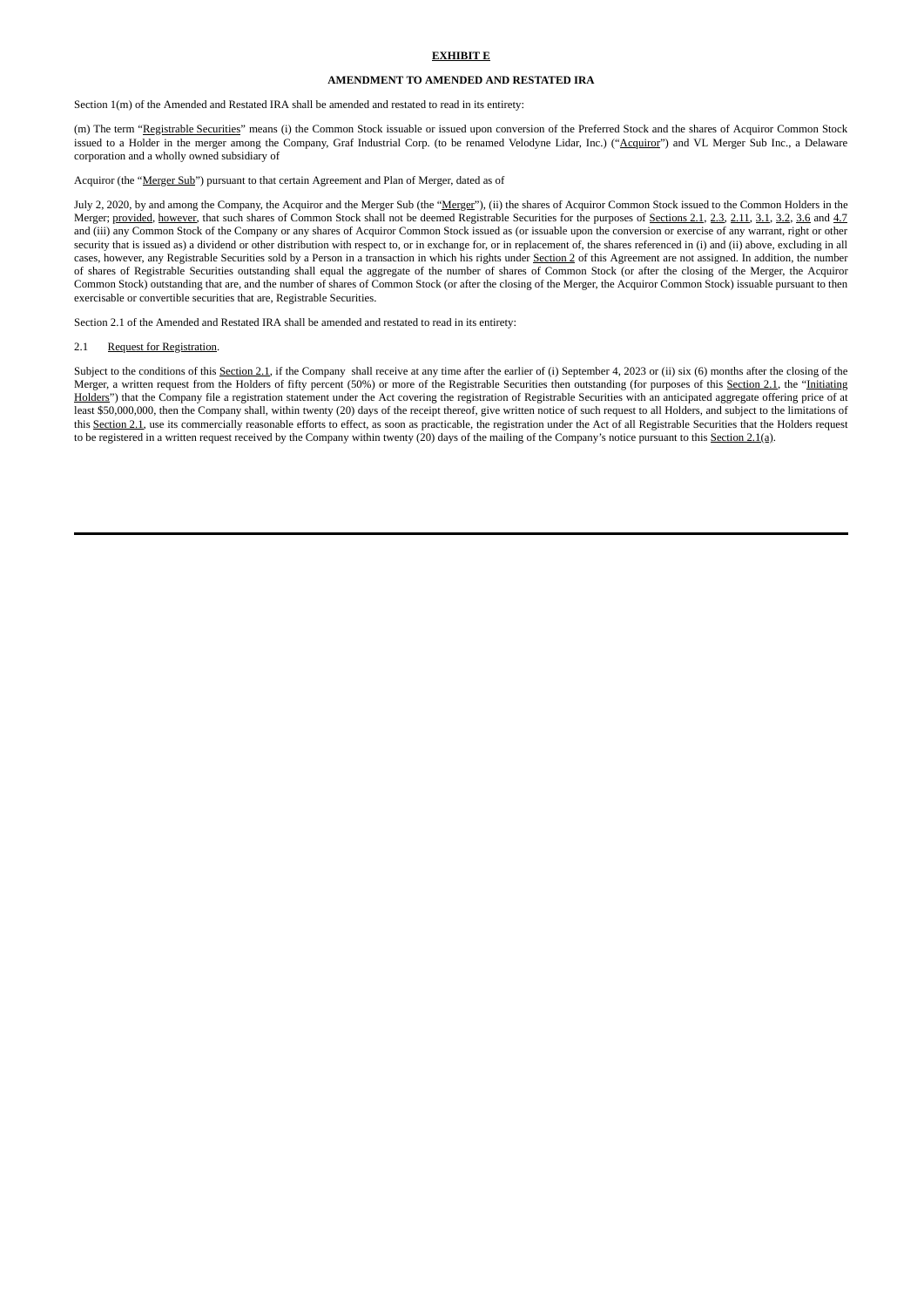Section 2.12 of the Amended and Restated IRA shall be amended and restated to read in its entirety to read:

### 2.12 Market "Stand-Off" Agreement.

(a) Each Holder hereby agrees that it will not, without the prior written consent of the Acquiror during the period commencing on the date of the closing of the Merger (the "Closing Date") and ending on the date that is six months from the Closing Date (i) lend, offer, pledge, sell, contract to sell, sell any option or contract to purchase, purchase any option or contract to sell, grant any option, right or warrant to purchase, or otherwise transfer or dispose of, directly or indirectly, any shares of Common Stock or any securities convertible into or exercisable or exchangeable for Common Stock (whether such shares or any such securities are then owned by the Holder or are thereafter acquired) held immediately prior to the effectiveness of the Registration Statement for such offering, or (ii) enter into any swap or other arrangement that transfers to another, in whole or in part, any of the economic consequences of ownership of the Common Stock, whether any such transaction described in clause (i) or (ii) above is to be settled by delivery of Common Stock or other securities, in cash or otherwise. Any discretionary waiver or termination of the restrictions herein by the Company shall apply to all Holders subject to such agreements pro rata based on the number of shares subject to such agreements; provided, however, that such pro rata release shall not be required in the event that a waiver or termination is granted in connection with the registration or public offering of securities pursuant to a registration statement on Form S-1 filed with the U.S. Securities and Exchange Commission. Each Holder further agrees that it will not during the period commencing on the Closing Date and ending on the date that is six months from the Closing Date exercise any registration rights with respect to any shares of Common Stock or any securities convertible into or exercisable or exchangeable for Common Stock..

If an undersigned stockholder is a corporation, partnership, limited liability company, trust or other business entity, such undersigned stockholder may effect a Transfer to another corporation, partnership, limited liability company, trust or other business entity that is an affiliate (as defined in Rule 405 promulgated under the Securities Act of 1933, as amended) of such undersigned stockholder, or to any investment fund or other entity controlling, controlled by, managing or managed by or under common control with such undersigned stockholder (a "Permitted Affiliate Transfer"), provided, that, as a condition to any such Permitted Affiliate Transfer, the affiliate transferee in each case shall agree to be bound by market stand-off restrictions equally as restrictive as those set forth in the foregoing resolution.

In order to enforce the foregoing covenant, Acquiror may impose stop-transfer instructions with respect to the Registrable Securities of each Holder (and the shares or securities of every other Person subject to the foregoing restriction) until the end of such period.

(b) Each Holder agrees that a legend reading substantially as follows

shall be placed on all certificates representing all Registrable Securities of each Holder (and the shares or securities of every other Person subject to the restriction contained in this Section 2.12):

THE SECURITIES REPRESENTED BY THIS CERTIFICATE ARE SUBJECT TO A LOCK-UP PERIOD, AS SET FORTH IN AN AGREEMENT BETWEEN THE